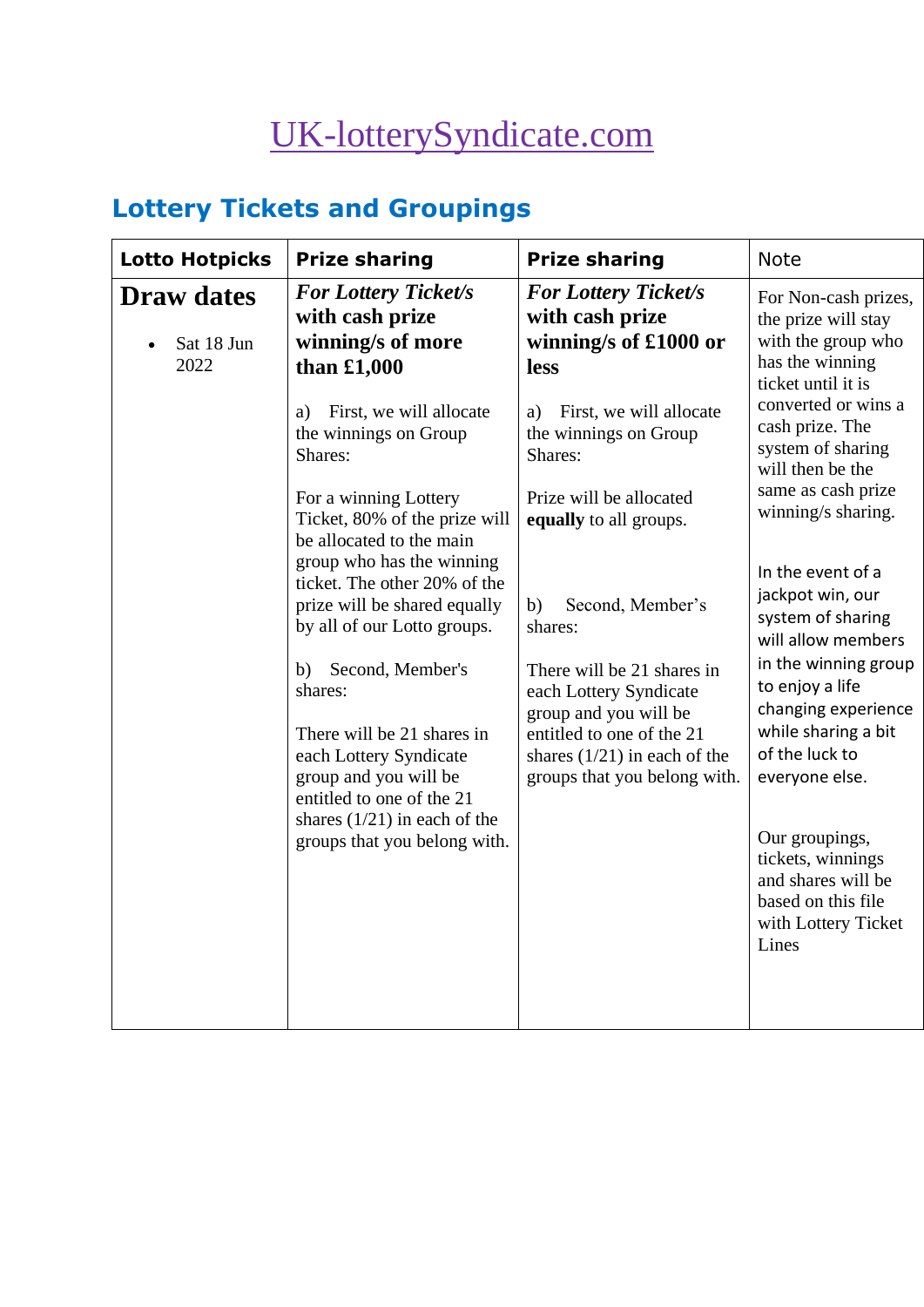#### *Lottery Syndicate Group 1*

#### *1) Do1V1, 2) Ma22G05/MA38G119, 3) La66B40, 4) He82C30,5) Ti53W41,6) Ke34B01, 7) Sa43B16, 8Pa30C27, 9) Tr76G01,10) Ca71W01, 11) Ki11S03, 12) Je15M11, 13) Kh33K03, 14) Ni39G16, 15) TH94L16, 16) Jo54V2 , 17) Sh20S29, 18) An67B17, 19) Ni36N20, 20) Si12G05, 21) Gl25L33*

Ticket 1 of 10

Ticket number: 1127-044484100-278879 Purchase date and time: Sat 18 Jun 2022 at 6:54

#### • **Your numbers**

- $\bullet$  A (Pick 1)
	- o 33
	- o Lucky Dip
- $\bullet$  B (Pick 5) -
	- $\circ$  10
	- $\circ$  27
	- o 33
	- o 35
	- $\circ$  42
	- o Lucky Dip
- $\bullet$  C (Pick 1)
	- o 55
	- o Lucky Dip
- $D$  (Pick 3)
	- o 13
	- $\circ$  47
	- o 54
	- o Lucky Dip
- $\bullet$  E (Pick 1)
	- o 19
	- o Lucky Dip

We'll email you if you win.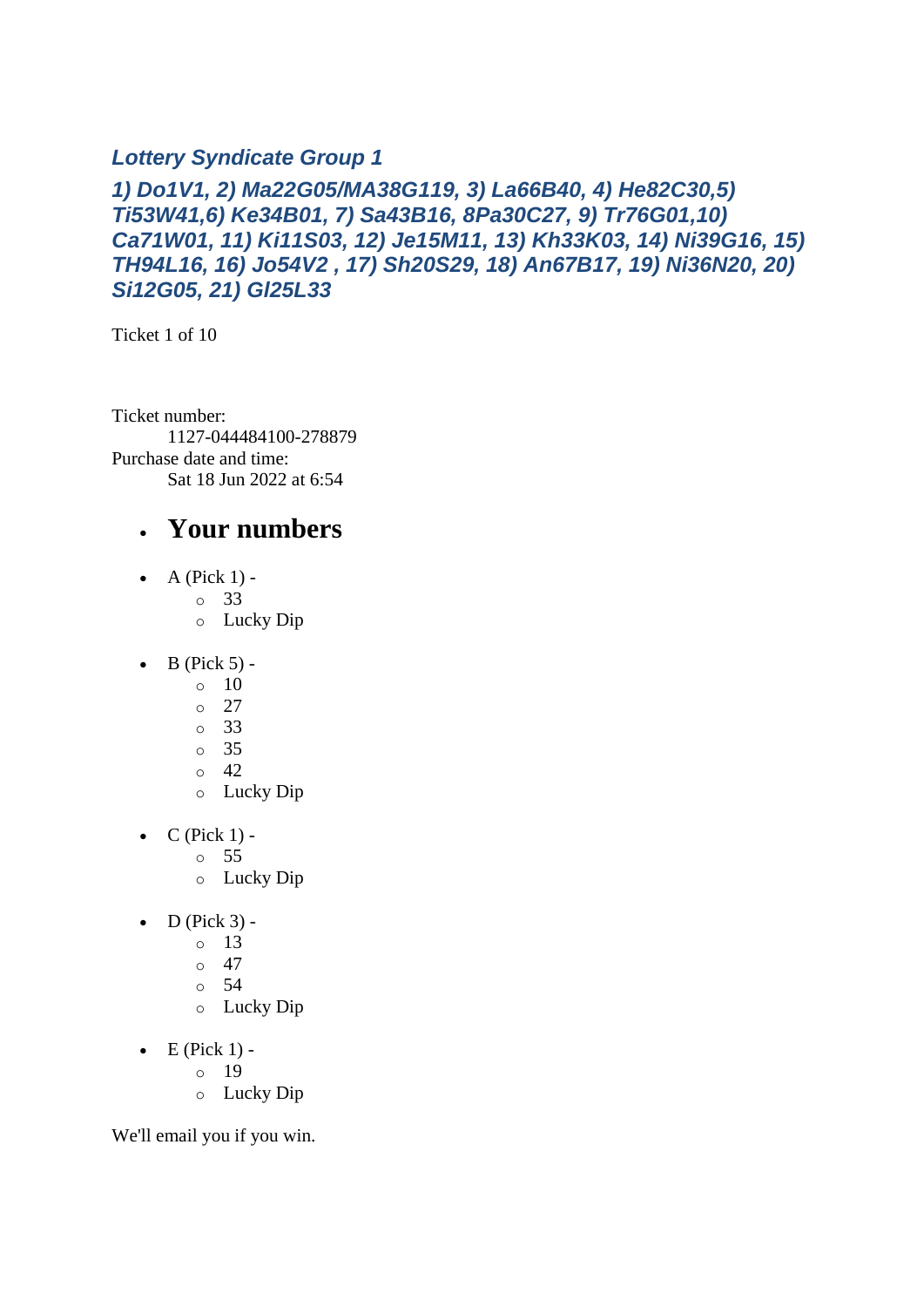### **Draws summary**

**Draws: SatSaturday Weeks:** 1

### **Draw summary**

Sat 18 Jun 2022

### **Draw dates**

• Sat 18 Jun 2022

**Cost:** 5 plays x £1.00 for 1 draw = £5.00

## **Total:**

£5.00

*-----------------------------------------------------*

### *Lottery Syndicate Group 2*

*1) Do1V1, 2) Ma22G05/MA38G119, 3) Ri28L30, 4) He82C30,5) Da10N11Norcup ,6) Ke34B01, 7) Sa43B16, 8) Pa30C27, 9) Tr76G01,10) Ca71W01, 11) Ki11S03, 12) Je15M11, 13) Me91M02, 14) Ni39G16, 15) Ti53W41, 16) An67B17, 17) Sh20S29, 18) Kh33K03, 19) Ni36N20, 20) Ju06M25, 21) Gl25L33*

Ticket 2 of 10

Ticket number: 1127-027767300-273379 Purchase date and time: Sat 18 Jun 2022 at 6:54

### • **Your numbers**

 $\bullet$  A (Pick 1) o 06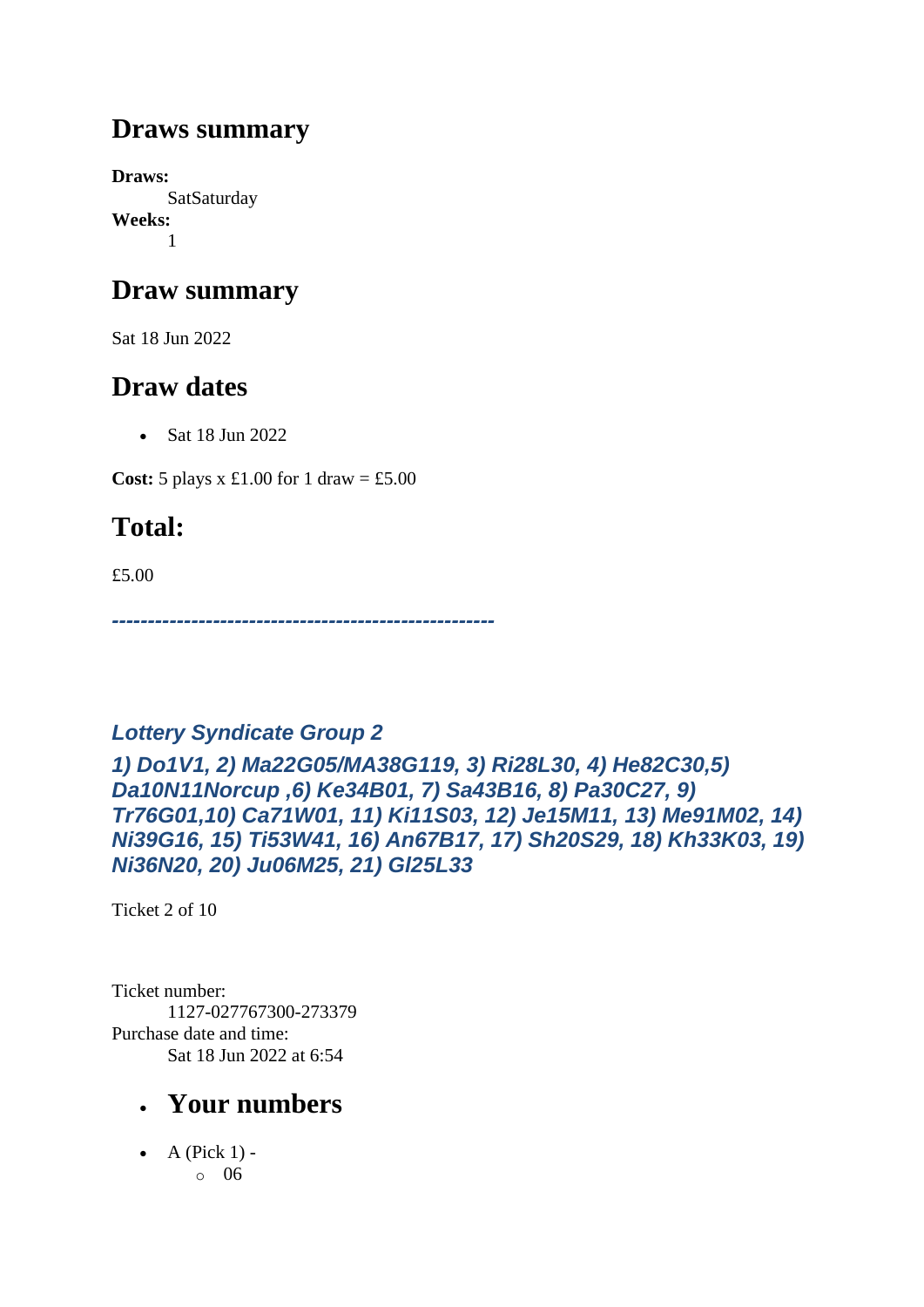- o Lucky Dip
- $\bullet$  B (Pick 5)
	- o 17
	- o 29
	- o 36
	- o 50 o 53
	- o Lucky Dip
- $\bullet$  C (Pick 1) -
	- $\circ$  42
	- o Lucky Dip
- $\bullet$  D (Pick 3)
	- o 08
	- o 15
	- o 26
	- o Lucky Dip
- $\bullet$  E (Pick 1)
	- o 55
	- o Lucky Dip

## **Draws summary**

**Draws: SatSaturday Weeks:** 1

### **Draw summary**

Sat 18 Jun 2022

## **Draw dates**

• Sat 18 Jun 2022

**Cost:** 5 plays x £1.00 for 1 draw = £5.00

### **Total:**

£5.00

*-----------------------------------------------------*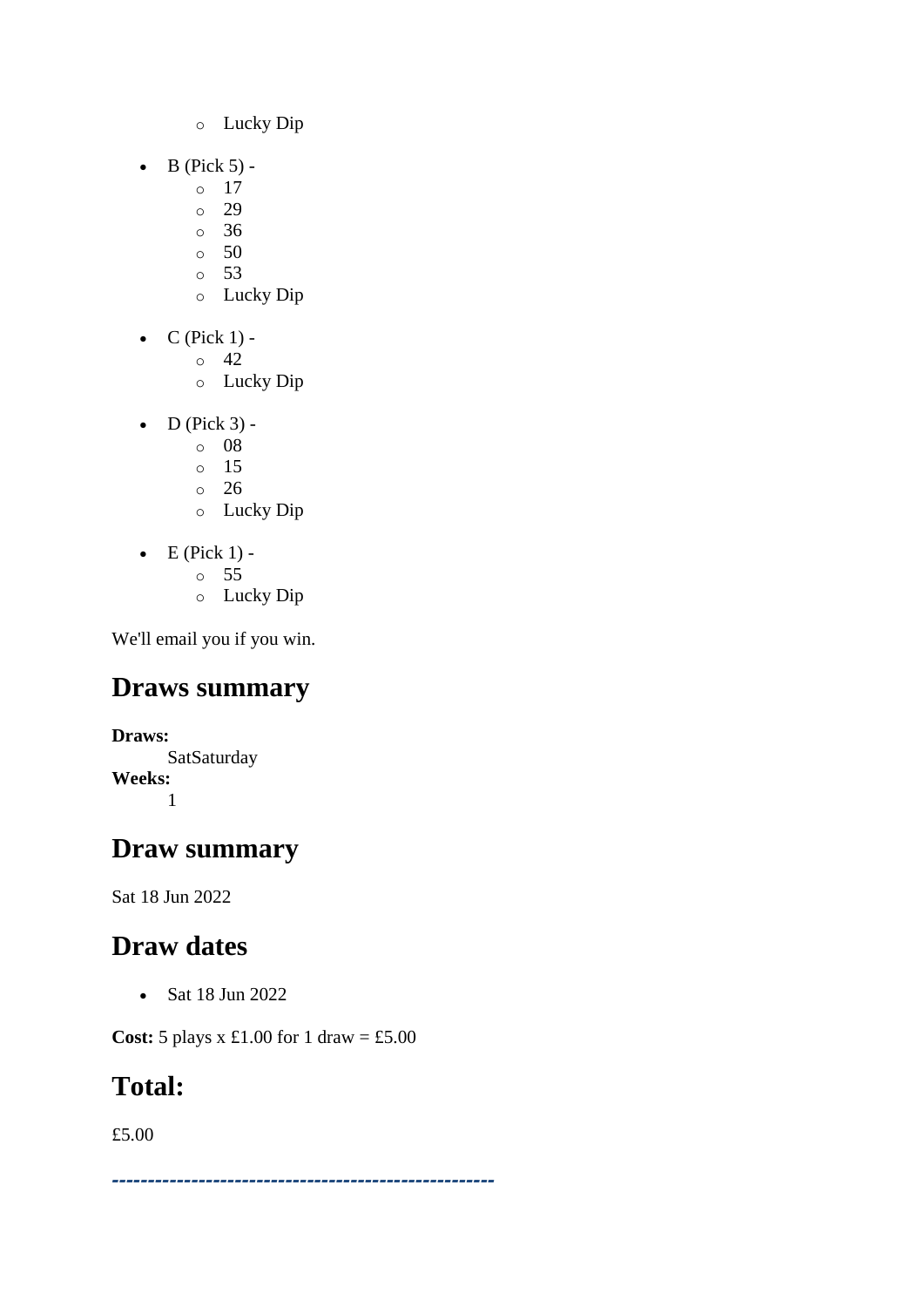#### *Lottery Syndicate Group 3*

*1) Do1V1, 2) Ma22G05/MA38G119, 3) Ri28L30, 4) He82C30,5) Ti53W41,6) Ke34B01, 7) Sa43B16, 8) Pa30C27, 9) Tr76G01,10) Ca71W01, 11) Ki11S03, 12) Je15M11, 13) Pa03R03, 14) Ni39G16, 15) Me91M02, 16) An67B17, 17) Sh20S29, 18) Ar01B24, 19) Ni36N20, 20) Wi03F2, 21) Gl25L33*

Ticket 3 of 10

Ticket number: 1127-061336068-270279 Purchase date and time: Sat 18 Jun 2022 at 6:54

#### • **Your numbers**

- $\bullet$  A (Pick 1) -
	- $\circ$  52
	- o Lucky Dip
- $\bullet$  B (Pick 5)
	- o 15
	- o 25
	- o 27
	- o 45
	- o 48
	- o Lucky Dip
- $C$  (Pick 1) -
	- $\circ$  53
	- o Lucky Dip
- $\bullet$  D (Pick 3)
	- o 18
	- o 43
	- o 45
	- o Lucky Dip
- $\bullet$  E (Pick 1)
	- o 25
	- o Lucky Dip

We'll email you if you win.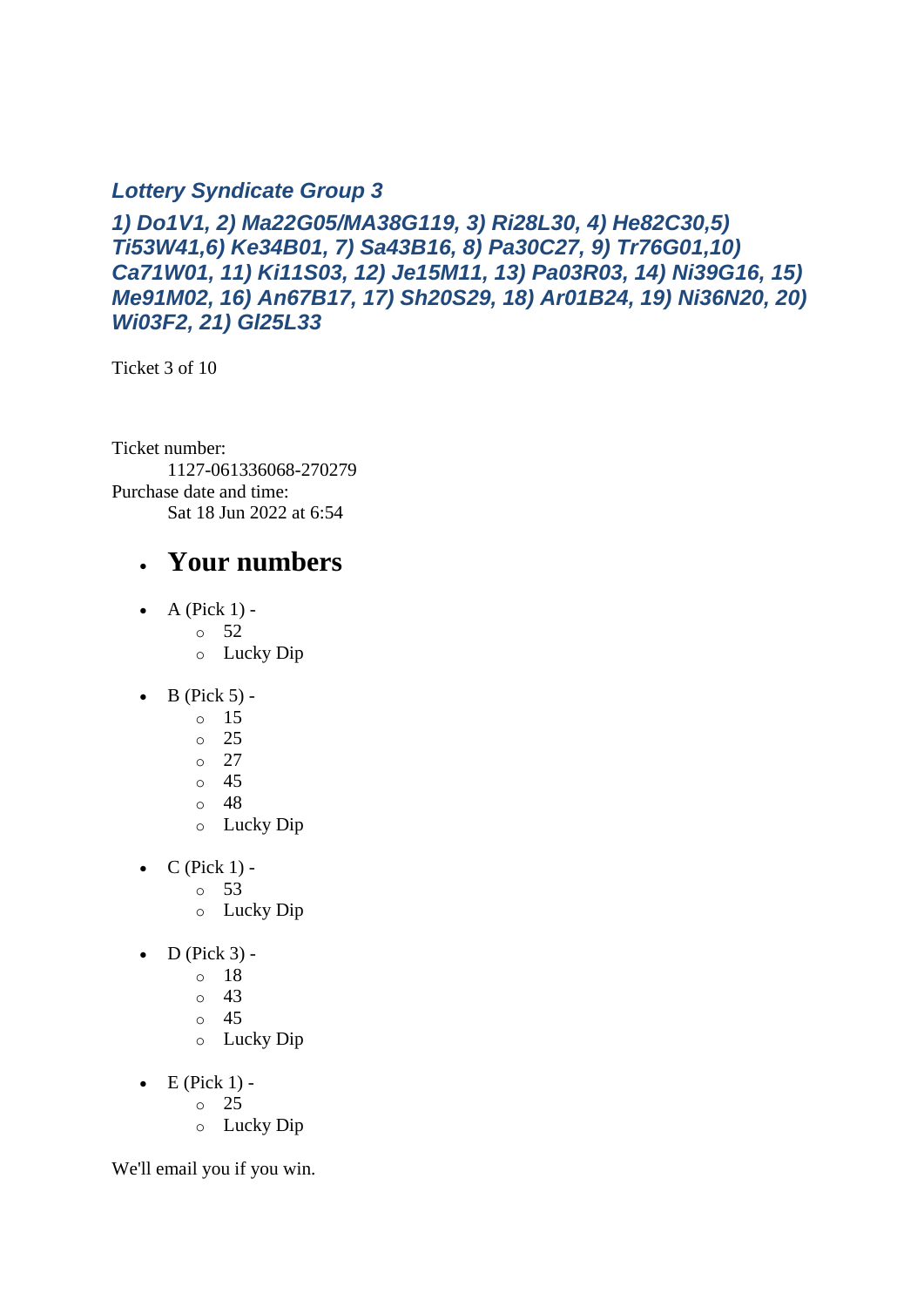### **Draws summary**

**Draws: SatSaturday Weeks:** 1

### **Draw summary**

Sat 18 Jun 2022

### **Draw dates**

• Sat 18 Jun 2022

**Cost:** 5 plays x £1.00 for 1 draw = £5.00

## **Total:**

£5.00

*-----------------------------------------------------*

### *Lottery Syndicate Group 4*

*1) Do1V1, 2) Ma22G05/MA38G119, 3) Ma45C21, 4 He82C30,5) Jo16V36, 6) Ke34B01, 7) Sa43B16, 8) Pa30C27, 9) Tr76G01,10) Ca71W01, 11) Ki11S03, 12) Je15M11, 13) An67B17, 14) Ni39G16, 15) Pa52W81, 16) De05M22, 17) Sh20S29, 18) Ar01B24, 19) Ni36N20, 20) Wi03F2, 21) Gl25L33*

Ticket 4 of 10

Ticket number: 1127-018264576-270279 Purchase date and time: Sat 18 Jun 2022 at 6:54

### • **Your numbers**

 $\bullet$  A (Pick 1) o 07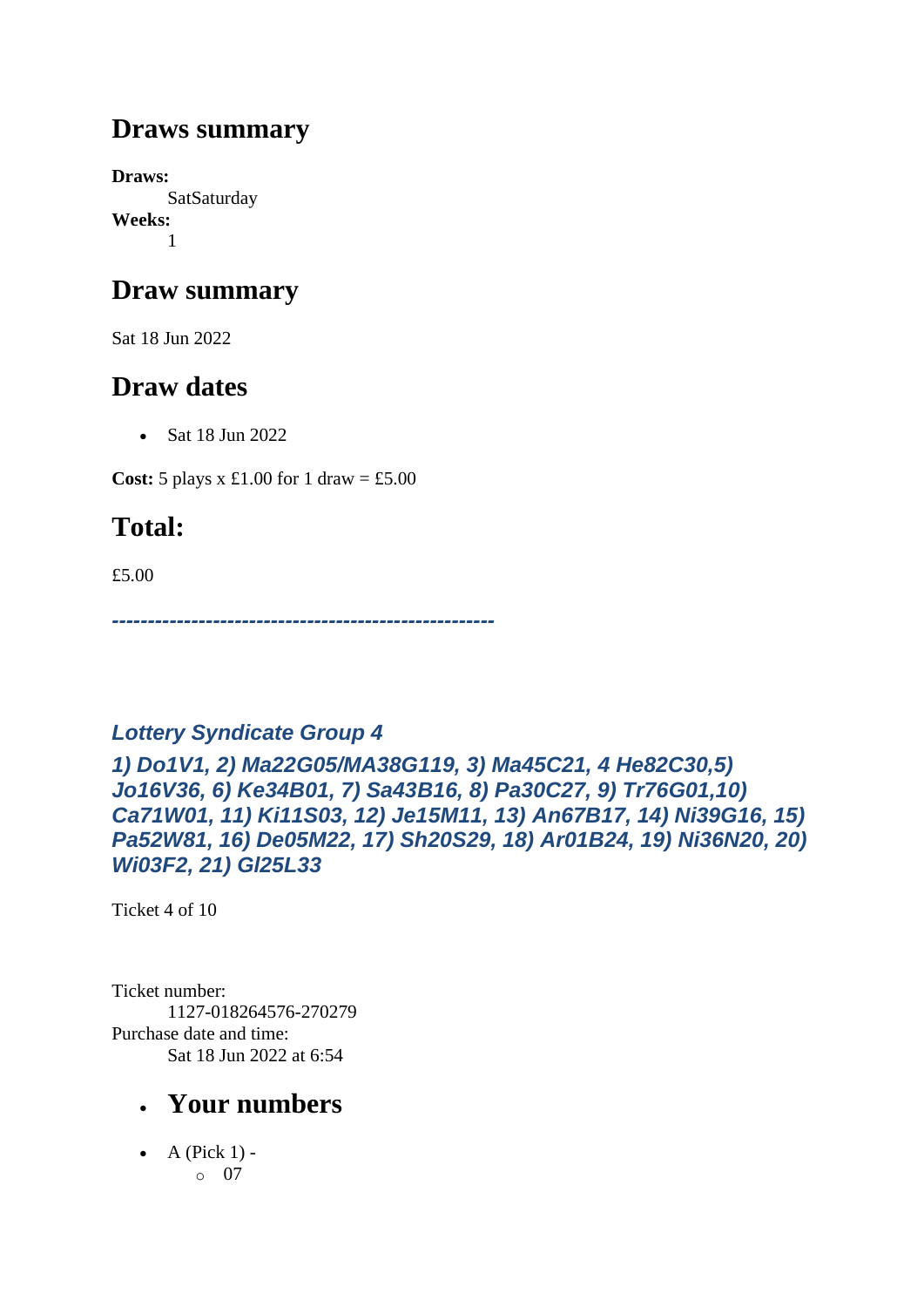- o Lucky Dip
- $\bullet$  B (Pick 5)
	- o 12
	- o 15
	- o 16
	- $\circ$  40
	- $\circ$  41
	- o Lucky Dip
- $\bullet$  C (Pick 1)
	- o 48
	- o Lucky Dip
- $\bullet$  D (Pick 3)
	- o 05
	- $\degree$  21
	- o 57
	- o Lucky Dip
- $\bullet$  E (Pick 1) -
	- $\circ$  50
	- o Lucky Dip

### **Draws summary**

**Draws: SatSaturday Weeks:** 1

### **Draw summary**

Sat 18 Jun 2022

### **Draw dates**

• Sat 18 Jun 2022

**Cost:** 5 plays x £1.00 for 1 draw = £5.00

### **Total:**

£5.00

*---------------------------------------------------*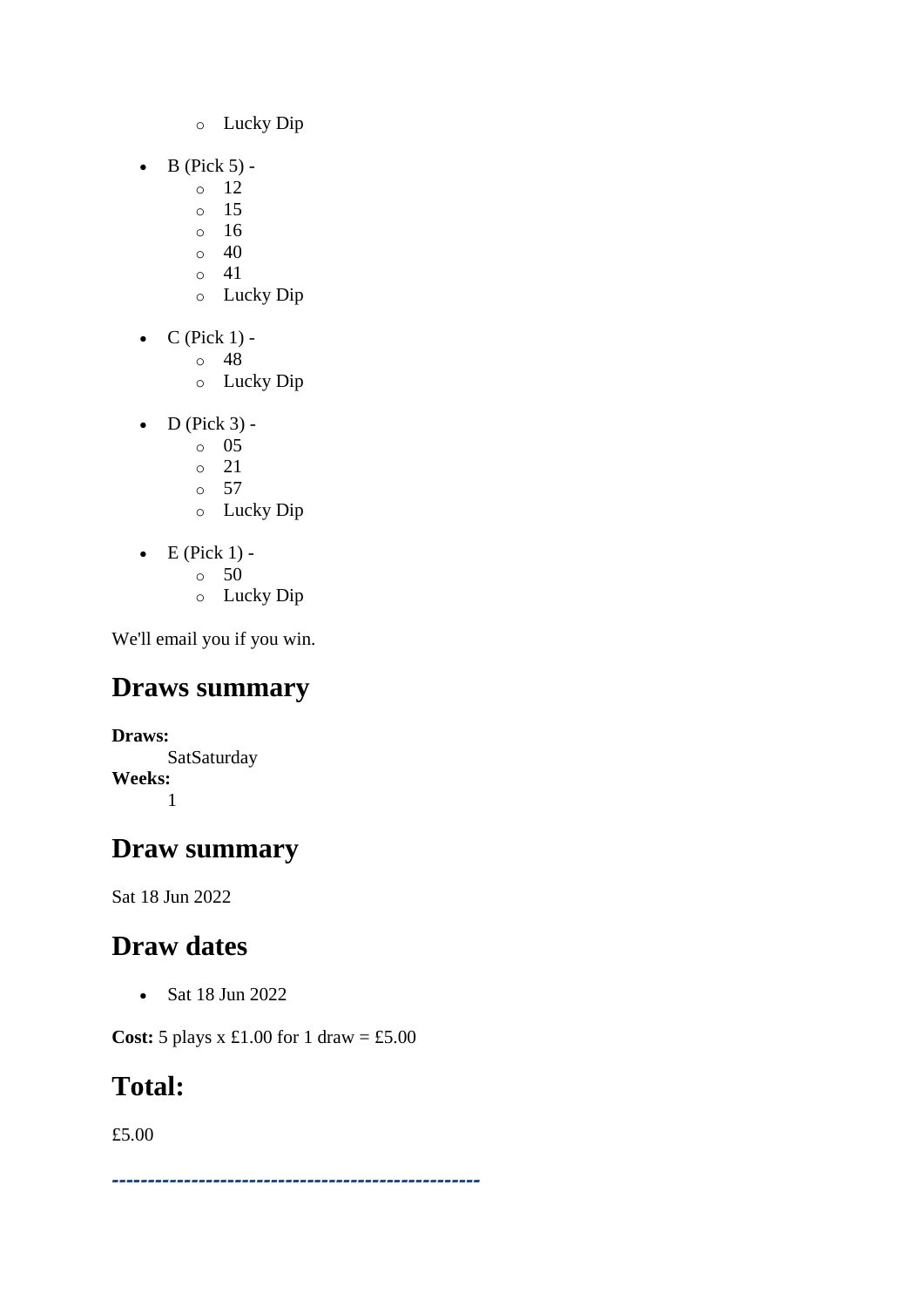#### *Lottery Syndicate Group 5*

*1) Do1V1, 2) Ma22G05/MA38G119, 3) Pa30C27, 4) He82C30,5) Wi03F2,6) Ke34B01, 7) Sa43B16, 8) Ow76B04, 9) Me91M02,10) Ca71W01, 11) Ki11S03, 12) Je15M11, 13) Pa52W81, 14) Ni39G16, 15) Ri28L30, 16) Pe64G41, 17) Sh20S29, 18) Ma45C21, 19) Ni36N20, 20) BA09K03Basat, 21) Gl25L33*

Ticket 5 of 10

Ticket number: 1127-027701764-272279 Purchase date and time: Sat 18 Jun 2022 at 6:54

#### • **Your numbers**

- $\bullet$  A (Pick 1)
	- o 21
	- o Lucky Dip
- $\bullet$  B (Pick 5)
	- o 04
	- o 07
	- o 13
	- o 14
	- o 25
- $\bullet$  C (Pick 1) -
	- $\circ$  27
	- o Lucky Dip
- $\bullet$  D (Pick 3) -
	- $\circ$  14
	- o 18
	- o 25
	- o Lucky Dip
- $\bullet$  E (Pick 1)
	- o 55
	- o Lucky Dip

We'll email you if you win.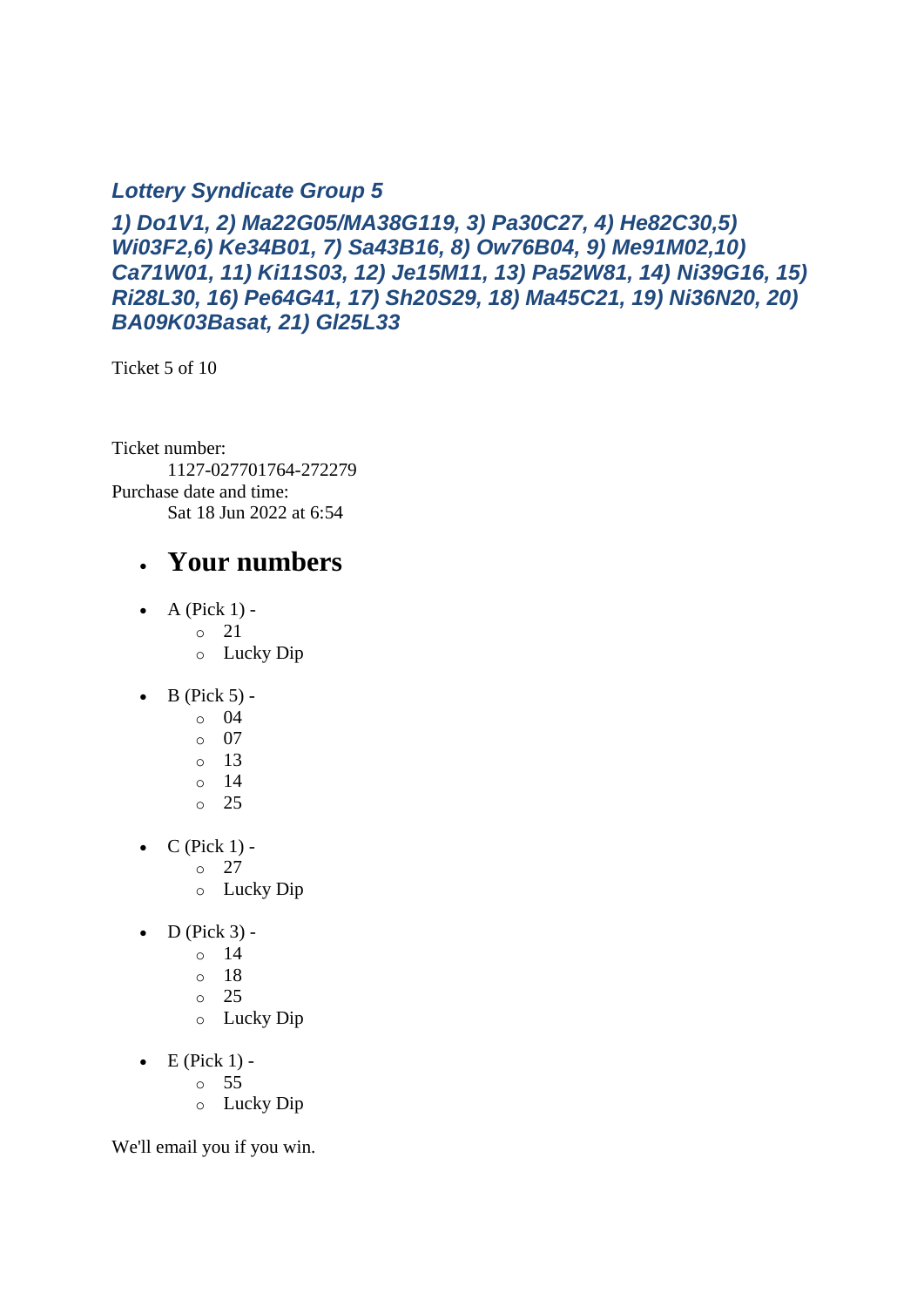### **Draws summary**

**Draws: SatSaturday Weeks:** 1

### **Draw summary**

Sat 18 Jun 2022

### **Draw dates**

• Sat 18 Jun 2022

**Cost:** 5 plays x £1.00 for 1 draw = £5.00

## **Total:**

£5.00

*-----------------------------------------------------*

#### *Lottery Syndicate Group 6*

*1) Ro26C28, 2) RO98H60, 3) Sh37P01, 4) Do12P04,5) Do1V1,6) No15L30, 7) Sa43B16, 8) BA09K03Basat, 9) To23S12 (TGS),10) Da27R40, 11) Pe64G41, 12) Ma98A17, 13) Ow76B04, 14) Wi22M02, 15) Da10N11Norcup , 16) PH30B19, 17) Ca71W01, 18) Ma94N21, 19) Jo16V36, 20) Sa65C13, 21) Wi03F2*

Ticket 6 of 10

Ticket number: 1127-051833344-276879 Purchase date and time: Sat 18 Jun 2022 at 6:54

### • **Your numbers**

 $\bullet$  A (Pick 1) o 52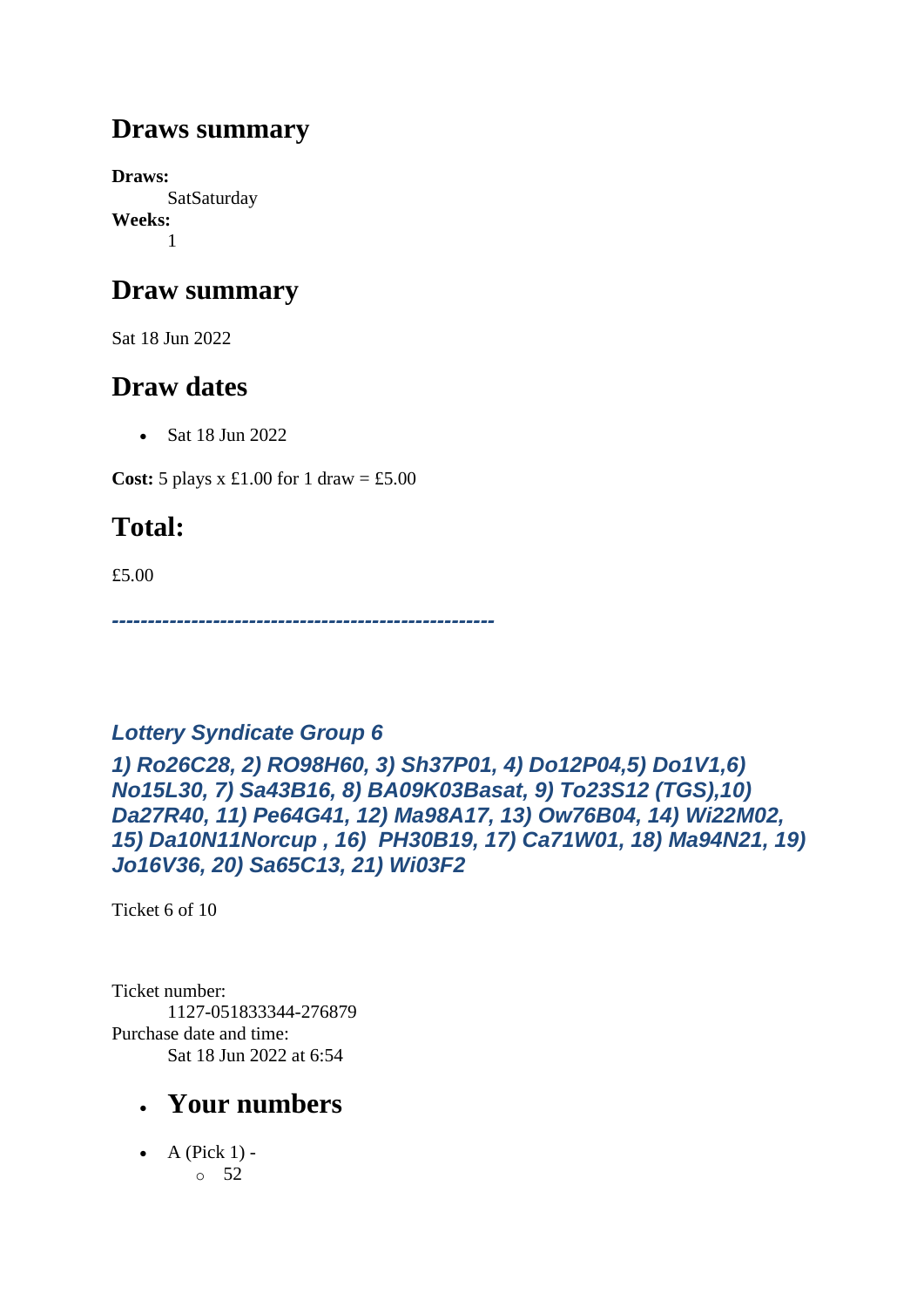- o Lucky Dip
- $\bullet$  B (Pick 5)
	- o 02
	- o 11
	- $\circ$  12
	- o 18 o 45
	- o Lucky Dip
- $\bullet$  C (Pick 1)
	- o 36
	- o Lucky Dip
- $\bullet$  D (Pick 2) -
	- $\circ$  25
	- $\circ$  50
	- o Lucky Dip
- $\bullet$  E (Pick 1) -
	- $\circ$  10
	- o Lucky Dip

## **Draws summary**

**Draws: SatSaturday Weeks:** 1

## **Draw summary**

Sat 18 Jun 2022

## **Draw dates**

• Sat 18 Jun 2022

**Cost:** 5 plays x £1.00 for 1 draw = £5.00

## **Total:**

£5.00

*-----------------------------------------------------*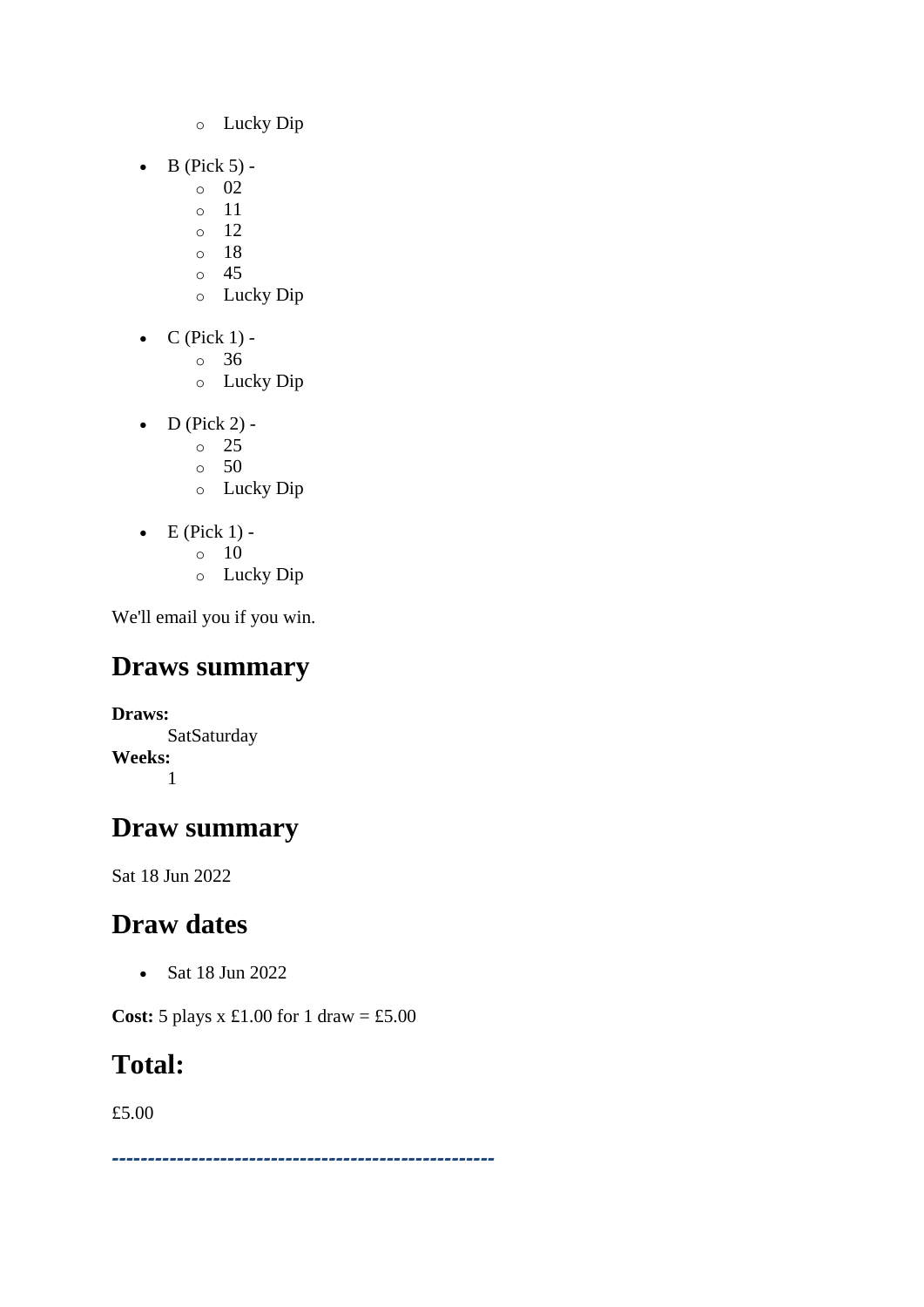#### *Lottery Syndicate Group 7*

*1) Ro26C28, 2) Jo54V2, 3) Sh37P01, 4) Ma98A17,5) Ju06M25, 6) Mi02L17, 7) Sa43B16, 8) Ch94O10, 9) To23S12 (TGS),10) Da27R40, 11) An76D15, 12) Pe64G41, 13) RO98H60, 14) Wi22M02, 15) Do12P04, 16) PH30B19, 17) Si12G05 , 18) Je58M18, 19) La66B40, 20) Sa65C13, 21) Be11V1*

Ticket 7 of 10

Ticket number: 1127-005742080-276979 Purchase date and time: Sat 18 Jun 2022 at 6:54

#### • **Your numbers**

- $\bullet$  A (Pick 1) -
	- $\circ$  51
	- o Lucky Dip
- $\bullet$  B (Pick 5)
	- o 02
	- $\circ$  20
	- o 28
	- o 38
	- o 39
	- o Lucky Dip
- $C$  (Pick 1) -
	- $\circ$  17
	- o Lucky Dip
- $\bullet$  D (Pick 2)
	- o 09
	- o 13
	- o Lucky Dip
- $\bullet$  E (Pick 1)
	- o 44
	- o Lucky Dip

We'll email you if you win.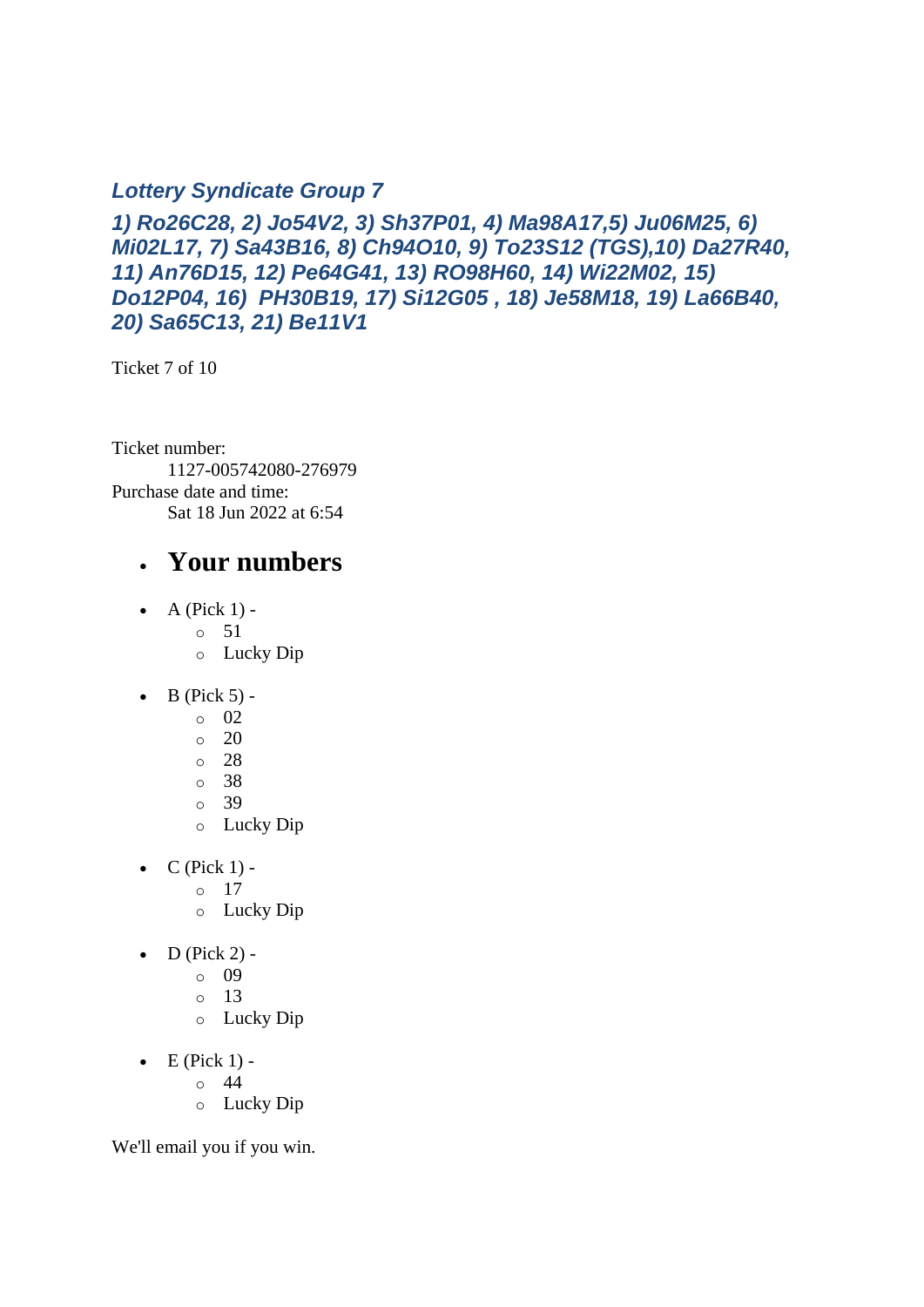### **Draws summary**

**Draws: SatSaturday Weeks:** 1

### **Draw summary**

Sat 18 Jun 2022

### **Draw dates**

• Sat 18 Jun 2022

**Cost:** 5 plays x £1.00 for 1 draw = £5.00

## **Total:**

£5.00

*-----------------------------------------------------*

#### *Lottery Syndicate Group 8*

*1) Ro26C28, 2) Ch94O10, 3) Sh37P01, 4) St81P02,5) Ad34Y2, 6) Si12G05 , 7) Sa43B16, 8) Ma52A71, 9) To23S12 (TGS),10) Da27R40, 11) An76D15, 12) TH94L16, 13) Ri28L30, 14) Wi22M02, 15) Pa52W81, 16) PH30B19, 17) Pe64G41, 18) Je58M18, 19) La66B40, 20) Sa65C13, 21) RO98H60*

Ticket 8 of 10

Ticket number: 1127-015179268-278979 Purchase date and time: Sat 18 Jun 2022 at 6:54

- A (Pick  $1$ )
	- o 43
	- o Lucky Dip
- $\bullet$  B (Pick 5)
	- o 16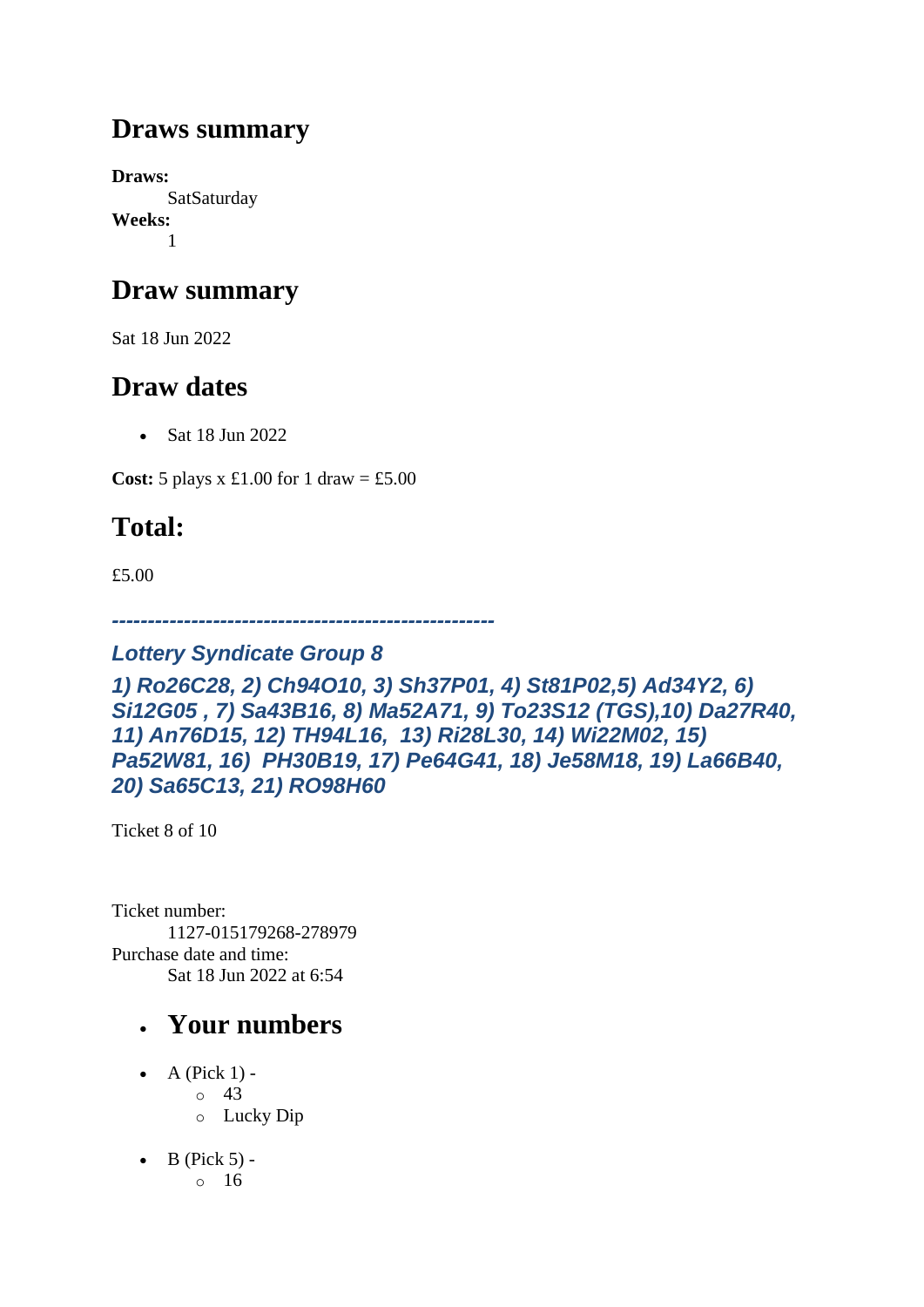- o 18
- $\circ$  20
- o 30
- $\circ$  59
- o Lucky Dip
- $\bullet$  C (Pick 1) -
	- $\circ$  30
	- o Lucky Dip
- $\bullet$  D (Pick 2) -
	- $\circ$  35
	- o 56
	- o Lucky Dip
- $\bullet$  E (Pick 1)
	- o 46
	- o Lucky Dip

## **Draws summary**

**Draws: SatSaturday Weeks:** 1

### **Draw summary**

Sat 18 Jun 2022

### **Draw dates**

• Sat 18 Jun 2022

**Cost:** 5 plays x £1.00 for 1 draw = £5.00

## **Total:**

£5.00

*-----------------------------------------------------*

*Lottery Syndicate Group 9*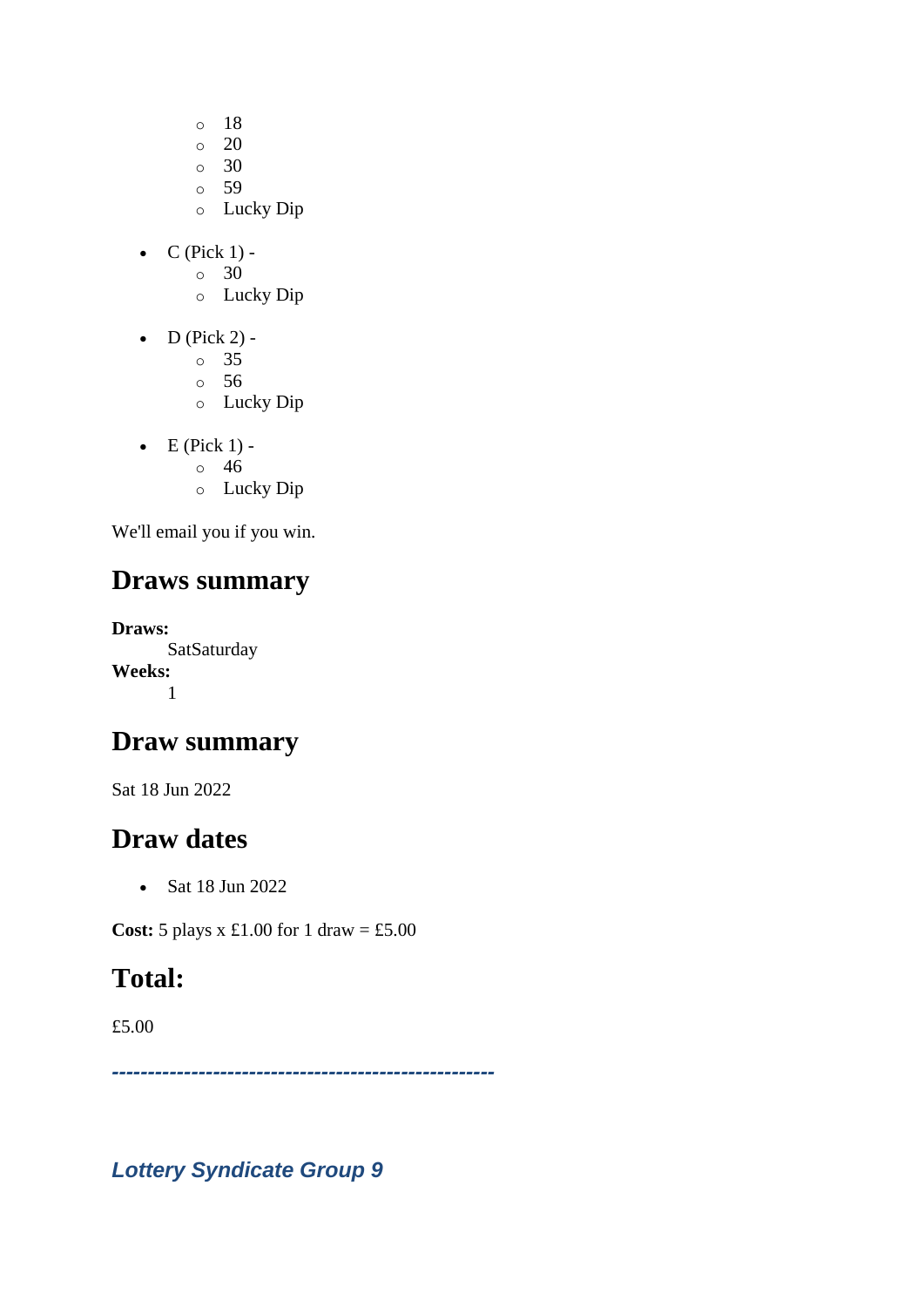#### *1) Ro26C28, 2) Ch94O10, 3) Sh37P01, 4) Da10N11Norcup, 5) RO98H60, 6) No15L30, 7) Sa43B16, 8) Do1V1, 9) To23S12 (TGS),10) Da27R40, 11) Co09G02, 12) Ed15H21, 13) CE76J05, 14) Wi22M02, 15) Ra95K11, 16) PH30B19, 17) Jo54V2, 18) Je58M18, 19) La66B40, 20) Sa65C13, 21) Jo64A34*

Ticket 9 of 10

Ticket number: 1127-048743940-272779 Purchase date and time: Sat 18 Jun 2022 at 6:54

#### • **Your numbers**

- A (Pick  $1$ ) -
	- $\circ$  29
		- o Lucky Dip
- $\bullet$  B (Pick 5) -
	- $\circ$  04
		- $\degree$  22
		- o 33
		- o 50
		- o 58
		- o Lucky Dip
- $\bullet$  C (Pick 1) -
	- $\circ$  10
	- o Lucky Dip
- $D$  (Pick 2) -
	- $\degree$  29
	- $\circ$  46
	- o Lucky Dip
- $\bullet$  E (Pick 1)
	- o 08
	- o Lucky Dip

We'll email you if you win.

### **Draws summary**

**Draws:**

SatSaturday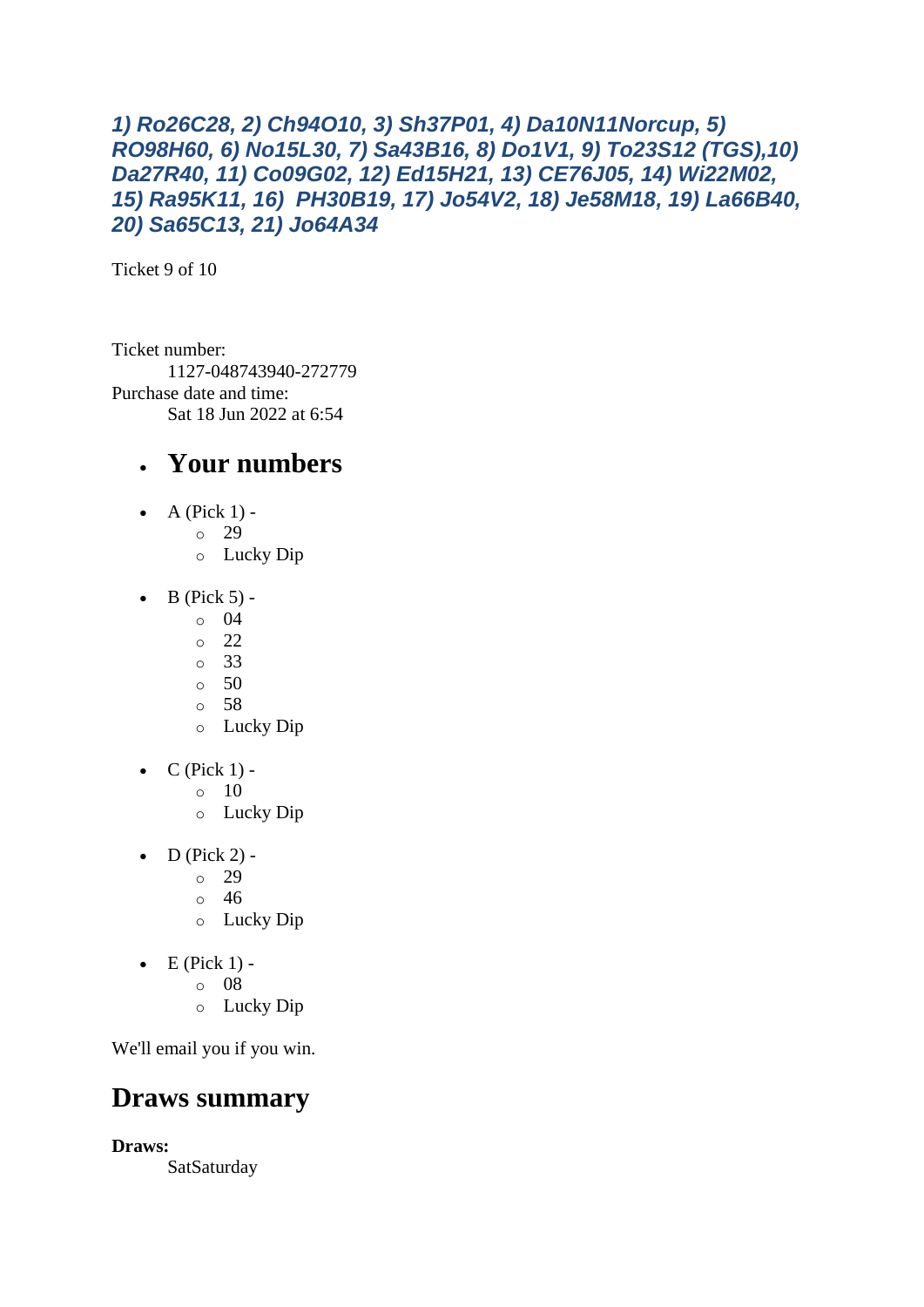**Weeks:** 1

#### **Draw summary**

Sat 18 Jun 2022

#### **Draw dates**

• Sat 18 Jun 2022

**Cost:** 5 plays x £1.00 for 1 draw = £5.00

#### **Total:**

£5.00

*-----------------------------------------------------*

#### *Lottery Syndicate Group 10*

#### *1) Ro26C28, 2) Ch94O10, 3) Sh37P01, 4) Ma98A17,5) Be11V1, 6) Ad34Y2, 7) Sa43B16, 8) Ma56S01, 9) To23S12 (TGS),10) Da27R40, 11) Lo82S20, 12) Da04G06, 13) RO98H60, 14) Wi22M02, 15) St07S04, 16) PH30B19, 17) Ni07M01, 18) Je58M18, 19) Ra95K11, 20) Sa65C13, 21) De47C03*

Ticket 10 of 10

Ticket number: 1127-005676544-275879 Purchase date and time: Sat 18 Jun 2022 at 6:54

- A (Pick  $1$ )
	- o 38
	- o Lucky Dip
- $\bullet$  B (Pick 5) -
	- $\circ$  07
	- o 23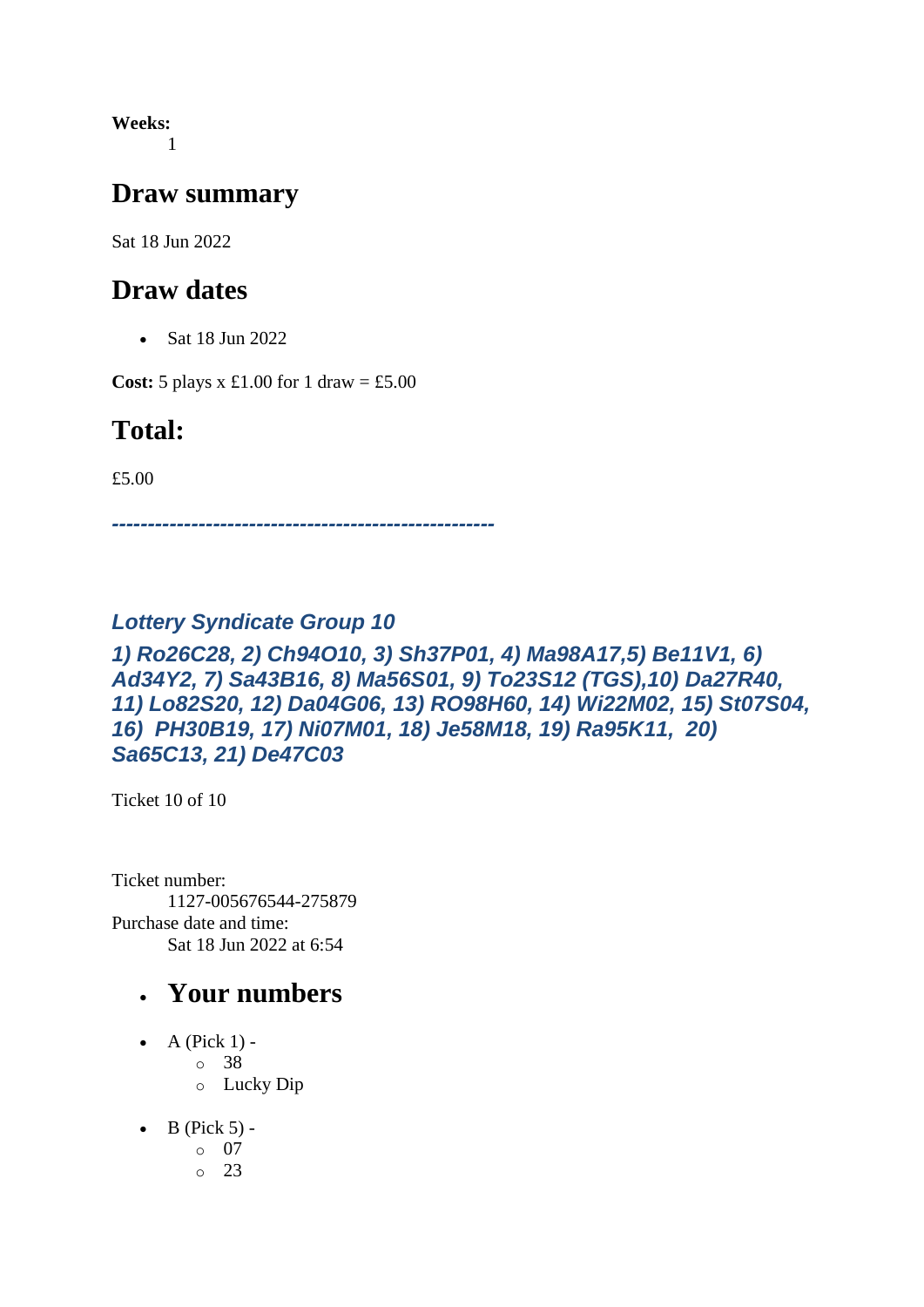- o 32
- o 33
- o 42
- o Lucky Dip
- $\bullet$  C (Pick 1)
	- o 35
	- o Lucky Dip
- $\bullet$  D (Pick 2)
	- o 02
	- o 16
	- o Lucky Dip
- $\bullet$  E (Pick 1)
	- o 32
	- o Lucky Dip

### **Draws summary**

**Draws: SatSaturday Weeks:** 1

### **Draw summary**

Sat 18 Jun 2022

### **Draw dates**

• Sat 18 Jun 2022

**Cost:**  $5$  plays x  $\pounds1.00$  for  $1$  draw =  $\pounds5.00$ 

## **Total:**

£5.0

*Lottery Syndicate Group 11*

*-----------------------------------------------------*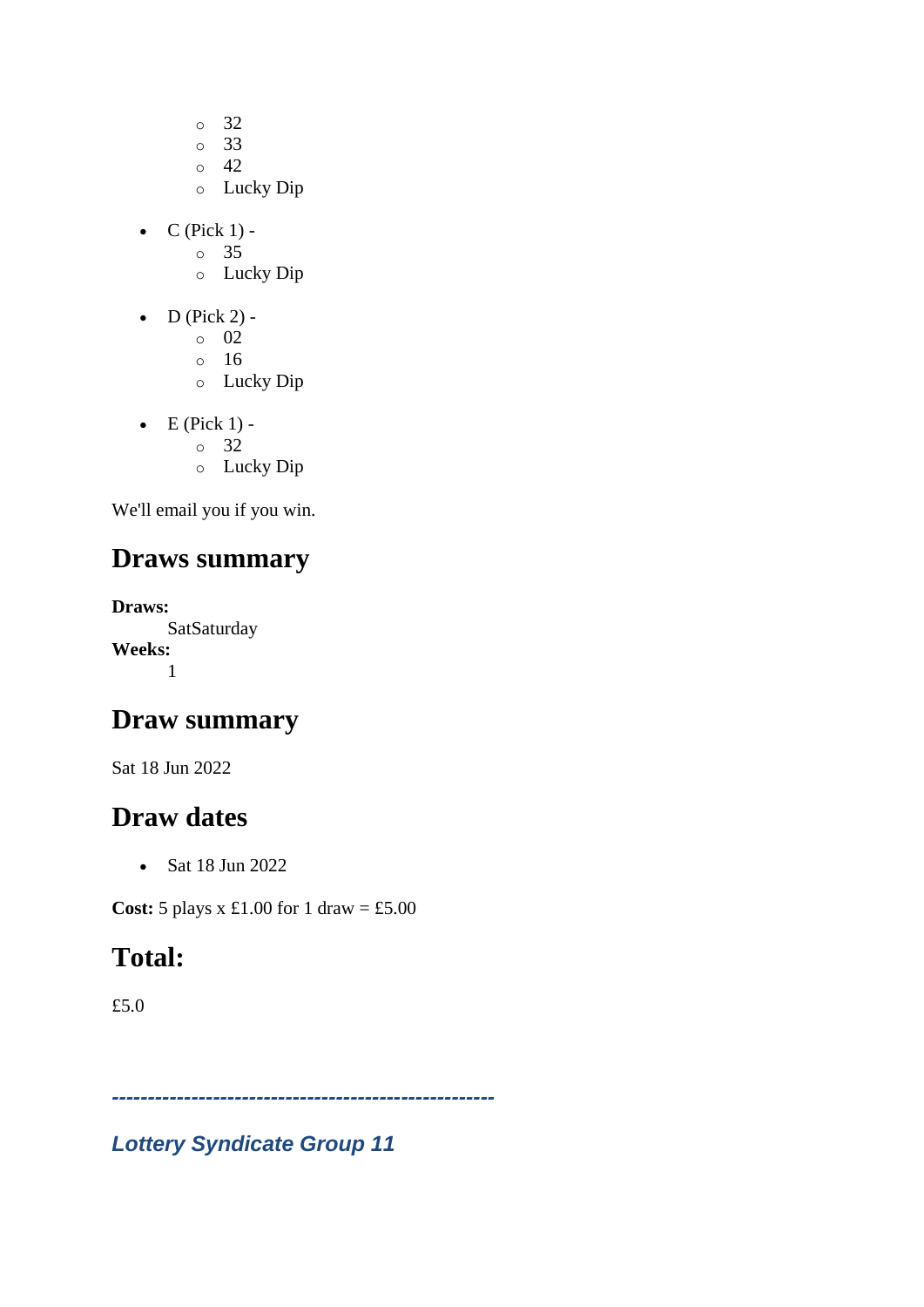#### *1) Ni07M01, 2) Te51W21, 3) Jo16V36, 4) Te19B30,5) Ma98A17,6) Fl57W09, 7) Be31D04, 8) Br28M07, 9) Sh37P01, 10) Ly92M15, 11) Ro30C06, 12) Go30A21, 13) Al30F18, 14) Ad34Y2, 15) Ma06H02, 16) Ma06M32, 17) Je58M18, 18) De05M22, 19) Ly77D26, 20) Jo64A34 21) FR30E17*

Ticket 1 of 10

Ticket number: 1127-018264320-279179 Purchase date and time: Sat 18 Jun 2022 at 6:55

### • **Your numbers**

- A (Pick  $1$ )
	- o 18
		- o Lucky Dip
- $\bullet$  B (Pick 5)
	- o 07
	- o 08
	- o 15
	- o 18
	- o 50
	- o Lucky Dip
- $\bullet$  C (Pick 1)
	- o 13
	- o Lucky Dip
- $\bullet$  D (Pick 3)
	- o 09
	- $\degree$  24
	- o 38
	- o Lucky Dip
- $\bullet$  E (Pick 1)
	- o 31
	- o Lucky Dip

We'll email you if you win.

### **Draws summary**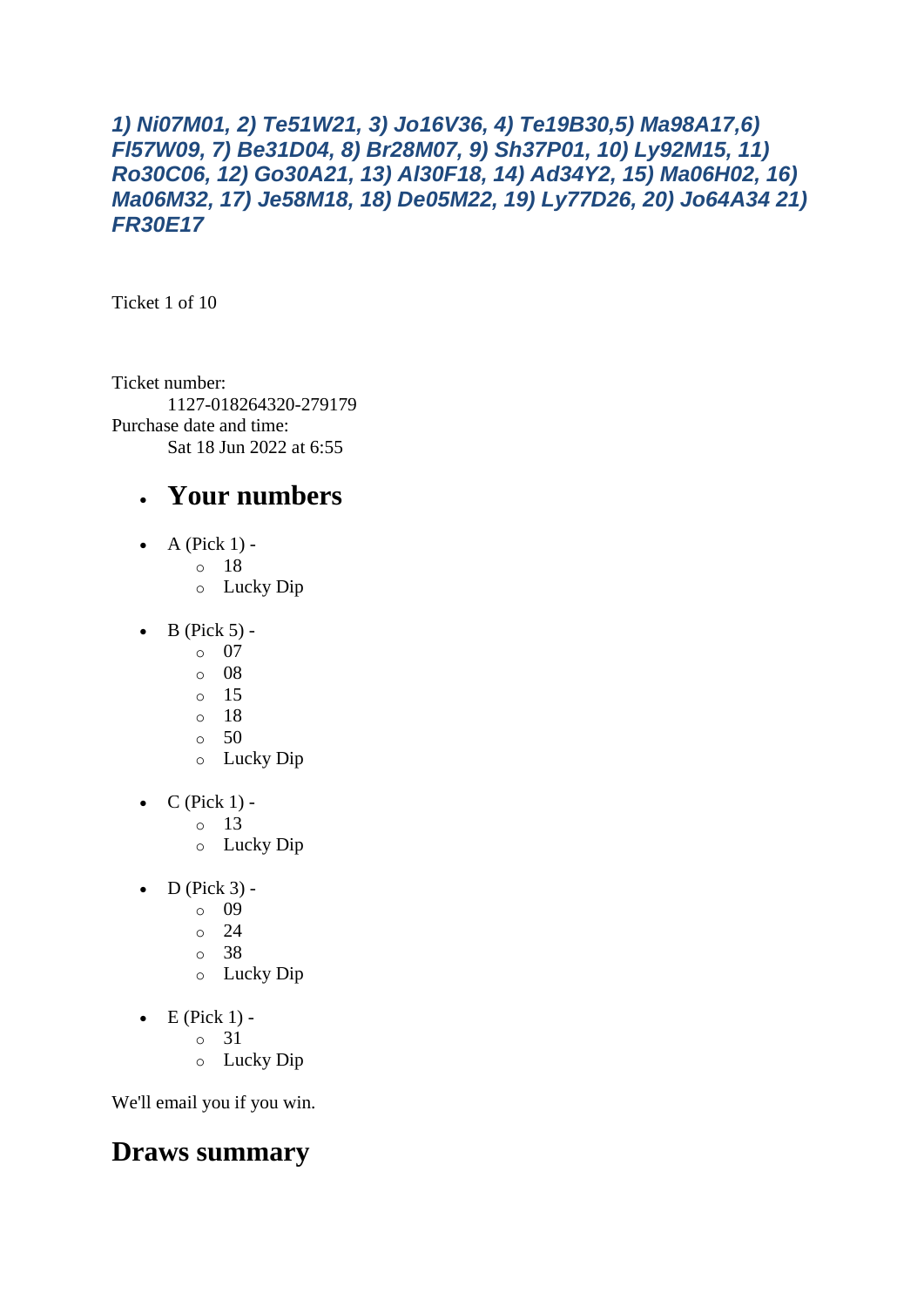**Draws: SatSaturday Weeks:** 1

#### **Draw summary**

Sat 18 Jun 2022

### **Draw dates**

• Sat 18 Jun 2022

**Cost:** 5 plays x £1.00 for 1 draw = £5.00

## **Total:**

£5.00

*-----------------------------------------------------*

*Lottery Syndicate Group 12*

```
1) Ro98H60, 2) Te51W21, 3) Fl57W09, 4) Ly92M15,5) Do12P04,6) 
De05M22, 7) Be31D04, 8) Br28M07, 9) Ly77D26, 10) Pr06H11, 11) 
Ro30C06, 12) Go30A21, 13) Al30F18, 14) Jo54V2, 15) Be11V1, 16) 
Ma80B01, 17) Rh06T24, 18) Ma06H02, 19) Ni07M01, 20) Jo64A34 21) 
AL01C21
```
Ticket 2 of 10

Ticket number: 1127-027701508-271479 Purchase date and time: Sat 18 Jun 2022 at 6:55

- $\bullet$  A (Pick 1) -
	- $\degree$  24
		- o Lucky Dip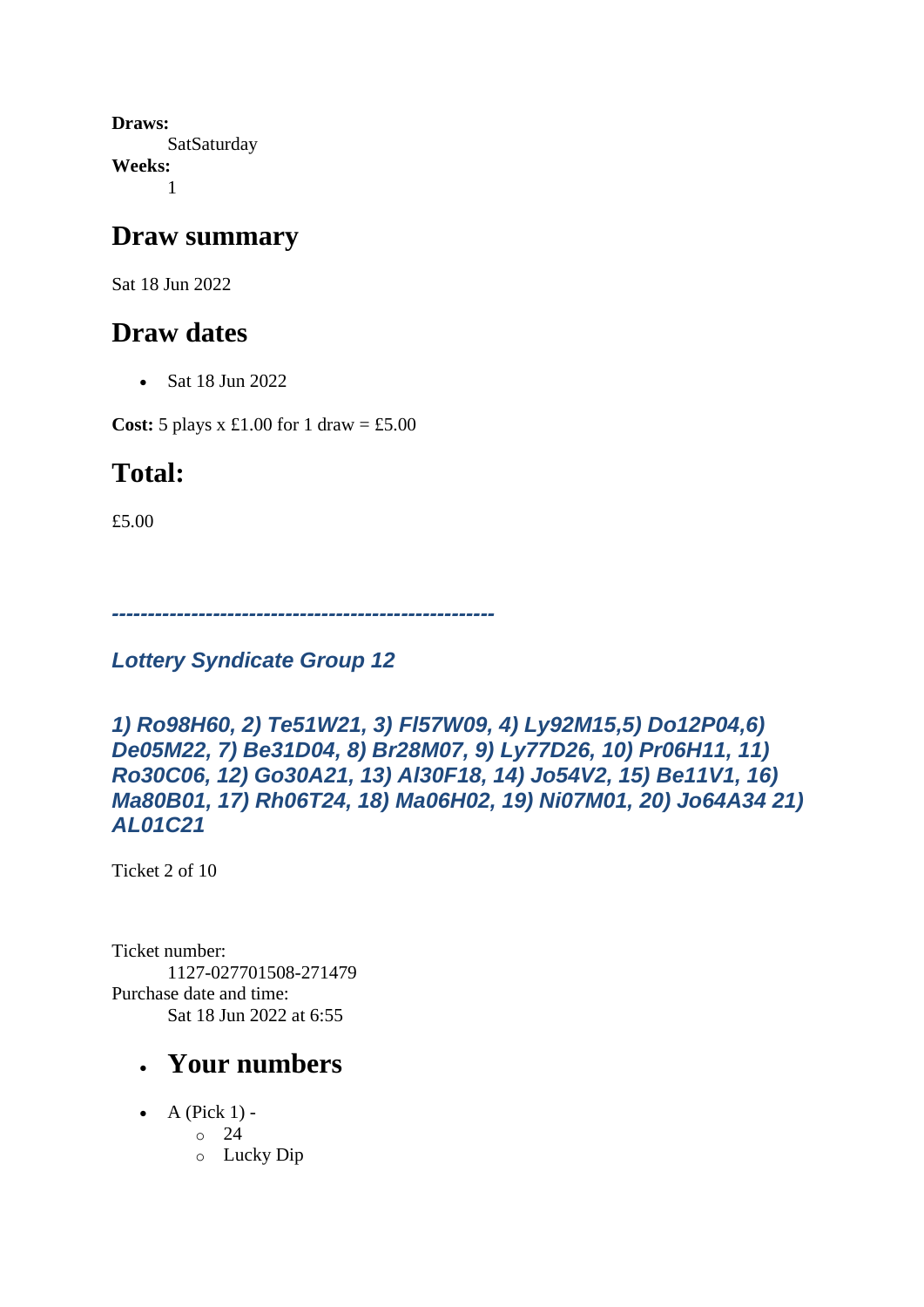- $\bullet$  B (Pick 5)
	- o 04
	- o 08
	- o 09
	- o 50
	- o 59
	- o Lucky Dip
- $C$  (Pick 1) -
	- $\circ$  10
		- o Lucky Dip
- $\bullet$  D (Pick 3)
	- o 06
	- o 07
	- o 52
	- o Lucky Dip
- $\bullet$  E (Pick 1)
	- o 55
	- o Lucky Dip

## **Draws summary**

**Draws: SatSaturday Weeks:** 1

## **Draw summary**

Sat 18 Jun 2022

## **Draw dates**

• Sat 18 Jun 2022

**Cost:** 5 plays x £1.00 for 1 draw = £5.00

## **Total:**

£5.00

*-----------------------------------------------------*

### *Lottery Syndicate Group 13*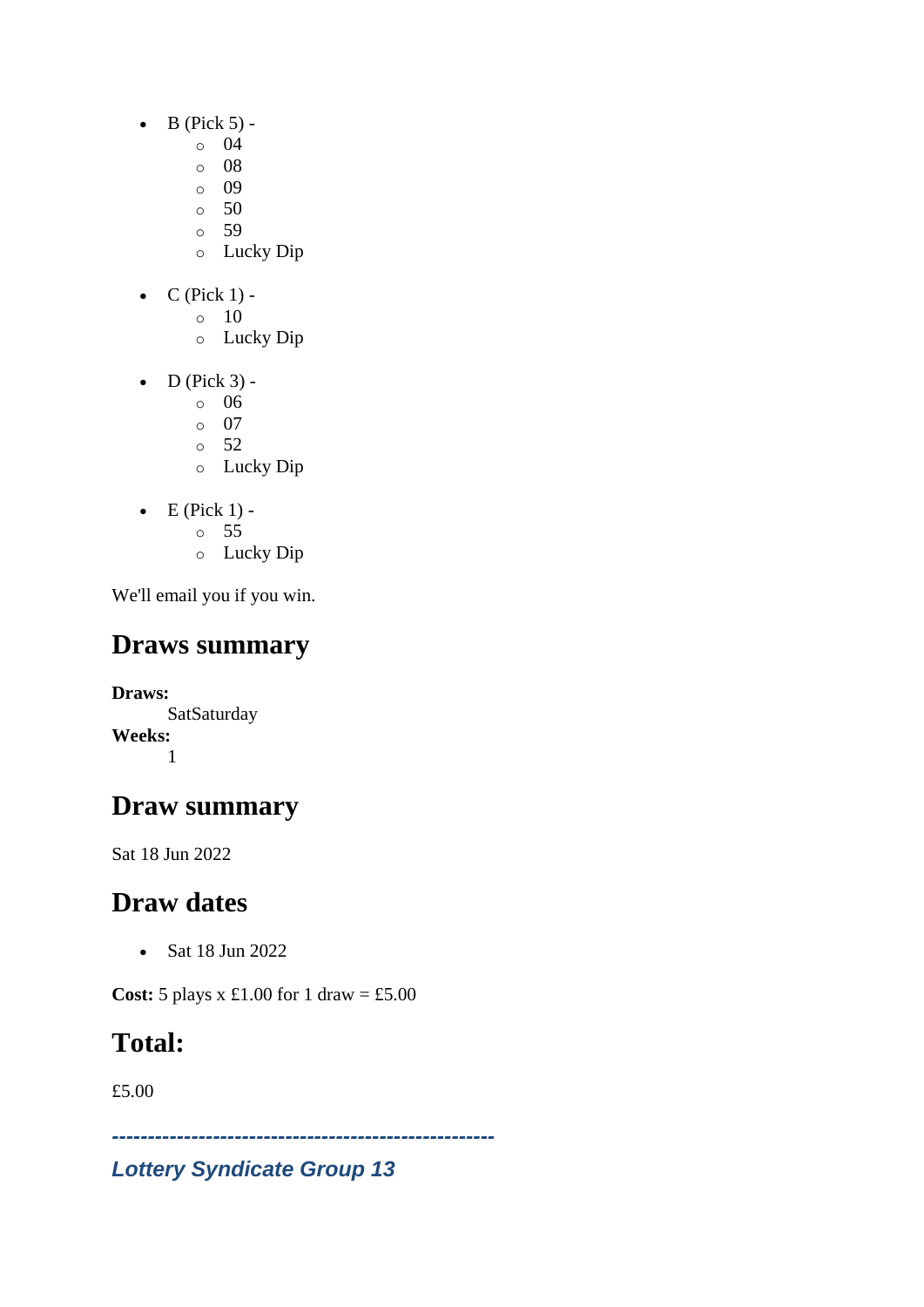#### *1) AL01C21, 2) Te51W21, 3) Fl57W09, 4) Ly77D26,5) Ma06M32, 6) Ni07M01, 7) Be31D04, 8) Br28M07, 9) An78T01,10) Rh06T24, 11) Ro30C06, 12) Go30A21, 13) Al30F18, 14) Ro98H60, 15) Ad34Y2, 16) Ma80B01, 17) Ja77J10, 18) Be11V1, 19) Ly92M15, 20) De05M22, 21) Se32M12*

Ticket 3 of 10

Ticket number: 1127-061270276-278079 Purchase date and time: Sat 18 Jun 2022 at 6:55

#### • **Your numbers**

- A (Pick  $1$ ) -
	- $\circ$  40
		- o Lucky Dip
- $\bullet$  B (Pick 5) -
	- $\circ$  04
		- $\circ$  07
		- o 12
		- $\circ$  20 o 25
- $\bullet$  C (Pick 1)
	- o 03
	- o Lucky Dip
- $\bullet$  D (Pick 3) -
	- $\circ$  29
	- o 33
	- o 59
	- o Lucky Dip
- $\bullet$  E (Pick 1)
	- o 44
	- o Lucky Dip

We'll email you if you win.

### **Draws summary**

**Draws:**

**SatSaturday**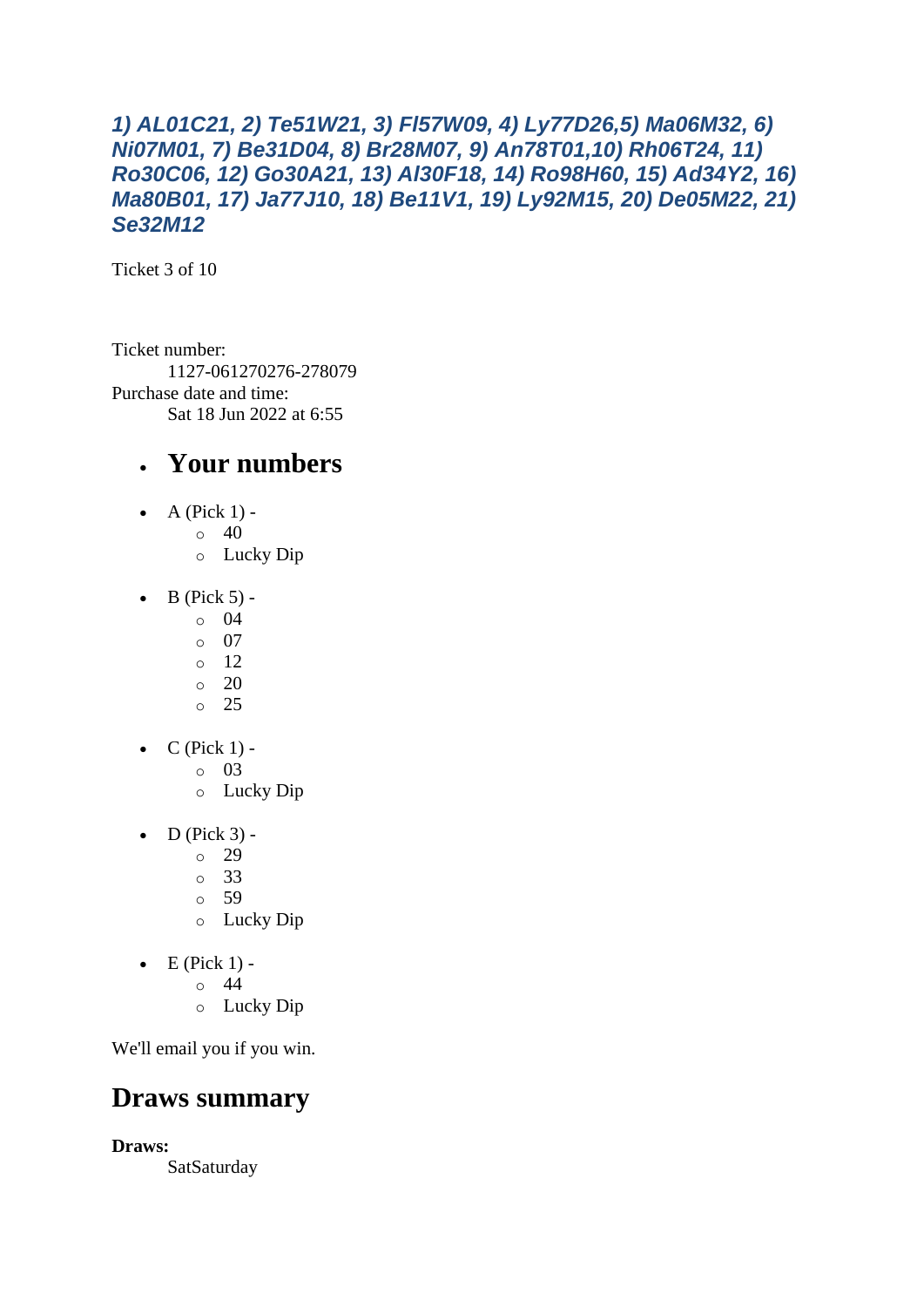**Weeks:** 1

#### **Draw summary**

Sat 18 Jun 2022

#### **Draw dates**

• Sat 18 Jun 2022

**Cost:**  $5$  plays x £1.00 for 1 draw = £5.00

### **Total:**

£5.00

*-----------------------------------------------------*

#### *Lottery Syndicate Group 14*

*1) Jo16V36, 2) Te51W21, 3) La66B40 , 4) Ly92M15,5) De05M22,6) Ja77J10 , 7) Be31D04, 8) Br28M07, 9) Ma06M32,10) Ly77D26, 11) Ro30C06, 12) Go30A21, 13) Al30F18, 14) Ro98H60, 15) Ni07M01, 16) Lo82S20, 17) Be55G77, 18) Be11V1, 19) Fl57W09, 20) Jo64A34, 21) Ja98D72*

Ticket 4 of 10

Ticket number: 1127-015179012-278179 Purchase date and time: Sat 18 Jun 2022 at 6:55

- $\bullet$  A (Pick 1) -
	- $\circ$  47
		- o Lucky Dip
- $\bullet$  B (Pick 5) -
	- $\circ$  04
	- o 32
	- o 35
	- $\circ$  42
	- o 54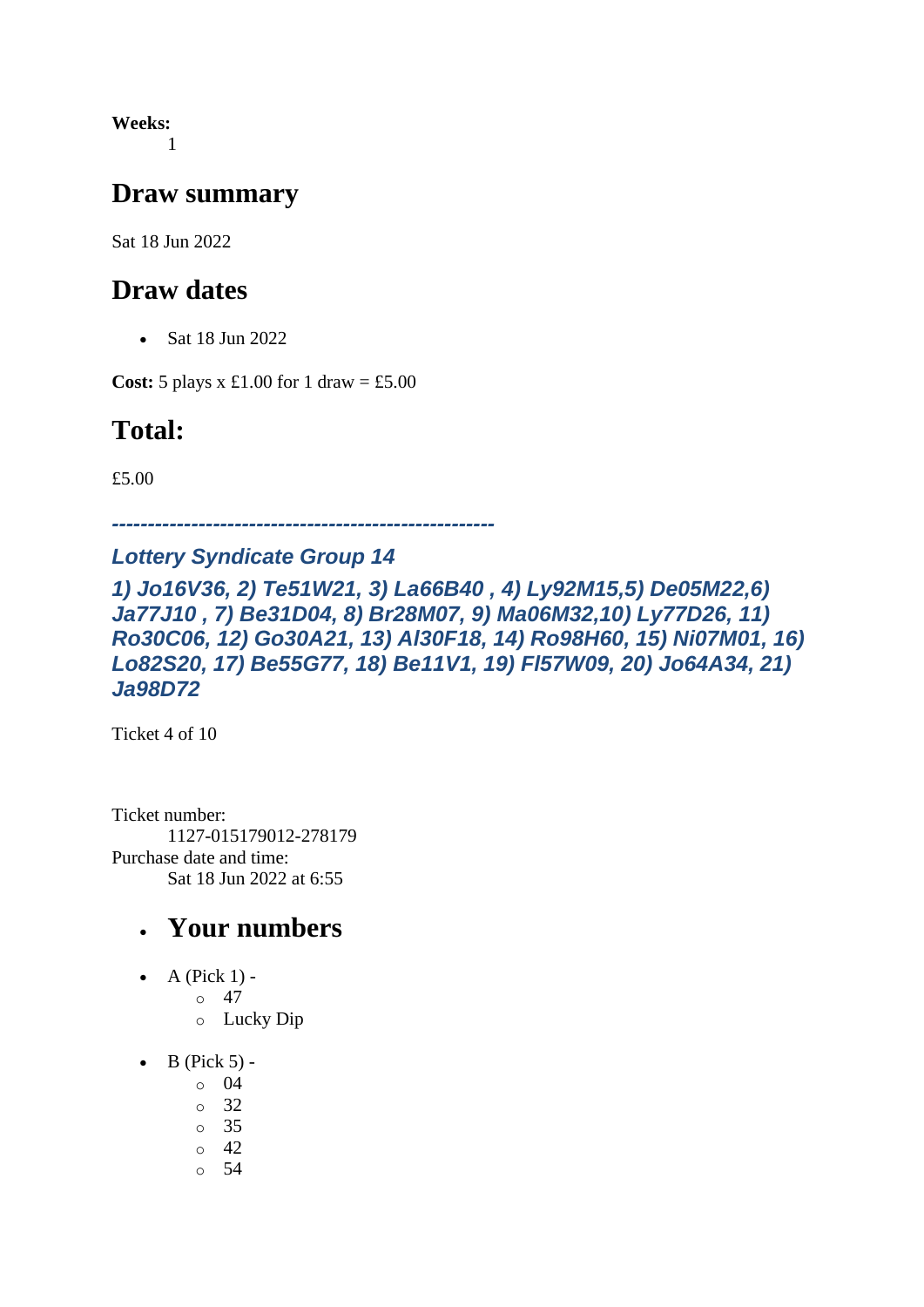- o Lucky Dip
- $\bullet$  C (Pick 1) -
	- $\circ$  52
	- o Lucky Dip
- $\bullet$  D (Pick 3) -
	- $\circ$  03
	- o 14
	- o 54
	- o Lucky Dip
- $\bullet$  E (Pick 1) -
	- $\circ$  49
	- o Lucky Dip

### **Draws summary**

```
Draws:
      SatSaturday
Weeks:
      1
```
### **Draw summary**

Sat 18 Jun 2022

## **Draw dates**

• Sat 18 Jun 2022

**Cost:**  $5$  plays x  $\pounds1.00$  for  $1$  draw =  $\pounds5.00$ 

## **Total:**

£5.00

*-----------------------------------------------------*

### *Lottery Syndicate Group 15*

```
1) Jo16V36, 2) Te51W21, 3) Jo64A34, 4) Ma06M32,5) De05M22,6) 
Ja77J10, 7) Be31D04, 8) Br28M07, 9) Be55G77, 10) Rh06T24,11) 
Ro30C06, 12) Go30A21, 13) Al30F18, 14) Ad34Y2, 15) Ph31W16, 16)
```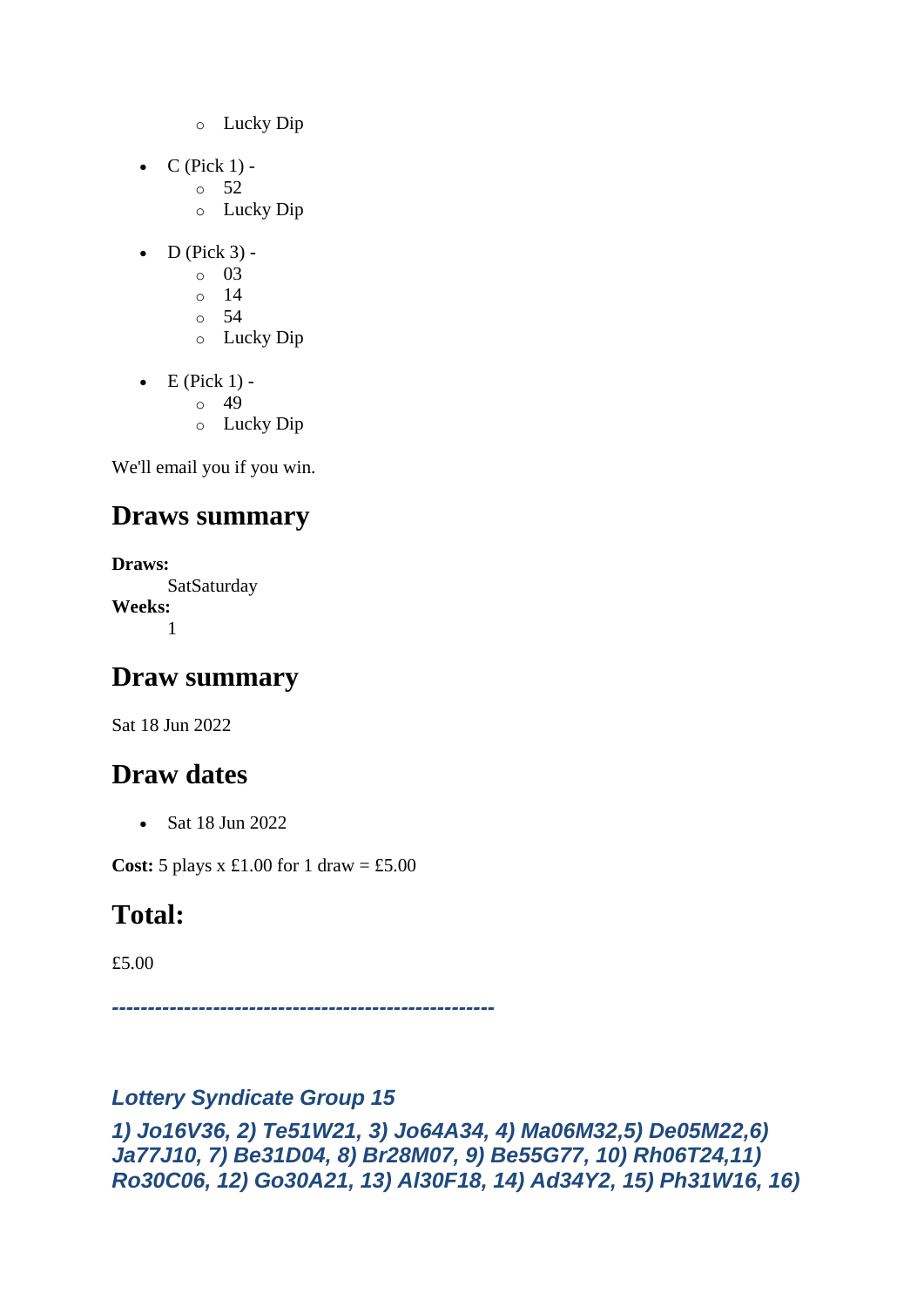#### *Ly92M15, 17) St11L07, 18) Da04G06, 19) Ly77D26, 20) Ja98D72, 21) Vi53J31*

Ticket 5 of 10

Ticket number: 1127-039306496-279679 Purchase date and time: Sat 18 Jun 2022 at 6:55

#### • **Your numbers**

- $\bullet$  A (Pick 1)
	- o 55
	- o Lucky Dip
- $\bullet$  B (Pick 5)
	- o 14
	- o 31
	- o 39
	- o 52 o 59
	- o Lucky Dip
- $\bullet$  C (Pick 1) -
	- $\circ$  12
	- o Lucky Dip
- $\bullet$  D (Pick 3)
	- o 19
	- $\circ$  40
	- o 49
	- o Lucky Dip
- $\bullet$  E (Pick 1)
	- o 26
		- o Lucky Dip

We'll email you if you win.

### **Draws summary**

**Draws: SatSaturday Weeks:** 1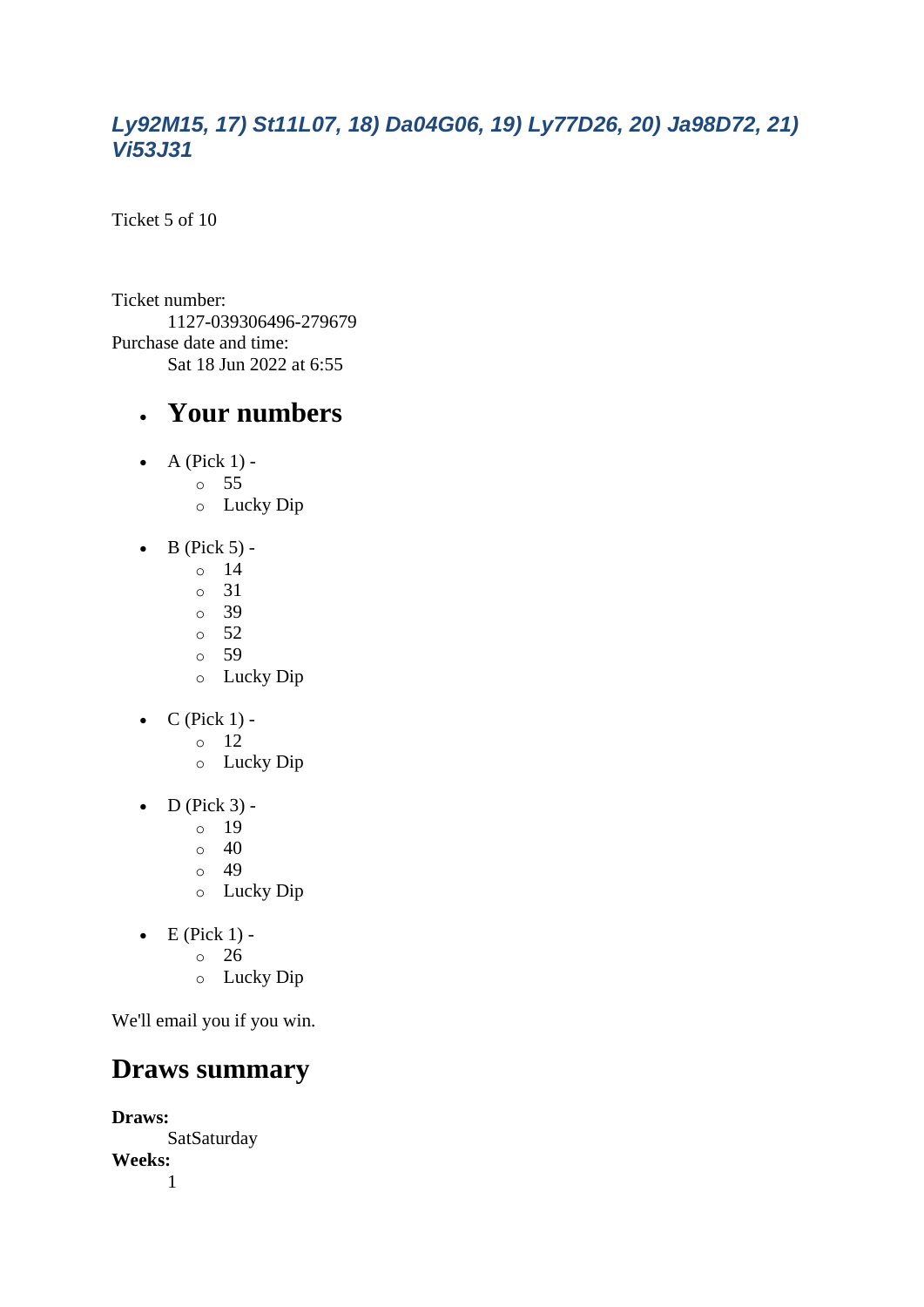#### **Draw summary**

Sat 18 Jun 2022

### **Draw dates**

• Sat 18 Jun 2022

**Cost:**  $5$  plays x £1.00 for 1 draw = £5.00

### **Total:**

£5.00

*-----------------------------------------------------*

#### *Lottery Syndicate Group 16*

*1) Ju86G11, 2) Ne03F12, 3) LE29H09, 4) Ja98D72, 5) Be55G77,6) Vi53J31, 7) Op64C23, 8) Ad34Y2, 9) Ph17C15,10) Ja77J10 , 11) La63A15, 12) DA28P08, 13) An78T01, 14) Mo29O15, 15) Ea21M03, 16) Da09B20, 17) Ra95K11, 18) Al57S13, 19) Jo54V2, 20) Do12P04, 21) St11L07*

Ticket 6 of 10

Ticket number: 1127-015113476-277079 Purchase date and time: Sat 18 Jun 2022 at 6:55

- $\bullet$  A (Pick 1)
	- o 08
		- o Lucky Dip
- $\bullet$  B (Pick 5)
	- o 07
	- o 24
	- o 28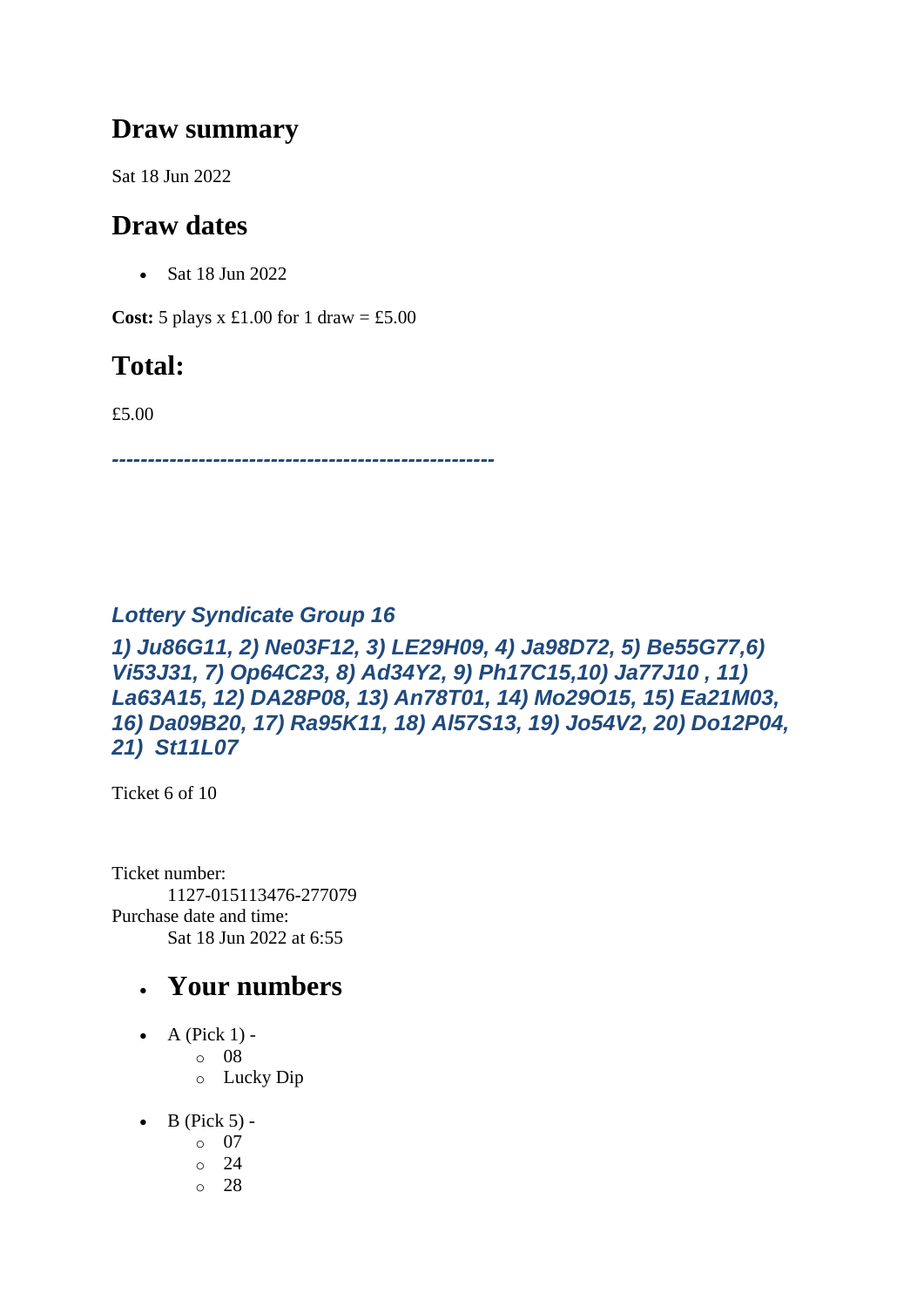- o 37
- $\circ$  49
- o Lucky Dip
- $C$  (Pick 1) -
	- $\circ$  43
	- o Lucky Dip
- $\bullet$  D (Pick 2) -
	- $\circ$  06
	- o 53
	- o Lucky Dip
- $\bullet$  E (Pick 1) -
	- $\circ$  50
	- o Lucky Dip

### **Draws summary**

**Draws:** SatSaturday **Weeks:** 1

### **Draw summary**

Sat 18 Jun 2022

### **Draw dates**

• Sat 18 Jun 2022

**Cost:**  $5$  plays x £1.00 for 1 draw = £5.00

### **Total:**

£5.00

*-------------------------------------------------------------*

#### *Lottery Syndicate Group 17*

*1) Vi53J31, 2) -----------------, 3) Jo54V2, 4) Ra95K11, 5) MA88C05 ,6) Ju46C20, 7) Ma06M32, 8) Ma03N09, 9) Ph17C15,10) Cs98M2, 11) La63A15, 12) Ju86G11, 13) Al57S13, 14) Mo29O15, 15) Ea21M03, 16)*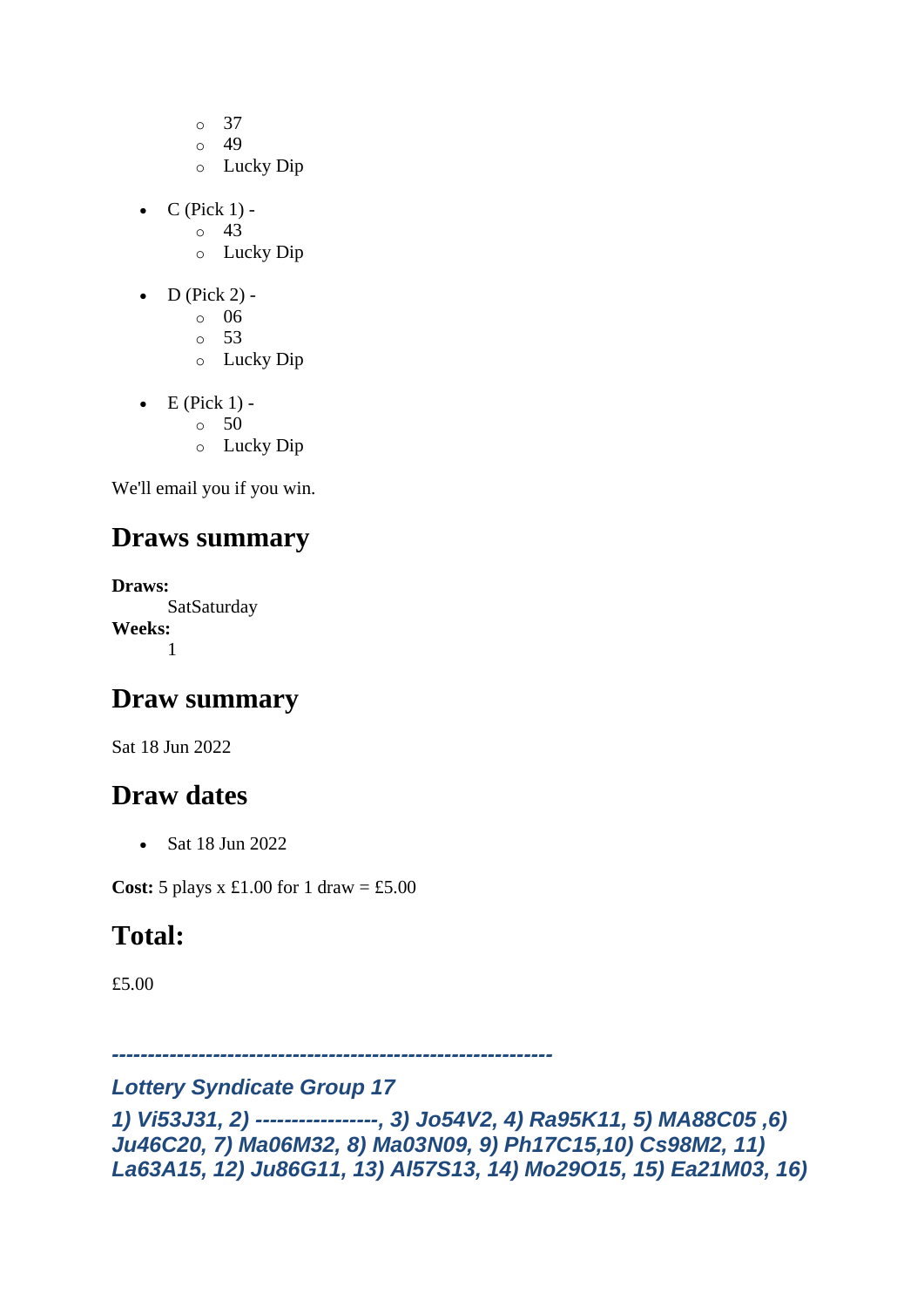#### *DA28P08, 17) Sa65C13, 18) Ri28L30, 19) Ja98D72, 20) Ja77J10, 21) St11L07*

Ticket 7 of 10

Ticket number: 1127-022524160-273079 Purchase date and time: Sat 18 Jun 2022 at 6:55

#### • **Your numbers**

- $\bullet$  A (Pick 1)
	- o 26
		- o Lucky Dip
- $\bullet$  B (Pick 5) -
	- $\circ$  03
	- $\circ$  24
	- o 25
	- o 37
	- o 51 o Lucky Dip
- $\bullet$  C (Pick 1)
	- o 58
	- o Lucky Dip
- $\bullet$  D (Pick 2) -
	- $\circ$  23
	- o 33
	- o Lucky Dip
- $\bullet$  E (Pick 1) -
	- $\circ$  20
	- o Lucky Dip

We'll email you if you win.

### **Draws summary**

**Draws: SatSaturday Weeks:** 1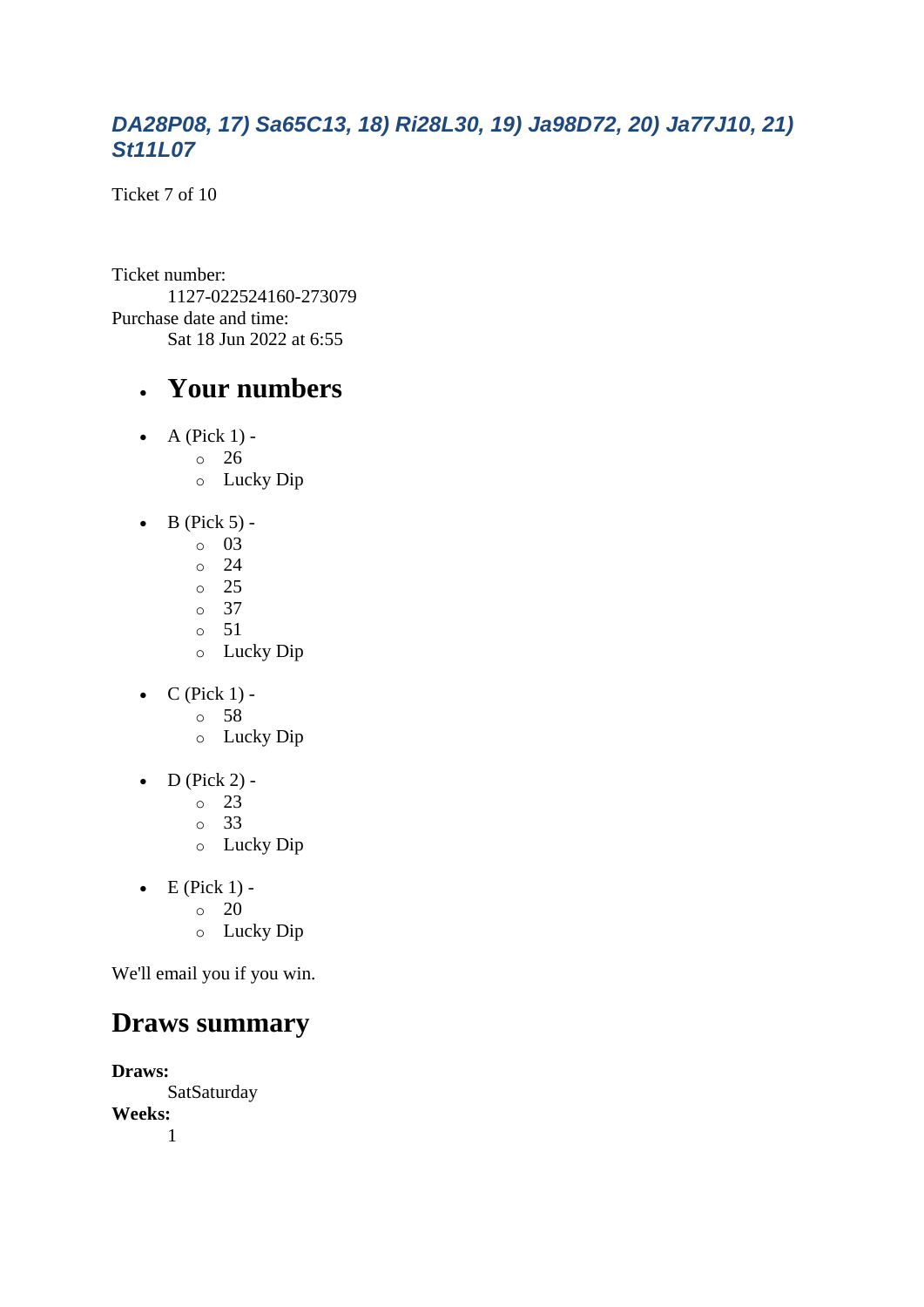### **Draw summary**

Sat 18 Jun 2022

### **Draw dates**

• Sat 18 Jun 2022

**Cost:**  $5$  plays x £1.00 for 1 draw = £5.00

## **Total:**

£5.00

#### *------------------------------------------------------------*

#### *Lottery Syndicate Group 18*

*1) La63A15, 2) Da09B20, 3) Wi61F02, 4) Ma8S23,5) Ad34Y2, 6) Do12P04, 7) Ju46C20, 8) Al57S13, 9) Ph17C15,10) Ma06H02, 11) Ju51G23, 12) Ro52P07, 13) MA88C05, 14) Mo29O15, 15) Ea21M03, 16) DA28P08, 17) Ra95K11, 18) Ro09C26, 19) Da12S11, 20) Be11V1, 21) Ju86G11*

Ticket 8 of 10

Ticket number: 1127-065530116-271979 Purchase date and time: Sat 18 Jun 2022 at 6:55

- A (Pick  $1$ )
	- o 05
	- o Lucky Dip
- $\bullet$  B (Pick 5)
	- o 02
	- o 13
	- o 24
	- o 43
	- o 57
	- o Lucky Dip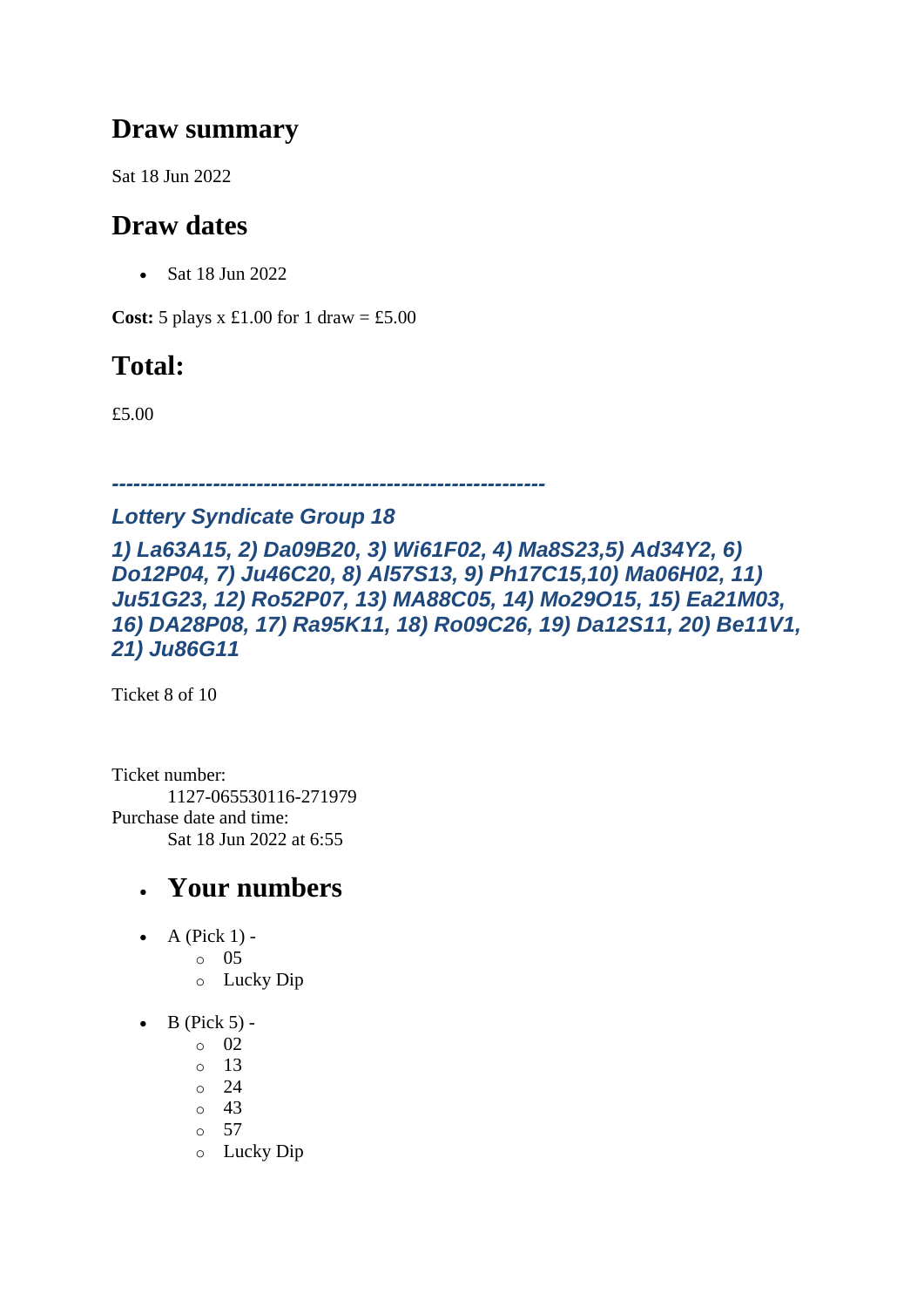- $\bullet$  C (Pick 1) -
	- $\circ$  51
	- o Lucky Dip
- $D$  (Pick 2)
	- o 09
	- $\circ$  57
	- o Lucky Dip
- $\bullet$  E (Pick 1)
	- o 12
	- o Lucky Dip

### **Draws summary**

**Draws: SatSaturday Weeks:** 1

### **Draw summary**

Sat 18 Jun 2022

## **Draw dates**

• Sat 18 Jun 2022

**Cost:**  $5$  plays x £1.00 for 1 draw = £5.00

## **Total:**

£5.00

*---------------------------------------------------------*

#### *Lottery Syndicate Group 19*

*1) Ry98M51, 2) Jo16V36, 3) Wi61F02, 4) Ad34Y2, 5) Ju51G23,6) Ra95K11,7) DA28P08, 8) De87M01, 9) Ja34T15,10) Ch75T16, 11) Ma06H02, 12) St07S04, 13) Ro09C26, 14) Ro52P07, 15) Ph31W16,*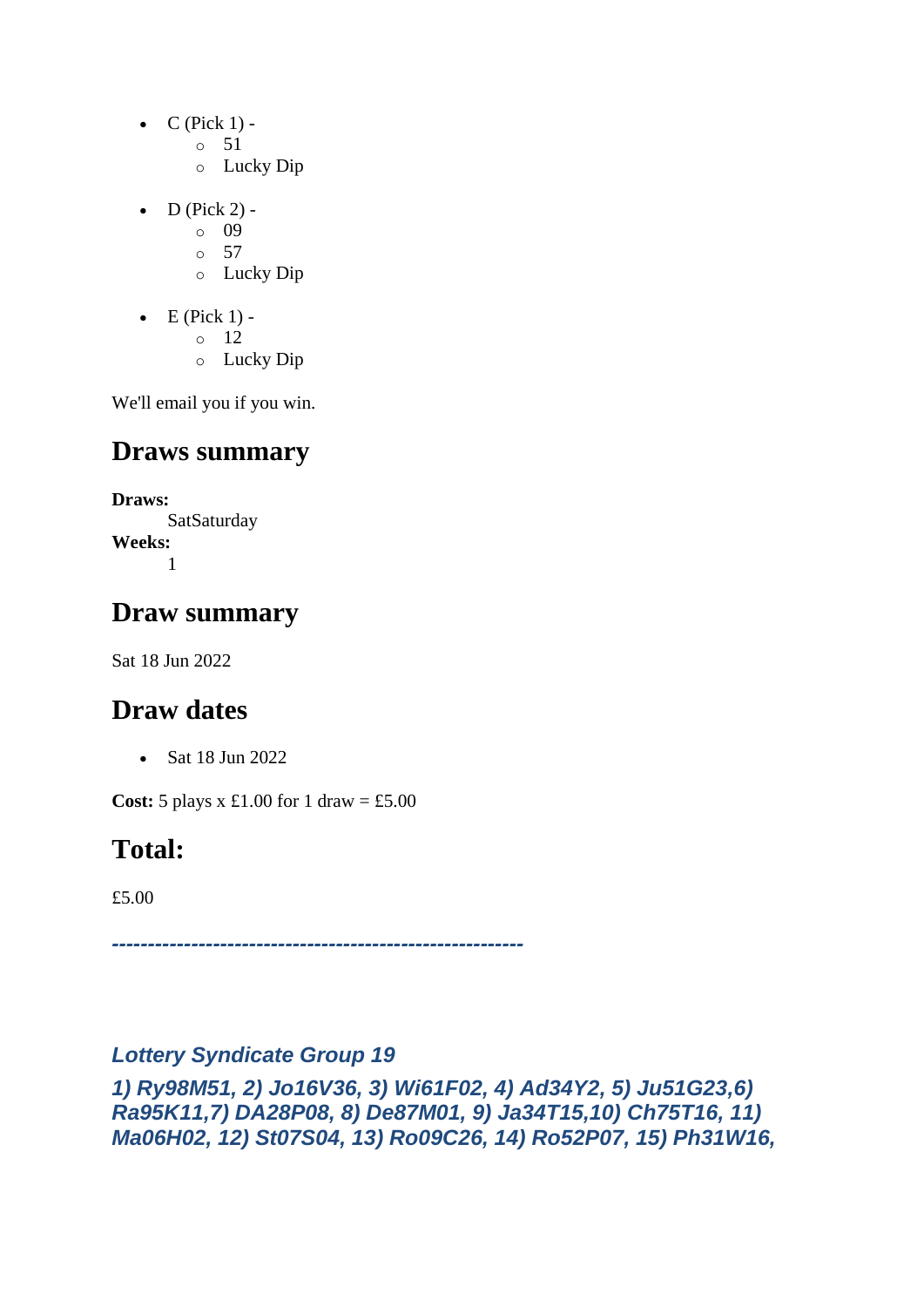#### *16) Mi68H03/MI68H03, 17) La63A15, 18) Ge08D01, 19) Ka10K21, 20Da09B20, 21) Da12S11*

Ticket 9 of 10

Ticket number: 1127-031895812-273979 Purchase date and time: Sat 18 Jun 2022 at 6:55

### • **Your numbers**

- $\bullet$  A (Pick 1)
	- o 04
		- o Lucky Dip
- $\bullet$  B (Pick 5)
	- o 09
	- $\circ$  24
	- o 46
	- o 58
	- o 59
	- o Lucky Dip
- $\bullet$  C (Pick 1)
	- o 08
	- o Lucky Dip
- $\bullet$  D (Pick 2)
	- o 53
	- o 56
	- o Lucky Dip
- $\bullet$  E (Pick 1) -
	- $\circ$  40
	- o Lucky Dip

We'll email you if you win.

## **Draws summary**

**Draws:** SatSaturday **Weeks:** 1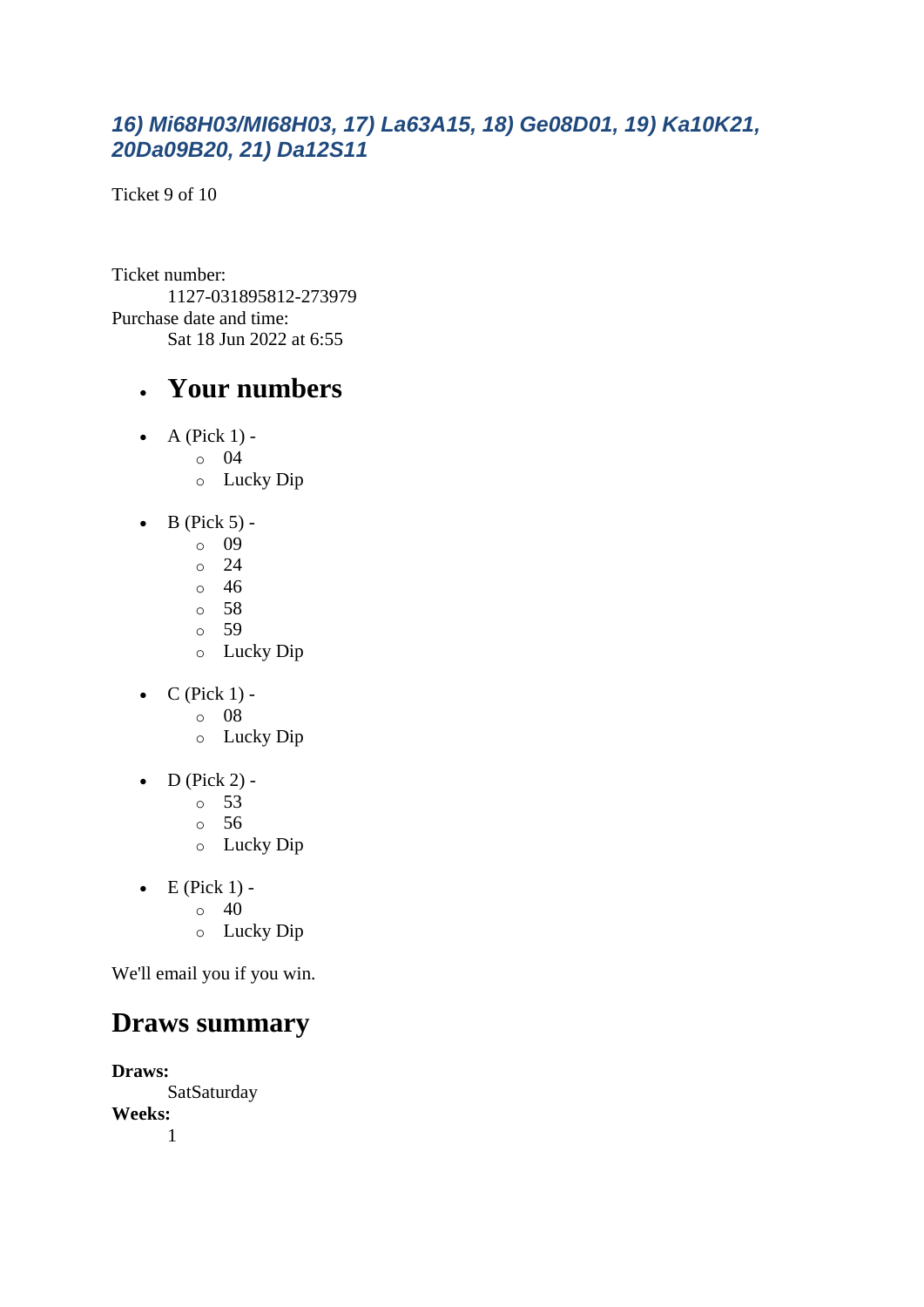### **Draw summary**

Sat 18 Jun 2022

### **Draw dates**

• Sat 18 Jun 2022

**Cost:**  $5$  plays x £1.00 for 1 draw = £5.00

### **Total:**

£5.00

*--------------------------------------------------------*

#### *Lottery Syndicate Group 20*

*1) Ry98M51, 2) Ri28L30, 3) DA28P08, 4) Ka10K21,5) Ch75T16,6) Lo82S20,7) La63A15, 8) Ra95K11, 9) Ja34T15,10) De87M01, 11) Ro52P07, 12) Ad05R11, 13) Da84S01, 14) Ad34Y2, 15) Ph12O16, 16) Mi68H03/MI68H03, 17) Ga58S03 (G. Schmidt), 18) Ju06M25, 19) Ro98H60, 20) Ju51G23, 21) Cs98M20*

Ticket 10 of 10

Ticket number: 1127-042714373-277179 Purchase date and time: Sat 18 Jun 2022 at 6:55

- A (Pick  $1$ ) -
	- $\circ$  15
		- o Lucky Dip
- $\bullet$  B (Pick 5)
	- o 03
	- o 16
	- o 33
	- o 38
	- o 50
	- o Lucky Dip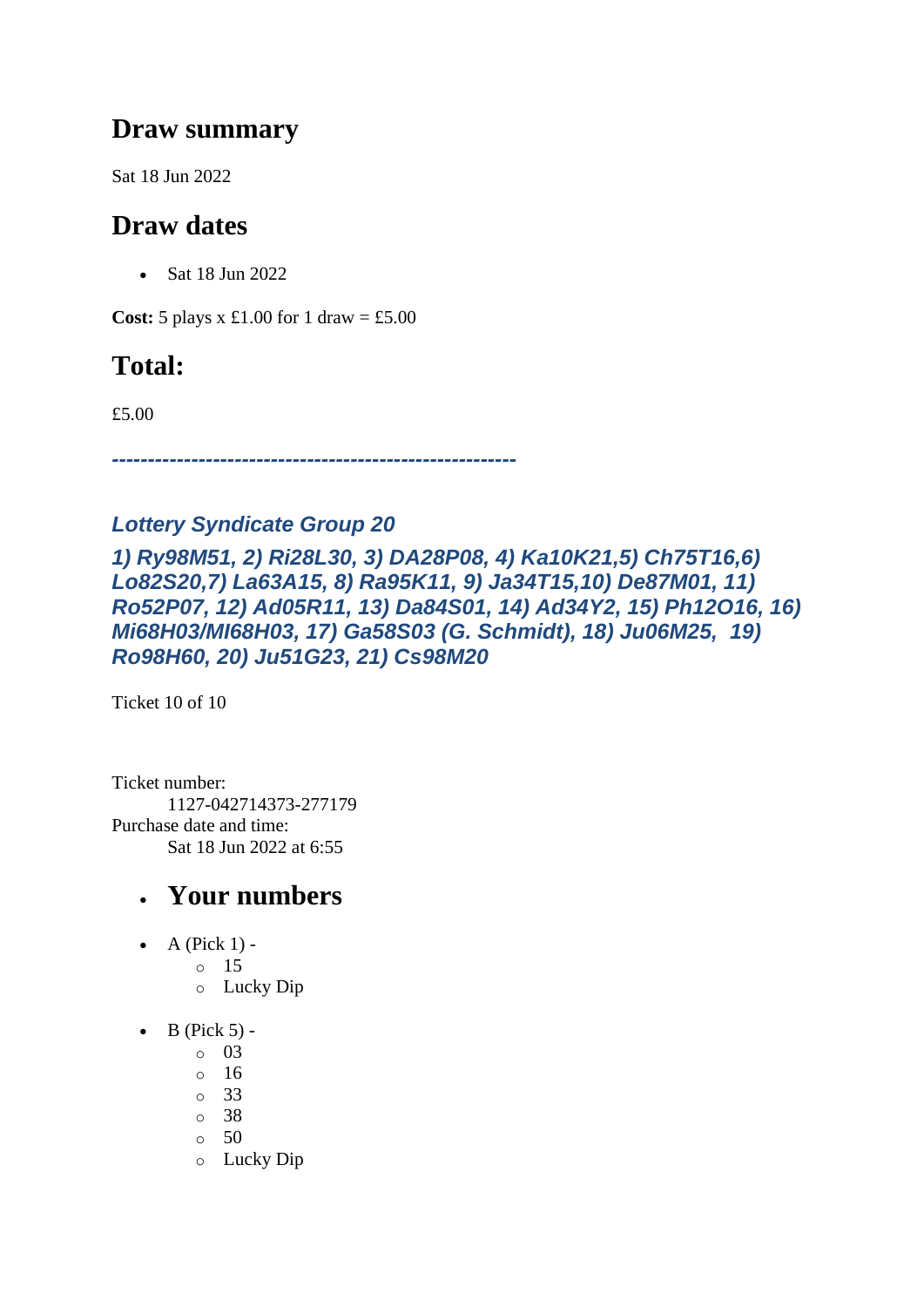- $\bullet$  C (Pick 1)
	- o 59
	- o Lucky Dip
- $D$  (Pick 2)
	- o 15
	- o 36
	- o Lucky Dip
- $\bullet$  E (Pick 1)
	- o 23
	- o Lucky Dip

### **Draws summary**

**Draws: SatSaturday Weeks:** 1

### **Draw summary**

Sat 18 Jun 2022

### **Draw dates**

• Sat 18 Jun 2022

**Cost:**  $5$  plays x £1.00 for 1 draw = £5.00

### **Total:**

£5.0

*----------------------------------------------------------*

#### *Lottery Syndicate Group 21*

*1) An57P10, 2) An58P14, 3) Te68W11, 4) Jo16V36, 5) Go54H16,6) If33O7, 7) Ka30M09, 8) Da84S01, 9) Ga58S03 (G. Schmidt),10) Te21W11, 11) Ro52P07, 12) Mo08K09, 13) Ry98M51, 14) Ri28L30, 15) Mi02L17, 16) Ro98H60, 17) Ar35L11, 18) -----------, 19) AD25W12, 20) Cs98M20, 21) Ph12O16*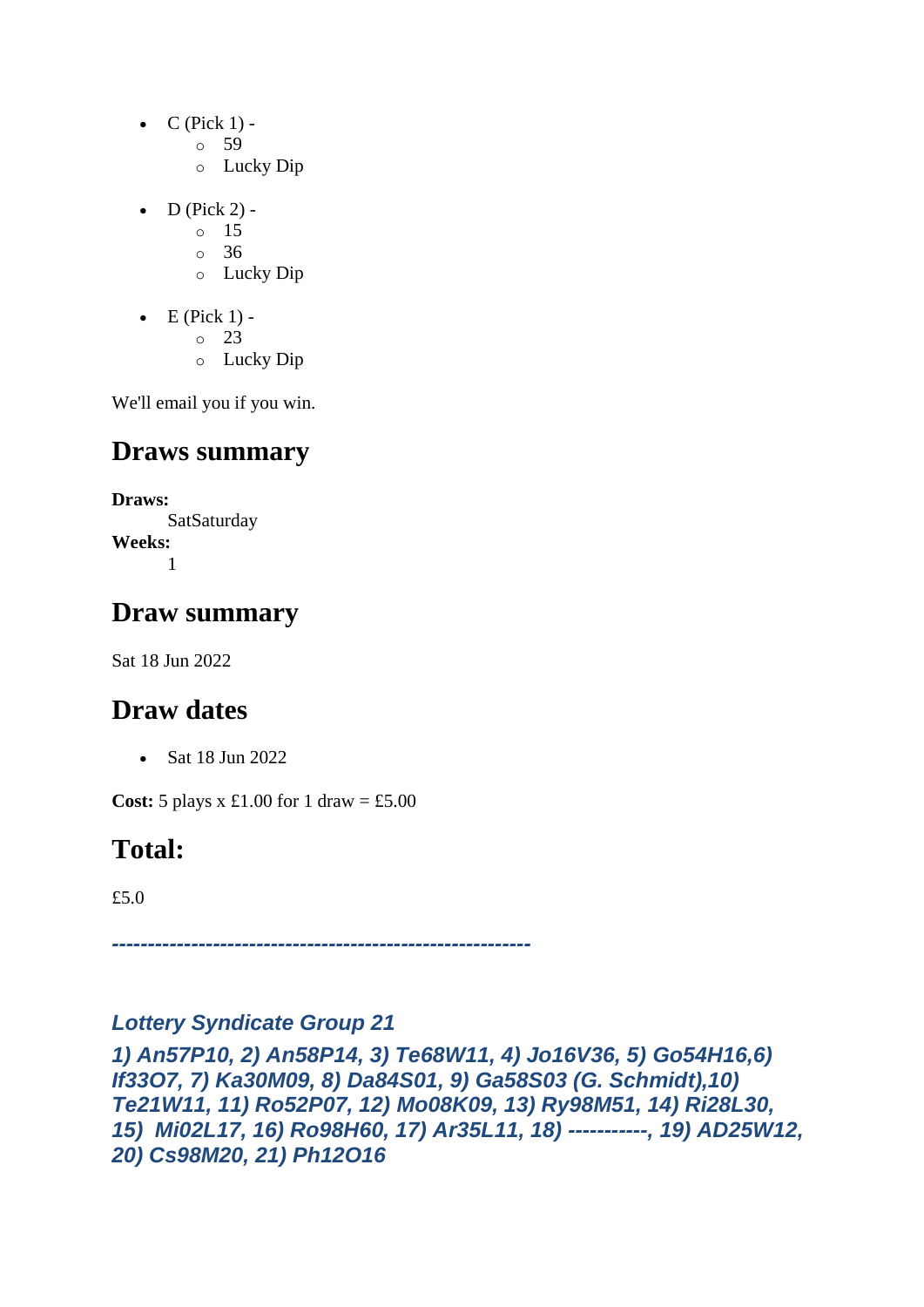Ticket 1 of 10

Ticket number: 1127-015185924-270679 Purchase date and time: Sat 18 Jun 2022 at 7:02

### • **Your numbers**

- $\bullet$  A (Pick 1)
	- o 31
	- o Lucky Dip
- $\bullet$  B (Pick 5)
	- o 02
	- $\circ$  12
	- o 30
	- $\circ$  49
	- o 53
	- o Lucky Dip
- $\bullet$  C (Pick 1)
	- o 17
	- o Lucky Dip
- $\bullet$  D (Pick 3)
	- o 04
	- o 11
	- $\circ$  20
	- o Lucky Dip
- $\bullet$  E (Pick 1)
	- o 28
	- o Lucky Dip

We'll email you if you win.

### **Draws summary**

**Draws: SatSaturday Weeks:** 1

### **Draw summary**

Sat 18 Jun 2022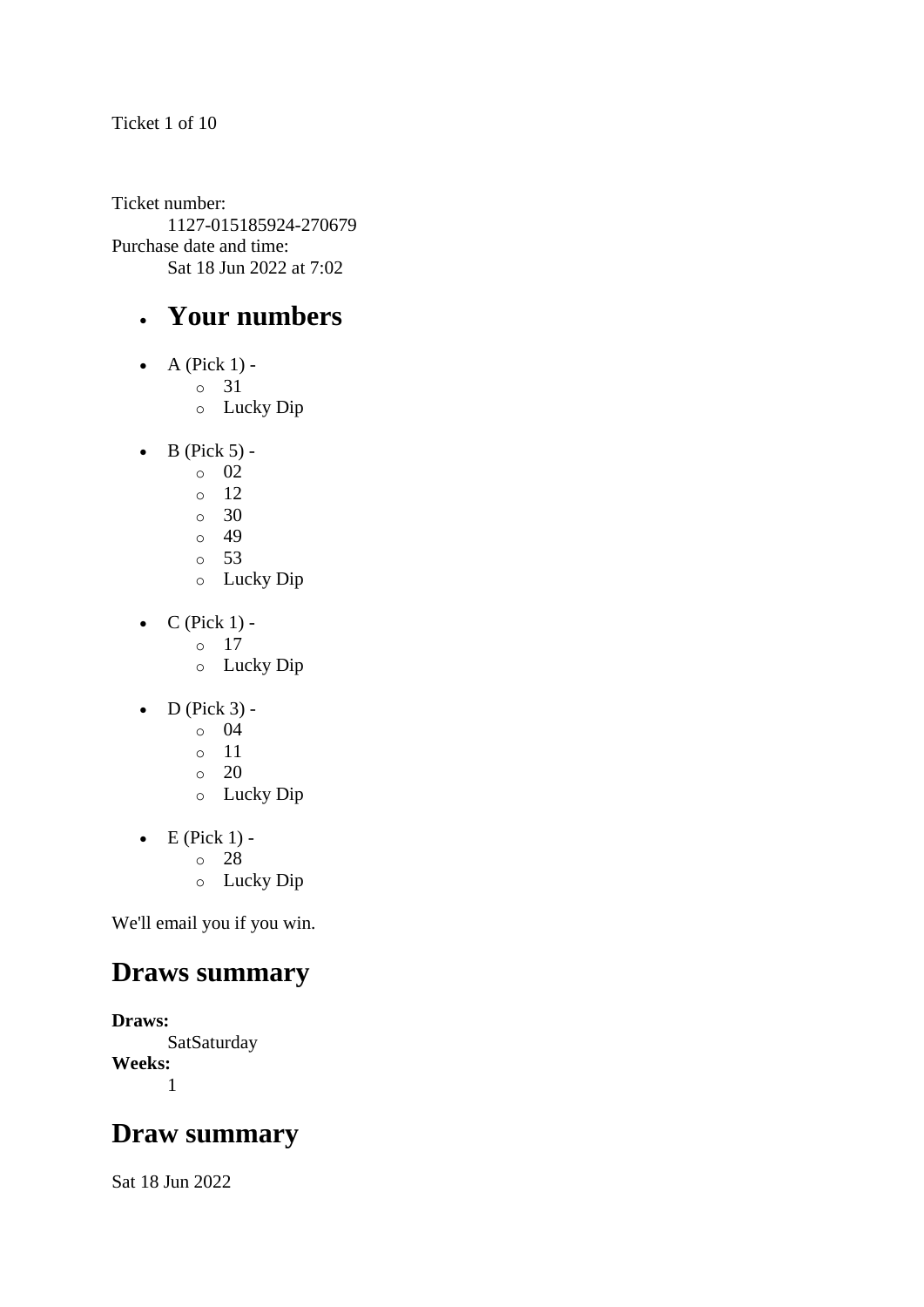#### **Draw dates**

• Sat 18 Jun 2022

**Cost:** 5 plays x £1.00 for 1 draw = £5.00

### **Total:**

£5.00

*------------------------------------------------------------*

#### *Lottery Syndicate Group 22*

#### *1) An57P10, 2) Jo54V2, 3) Ph12O16, 4) MI04J16, 5) Go54H16,6) If33O77, 7) Da10N11Norcup , 8) Da84S01, 9) Ga58S03 (G. Schmidt),10) Te21W11, 11) Vi53J31, 12) Mi68H03/MI68H03, 13) Ed15H21, 14) Op64C23, 15) Jo16V36, 16) Ar35L11, 17) Pe20L31, 18) An67B17, 19) AD25W12, 20) Se32M12, 21) Jo92Y20*

Ticket 2 of 10

Ticket number: 1127-048750596-274179 Purchase date and time: Sat 18 Jun 2022 at 7:02

- A (Pick  $1$ ) -
	- $\circ$  05
	- o Lucky Dip
- $\bullet$  B (Pick 5)
	- o 03
	- o 18
	- o 25
	- o 28
	- $\circ$  50
	- o Lucky Dip
- $C$  (Pick 1) -
	- $\circ$  02
	- o Lucky Dip
- $D$  (Pick 3) -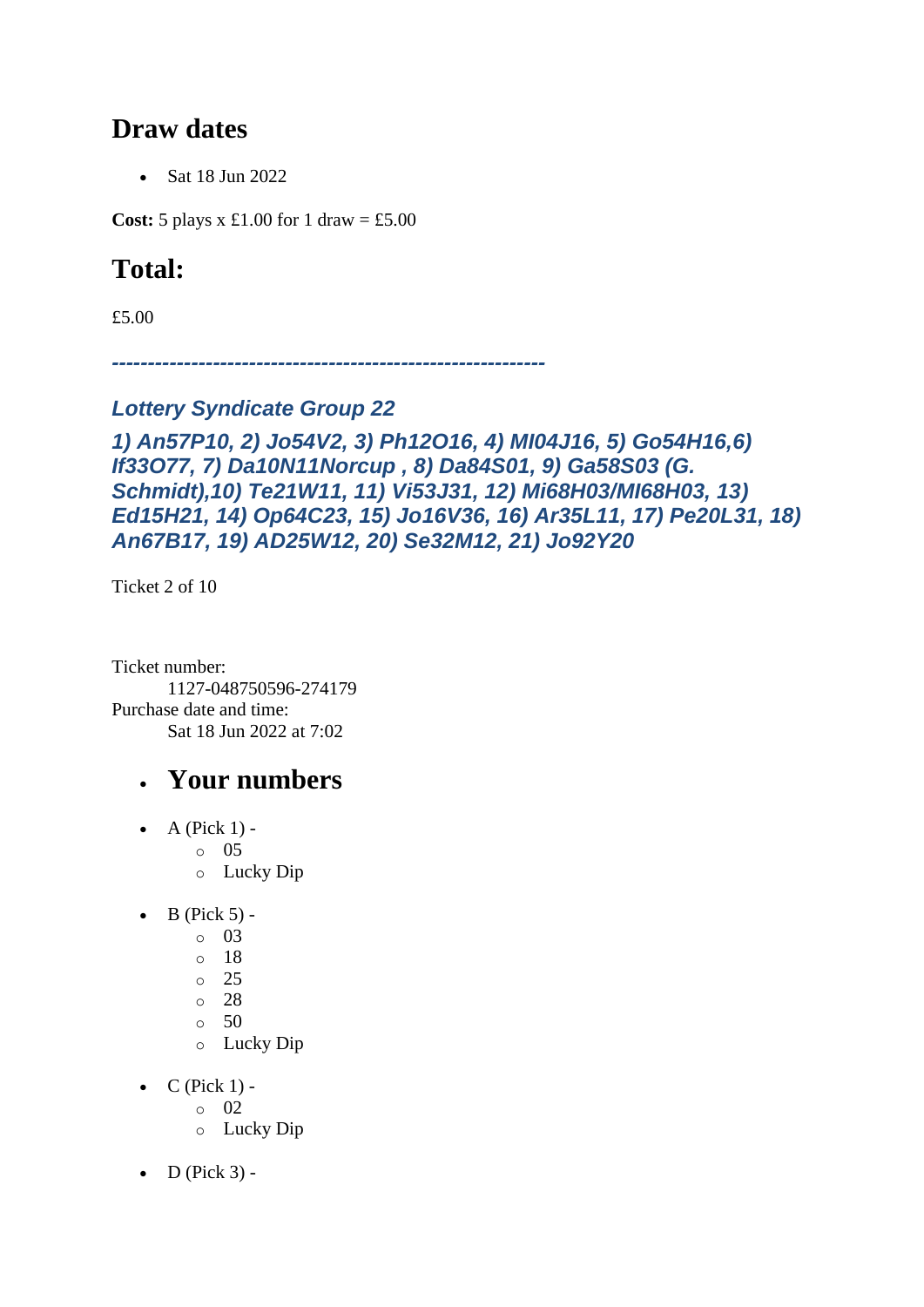$\circ$  12 o 13 o 57 o Lucky Dip

 $\bullet$  E (Pick 1) -

 $\circ$  27

o Lucky Dip

We'll email you if you win.

#### **Draws summary**

**Draws: SatSaturday Weeks:** 1

#### **Draw summary**

Sat 18 Jun 2022

#### **Draw dates**

• Sat 18 Jun 2022

**Cost:**  $5$  plays x £1.00 for 1 draw = £5.00

### **Total:**

£5.00

*---------------------------------------------------*

#### *Lottery Syndicate Group 23*

*1) Jo54V2, 2) An58P14, 3) Pr06H11, 4) Da84S01, 5) Ha98S01, 6) PE67S20, 7) Wi90H05, 8) Rh06T24, 9) Ga58S03 (G. Schmidt),10) Gr27B30, 11) Ma16W01, 12) Be11V1, 13) Ad05R11, 14) Ab01A01, 15) Ph12O16, 16) He18T10, 17) MI04J16, 18) Mi68H03/MI68H03, 19) Sa52D05, 20) Pe20L31, 21) Jo92Y20*

Ticket 3 of 10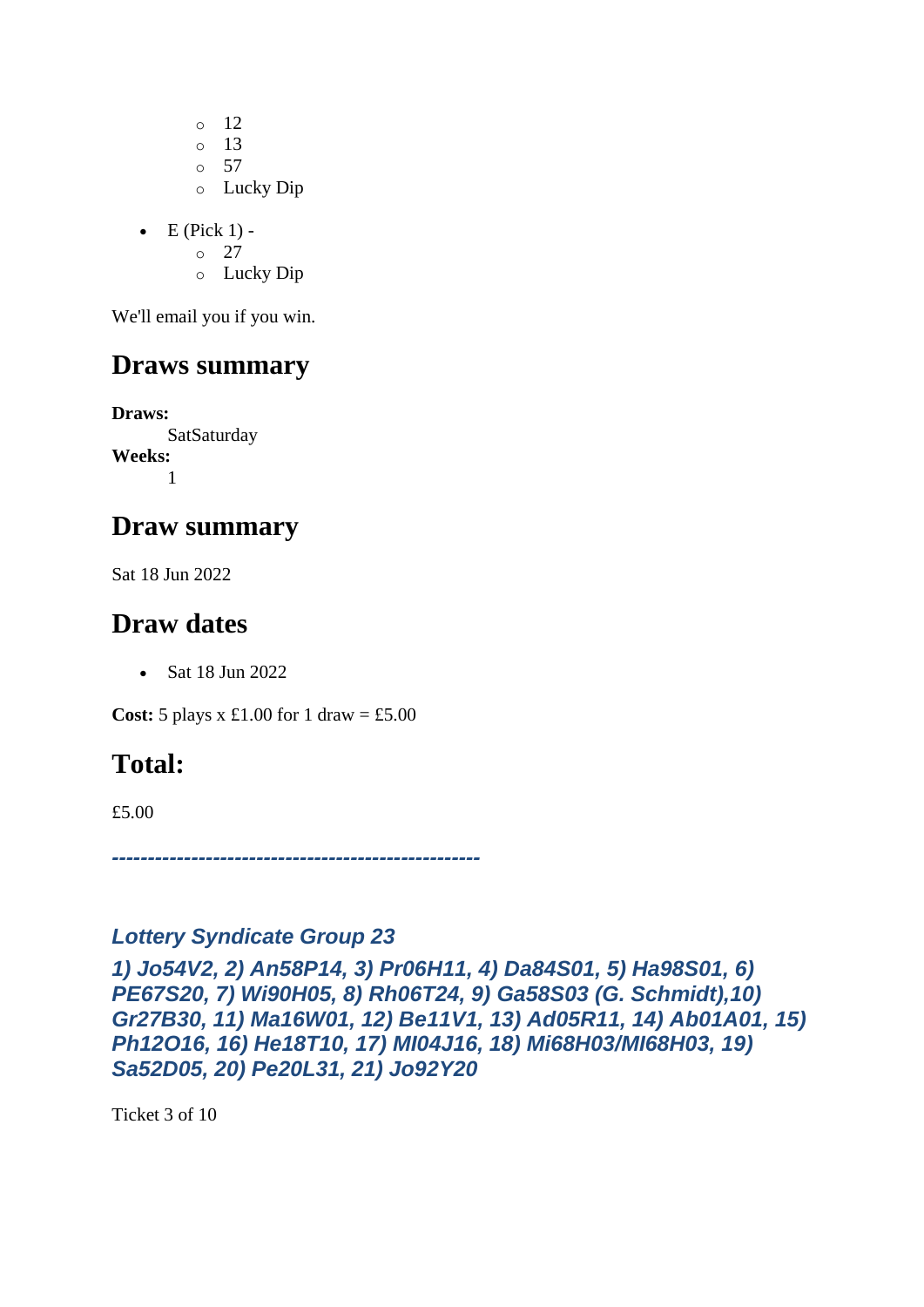Ticket number: 1127-015120388-279279 Purchase date and time: Sat 18 Jun 2022 at 7:02

### • **Your numbers**

- $\bullet$  A (Pick 1)
	- o 10
		- o Lucky Dip
- $\bullet$  B (Pick 5)
	- o 05
	- o 06
	- o 09
	- o 13
	- o 18
	- o Lucky Dip
- $\bullet$  C (Pick 1) -
	- $\circ$  23
	- o Lucky Dip
- $\bullet$  D (Pick 3) -
	- $\circ$  20
	- $\circ$  42
	- o 58
	- o Lucky Dip
- $\bullet$  E (Pick 1)
	- o 32
		- o Lucky Dip

We'll email you if you win.

### **Draws summary**

**Draws: SatSaturday Weeks:** 1

### **Draw summary**

Sat 18 Jun 2022

### **Draw dates**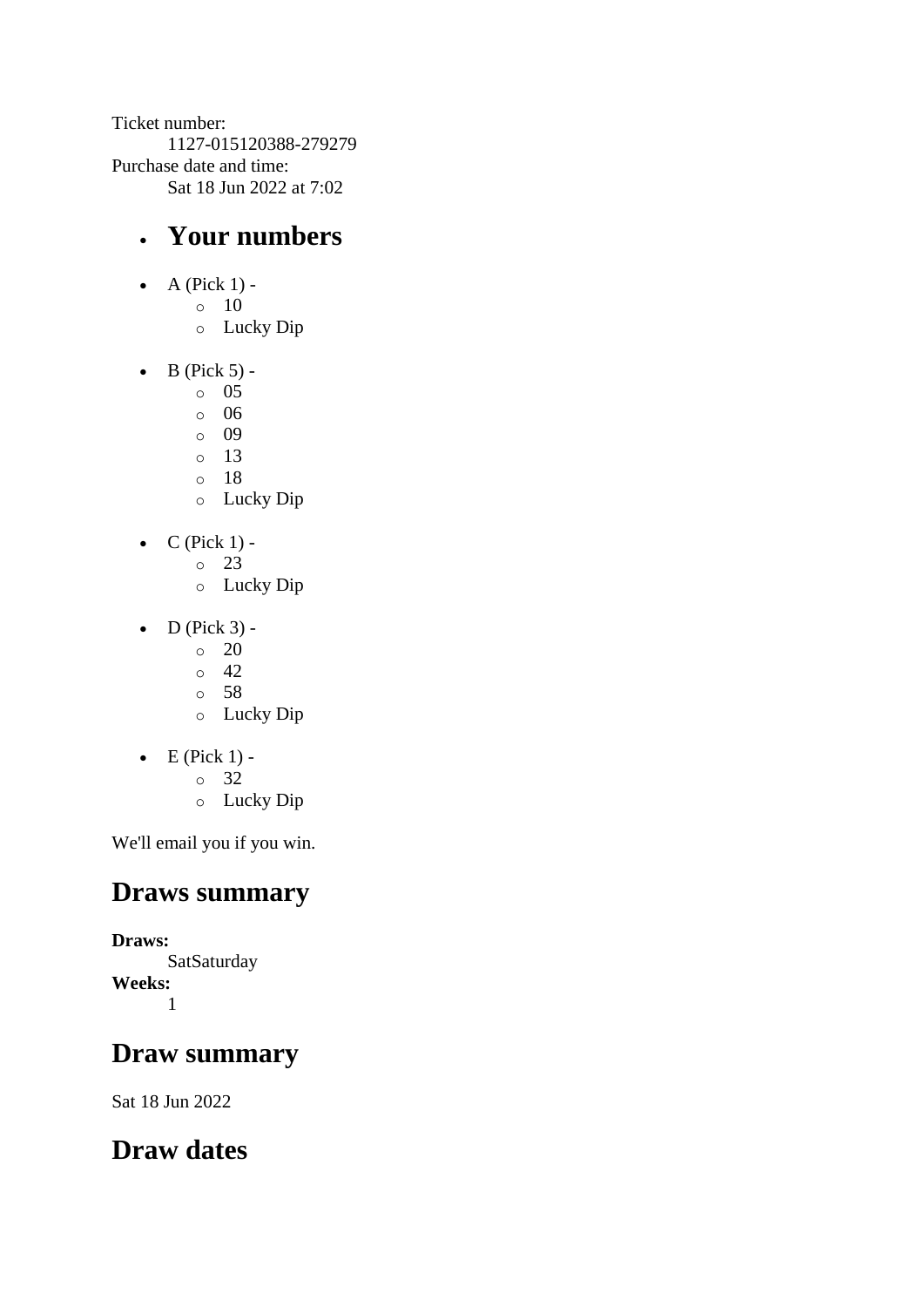• Sat 18 Jun 2022

**Cost:** 5 plays x £1.00 for 1 draw = £5.00

#### **Total:**

£5.00

*----------------------------------------------------*

#### *Lottery Syndicate Group 24*

*1) Sa52D05, 2) Wi90H05, 3) Ma8S23, 4) Pe20L31,5) CA42S01,6) Ph12O16, 7) Pe03S23, 8) Eu12R03, 9) Ga58S03 (G. Schmidt),10) Sh20S29, 11) Ma16W01, 12) Fr02B01, 13) Ma98D73, 14) Te68W11, 15) Da84S01, 16) He18T10, 17) MI04J16, 18) PE67S20, 19) Ri28L30, 20) Jo54V2, 21) Jo92Y20*

Ticket 4 of 10

Ticket number: 1127-048685060-273079 Purchase date and time: Sat 18 Jun 2022 at 7:02

### • **Your numbers**

 $\bullet$  A (Pick 1) -

o 46

- o Lucky Dip
- $\bullet$  B (Pick 5) -
	- $\circ$  04
	- o 19
	- o 29
	- o 46
	- o 48
	- o Lucky Dip
- $\bullet$  C (Pick 1) -
	- $\circ$  43
		- o Lucky Dip
- $\bullet$  D (Pick 3)
	- o 02
	- o 14
	- $\circ$  34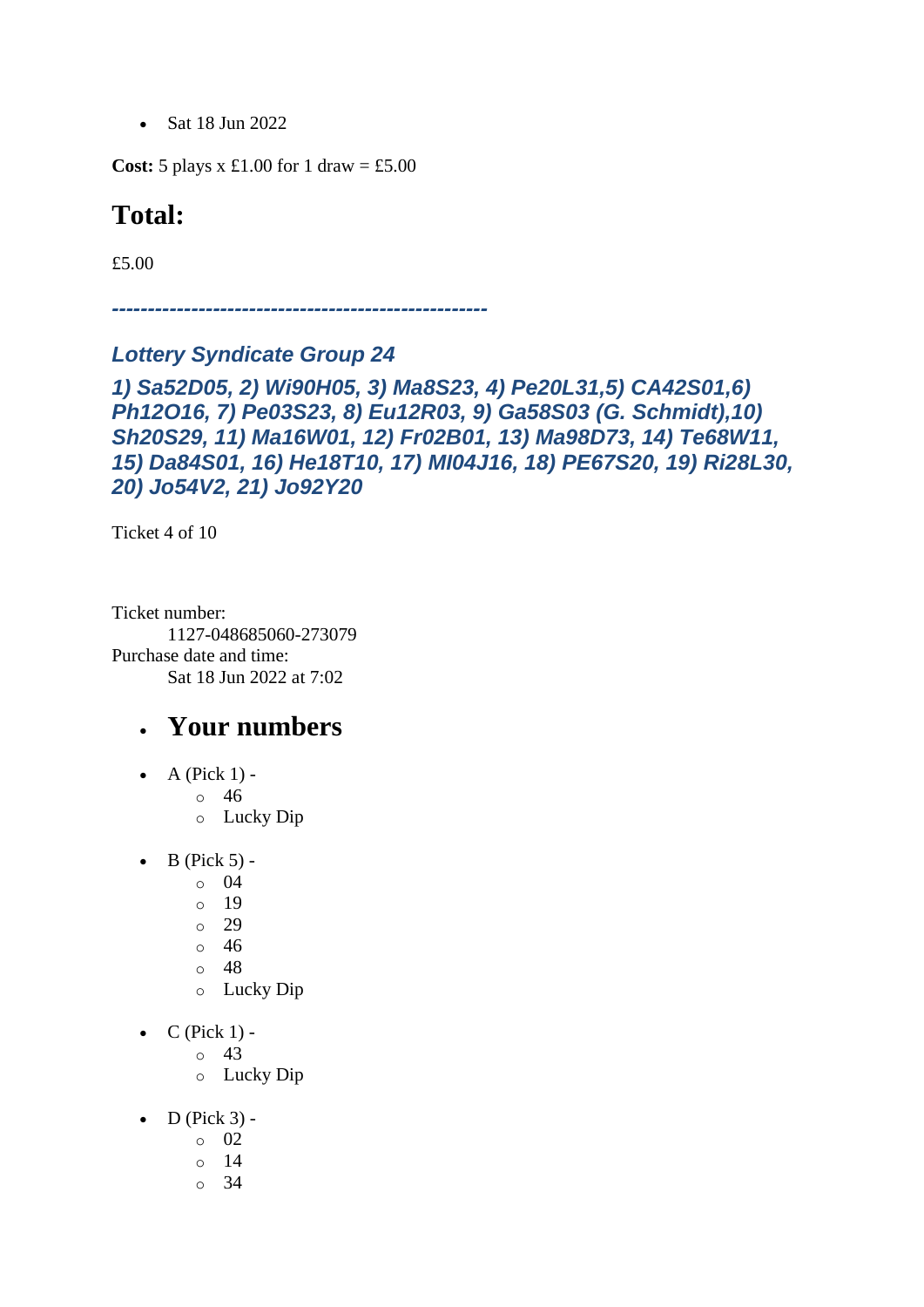- o Lucky Dip
- $\bullet$  E (Pick 1)
	- o 56
		- o Lucky Dip

#### **Draws summary**

**Draws:** SatSaturday **Weeks:** 1

#### **Draw summary**

Sat 18 Jun 2022

### **Draw dates**

• Sat 18 Jun 2022

**Cost:**  $5$  plays x £1.00 for 1 draw = £5.00

### **Total:**

£5.00

*----------------------------------------------------------*

#### *Lottery Syndicate Group 25*

*1) Sa52D05, 2) Ju86G11, 3) Jo57F06, 4) Jo16V36,5) Ry98M51, 6) CA42S01, 7) Wi90H05, 8) Fr02B01, 9) Te19B30,10) TH94L16, 11) Ma86M06, 12) De47C03, 13) MI04J16, 14) Sh20S29, 15) Te68W11,16) Ma8S23, 17) St81P02, 18) Ha98S01, 19) Ma94N21, 20) Be11V1, 21) Eu12R03*

Ticket 5 of 10

Ticket number: 1127-056085504-275879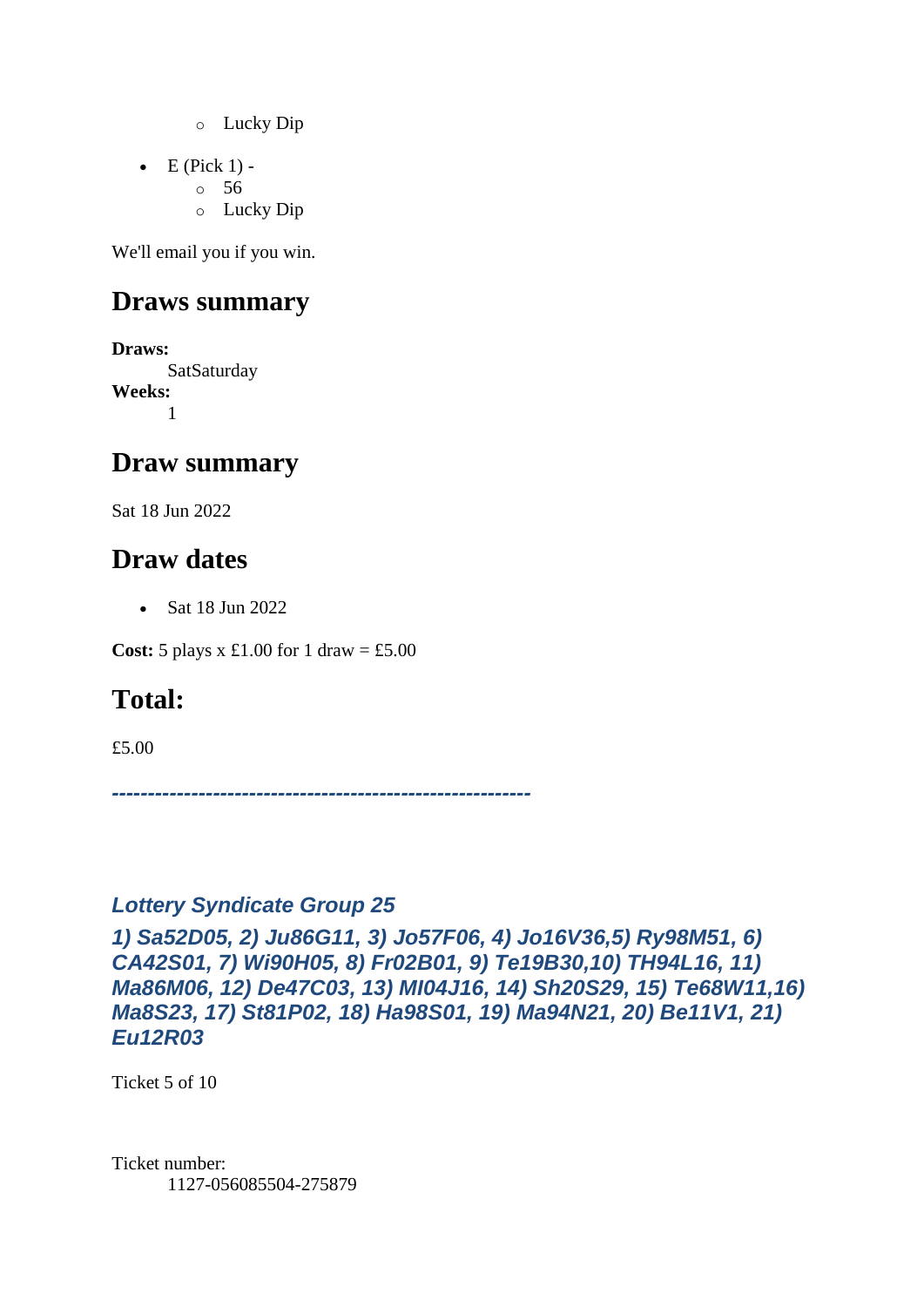Purchase date and time:

Sat 18 Jun 2022 at 7:02

#### • **Your numbers**

- $\bullet$  A (Pick 1)
	- o 42
		- o Lucky Dip
- $\bullet$  B (Pick 5)
	- o 04
	- $\circ$  09
	- o 16
	- $\circ$  20
	- o 21
	- o Lucky Dip
- $\bullet$  C (Pick 1)
	- o 18
	- o Lucky Dip
- $\bullet$  D (Pick 3) -
	- $\circ$  04
	- o 17
	- $\circ$  40
	- o Lucky Dip
- $\bullet$  E (Pick 1) -
	- $\circ$  47
	- o Lucky Dip

We'll email you if you win.

### **Draws summary**

**Draws: SatSaturday Weeks:** 1

## **Draw summary**

Sat 18 Jun 2022

## **Draw dates**

• Sat 18 Jun 2022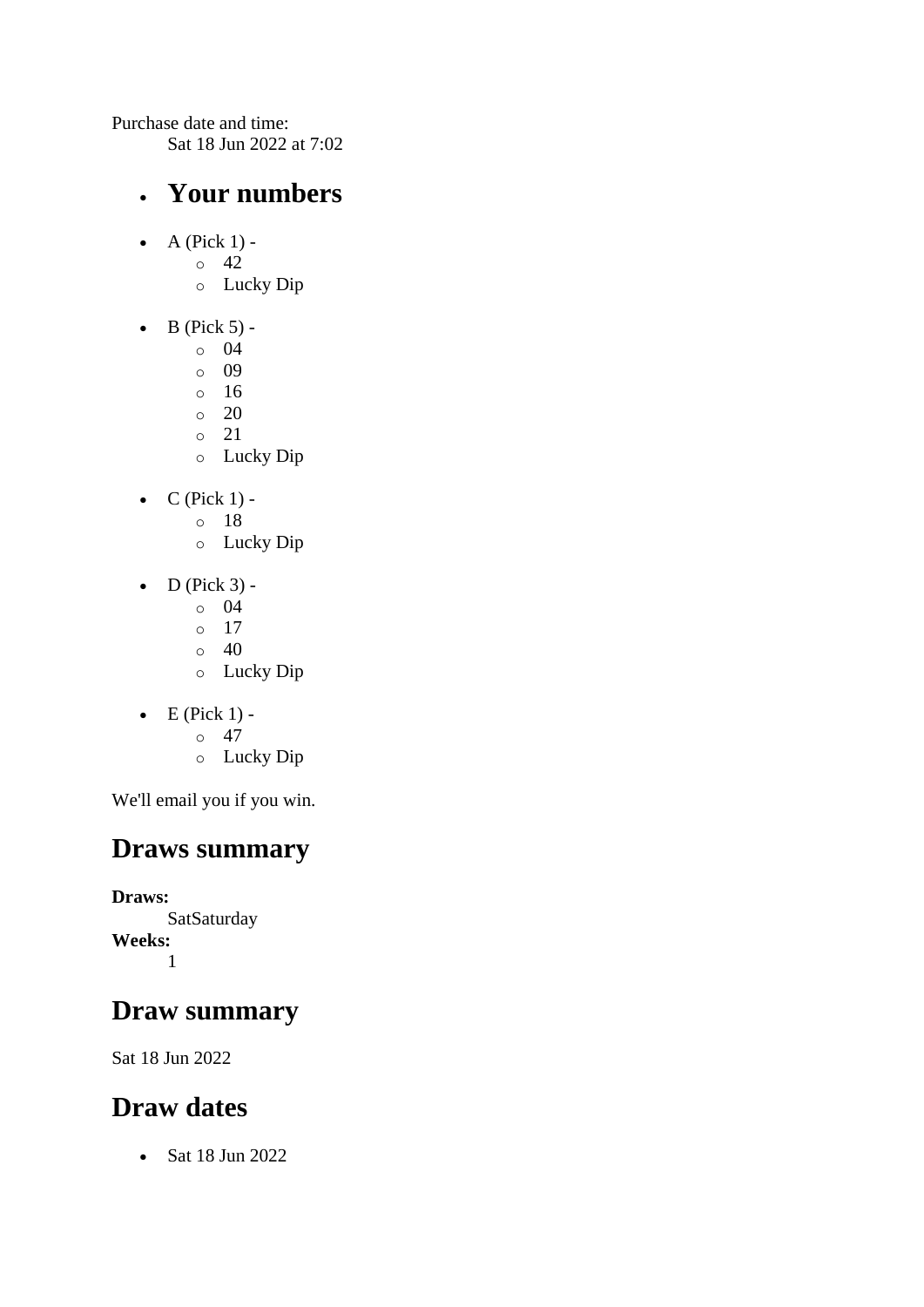**Cost:**  $5$  plays x £1.00 for 1 draw = £5.00

## **Total:**

£5.00

*-------------------------------------------------*

#### *Lottery Syndicate Group 26*

*1) Ry98M51, 2) Te68W11, 3) Be55G77, 4) Sh20S29,5) Ri28L30,6) CA42S01, 7) Jo16V36, 8) Al57S13, 9) Te19B30,10) Pe03S23, 11) Pa65A06, 12) De47C03, 13) Ka30M09, 14) Ha90S03, 15) Ma52A71,16) Ma86M06 17) Ed55T02, 18) St81P02, 19) TH94L16, 20) Ma56S01, 21) Jo92Y20*

Ticket 6 of 10

Ticket number: 1127-022451200-277879 Purchase date and time: Sat 18 Jun 2022 at 7:02

- $\bullet$  A (Pick 1)
	- o 23
	- o Lucky Dip
- $\bullet$  B (Pick 5)
	- o 07
	- $\circ$  10
	- o 14
	- o 15
	- $\circ$  52
	- o Lucky Dip
- $C$  (Pick 1) -
	- $\circ$  20
	- o Lucky Dip
- $\bullet$  D (Pick 2) -
	- $\circ$  03
		- $\circ$  21
		- o Lucky Dip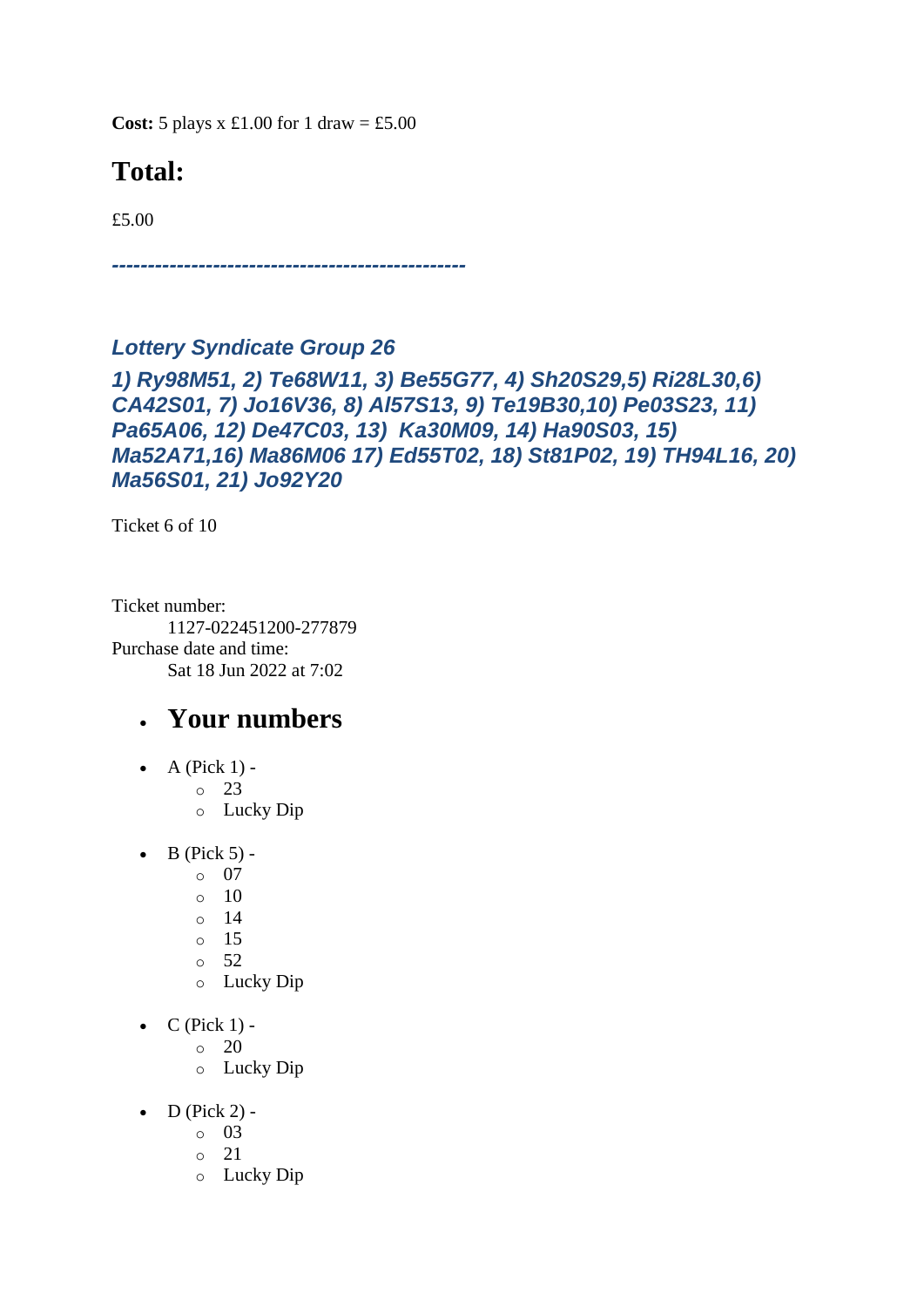- $\bullet$  E (Pick 1)
	- o 38
	- o Lucky Dip

#### **Draws summary**

**Draws:** SatSaturday **Weeks:** 1

#### **Draw summary**

Sat 18 Jun 2022

### **Draw dates**

• Sat 18 Jun 2022

**Cost:** 5 plays x £1.00 for 1 draw = £5.00

### **Total:**

£5.00

*----------------------------------------------------*

#### *Lottery Syndicate Group 27*

*1) Al57S13, 2) CE76J05, 3) Be55G77, 4) Sh20S29,5) Mo08K09,6) CA42S01, 7) Pa65A06, 8) Ha90S03, 9) Te19B30,10) Te68W11, 11) Mi68H03/MI68H03, 12) De47C03, 13) Gr27B30, 14) St81P02, 15) Ro57M05, 16) LE29H09, 17) Ma56S01, 18) Ra51N11, 19) Do1V1, 20) Ni02G12, 21) Jo92Y20*

Ticket 7 of 10

Ticket number: 1127-031888388-270179 Purchase date and time: Sat 18 Jun 2022 at 7:02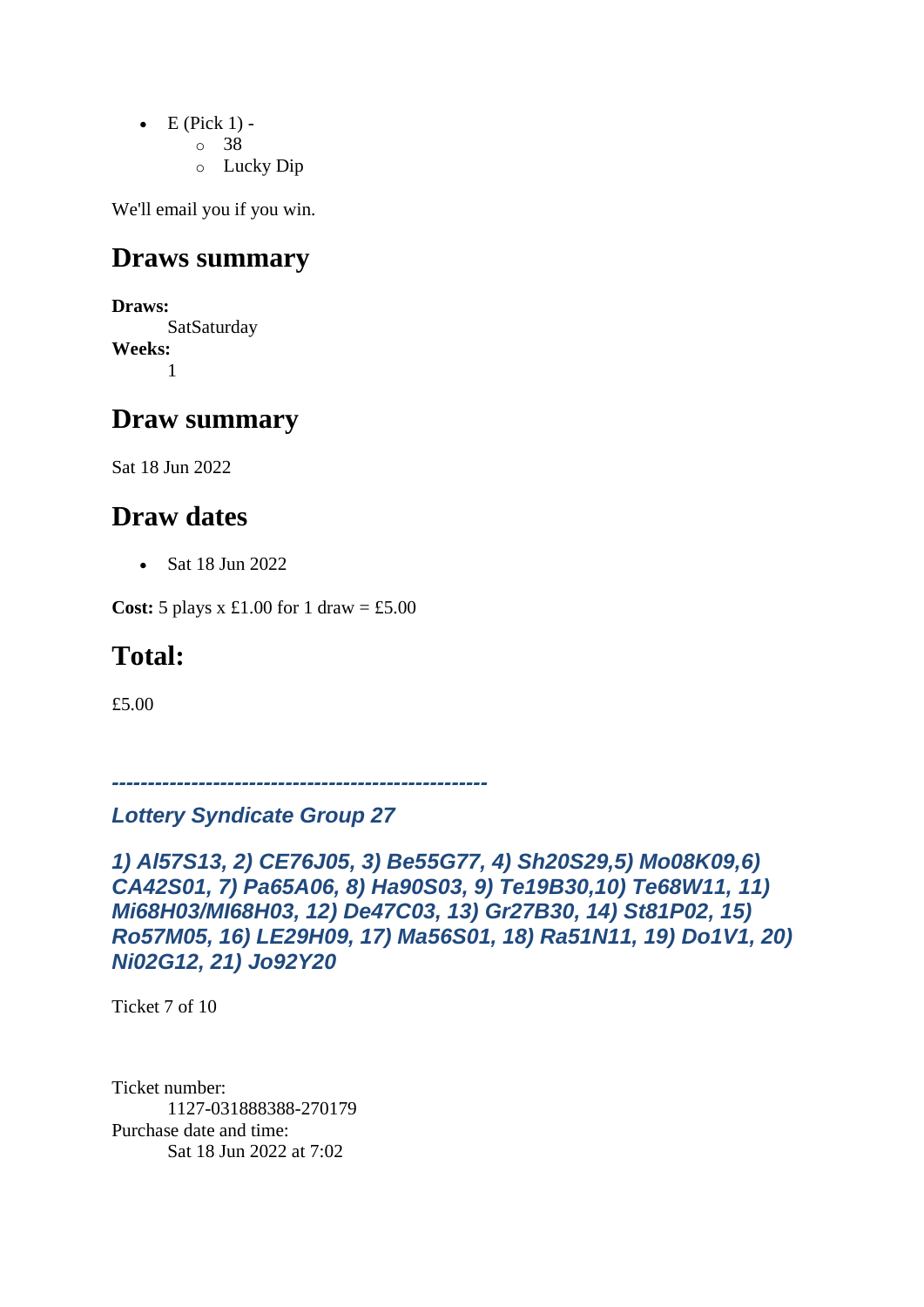### • **Your numbers**

- $\bullet$  A (Pick 1)
	- o 36
	- o Lucky Dip
- $\bullet$  B (Pick 5)
	- o 07
	- o 08
	- $\circ$  20
	- $\circ$  24
	- $\circ$  27
	- o Lucky Dip
- $\bullet$  C (Pick 1) -
	- $\circ$  57
	- o Lucky Dip
- $\bullet$  D (Pick 2)
	- o 07
	- o 08
	- o Lucky Dip
- $\bullet$  E (Pick 1) -
	- $\circ$  47
	- o Lucky Dip

We'll email you if you win.

## **Draws summary**

**Draws: SatSaturday Weeks:** 1

### **Draw summary**

Sat 18 Jun 2022

### **Draw dates**

• Sat 18 Jun 2022

**Cost:** 5 plays x £1.00 for 1 draw = £5.00

## **Total:**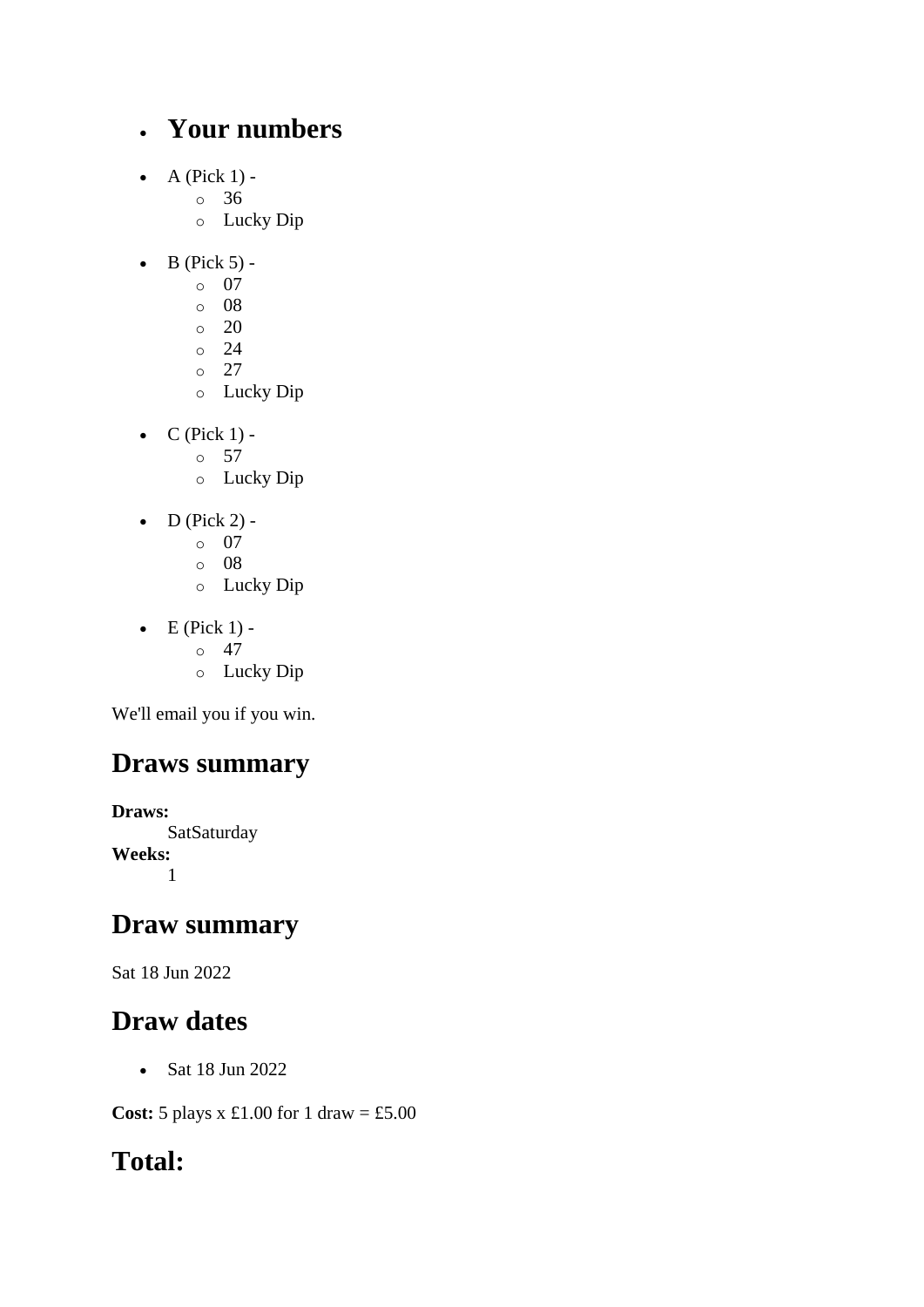*Lottery Syndicate Group 28*

*----------------------------------------------------*

*1) Ti53W41, 2) Ra51N11, 3) Ma52A71, 4) Mo08K09, 5) Ma98D73,6) Ro57M05, 7) AL06S23, 8) Pe57L11, 9) De05M22, 10) Ne03F12, 11) Ad34Y2, 12) Ni02G12, 13) Vi53J31, 14) Pe03S23, 15) Jo16V36, 16) --- --------, 17) Jo57F06, 18) Ma56S01, 19) Ra86P02, 20) Ro07W32, 21) Pe21W01*

Ticket 8 of 10

Ticket number: 1127-003913729-276379 Purchase date and time: Sat 18 Jun 2022 at 7:02

- A (Pick  $1$ )
	- o 55
	- o Lucky Dip
- $\bullet$  B (Pick 5)
	- o 03
	- $\circ$  10
	- o 24
	- o 38
	- o 50
	- o Lucky Dip
- $C$  (Pick 1) -
	- $\circ$  41
		- o Lucky Dip
- $\bullet$  D (Pick 2)
	- o 35
	- o 41
	- o Lucky Dip
- $\bullet$  E (Pick 1)
	- o 04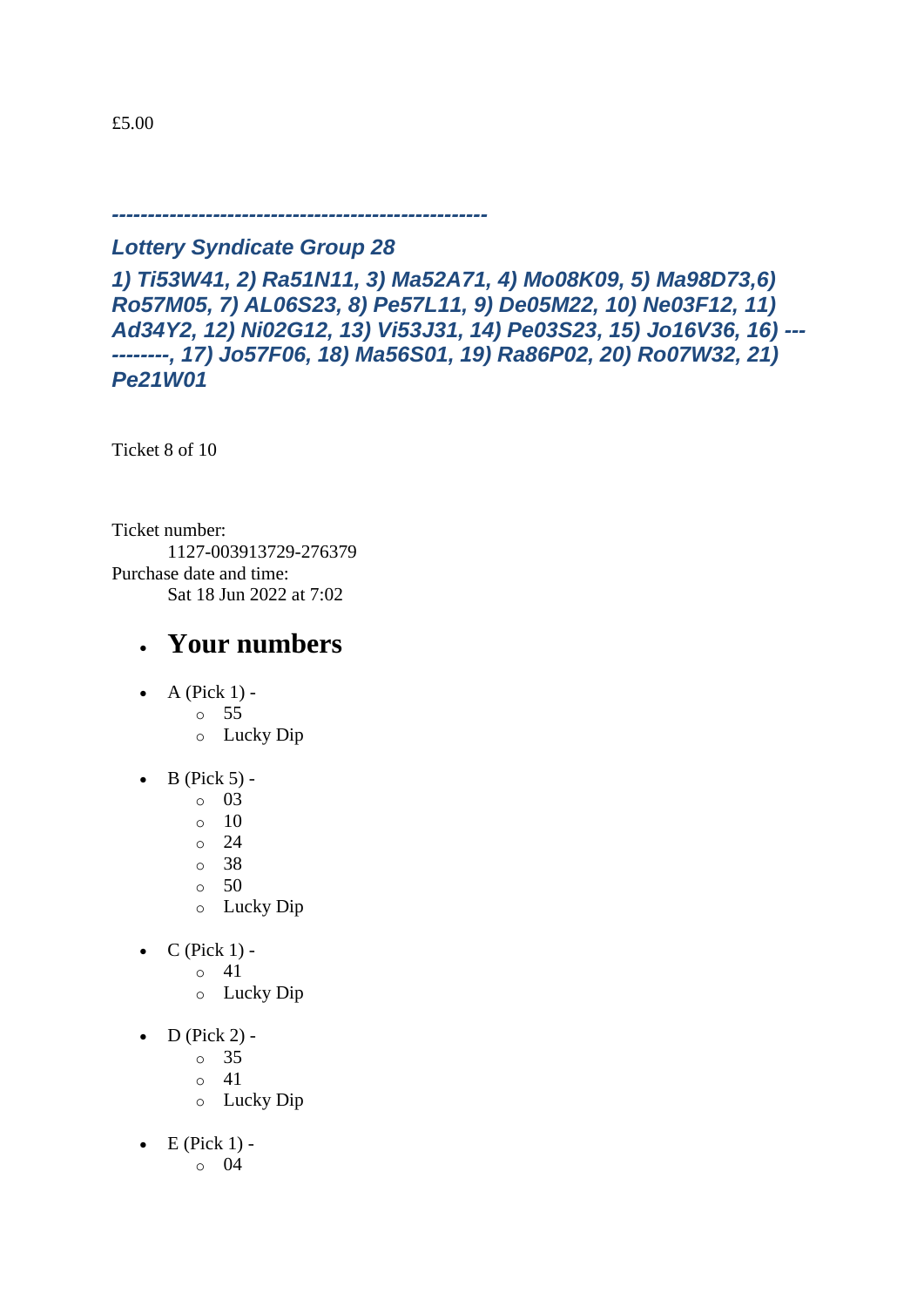o Lucky Dip

We'll email you if you win.

#### **Draws summary**

**Draws: SatSaturday Weeks:** 1

### **Draw summary**

Sat 18 Jun 2022

### **Draw dates**

• Sat 18 Jun 2022

**Cost:**  $5$  plays x £1.00 for 1 draw = £5.00

### **Total:**

£5.00

*----------------------------------------------------*

#### *Lottery Syndicate Group 29*

*1) FR30E17, 2) Pe03S23, 3) Li08G23, 4) Ri05M06,5) Ad05R11, 6) Pa52W81, 7) Mo08K09, 8) Me21F22, 9) Ra86P02,10) Mi02L17, 11) Ed55T02, 12) De05M22, 13) Jo54V2, 14) Ma56S01, 15) Pe57L11, 16) - David1980, 17) Ju86G11, 18) Jo57F06, 19) Pe20L31, 20) Ma52A71, 21) Pe21W01*

Ticket 9 of 10

Ticket number: 1127-009156613-275879 Purchase date and time: Sat 18 Jun 2022 at 7:02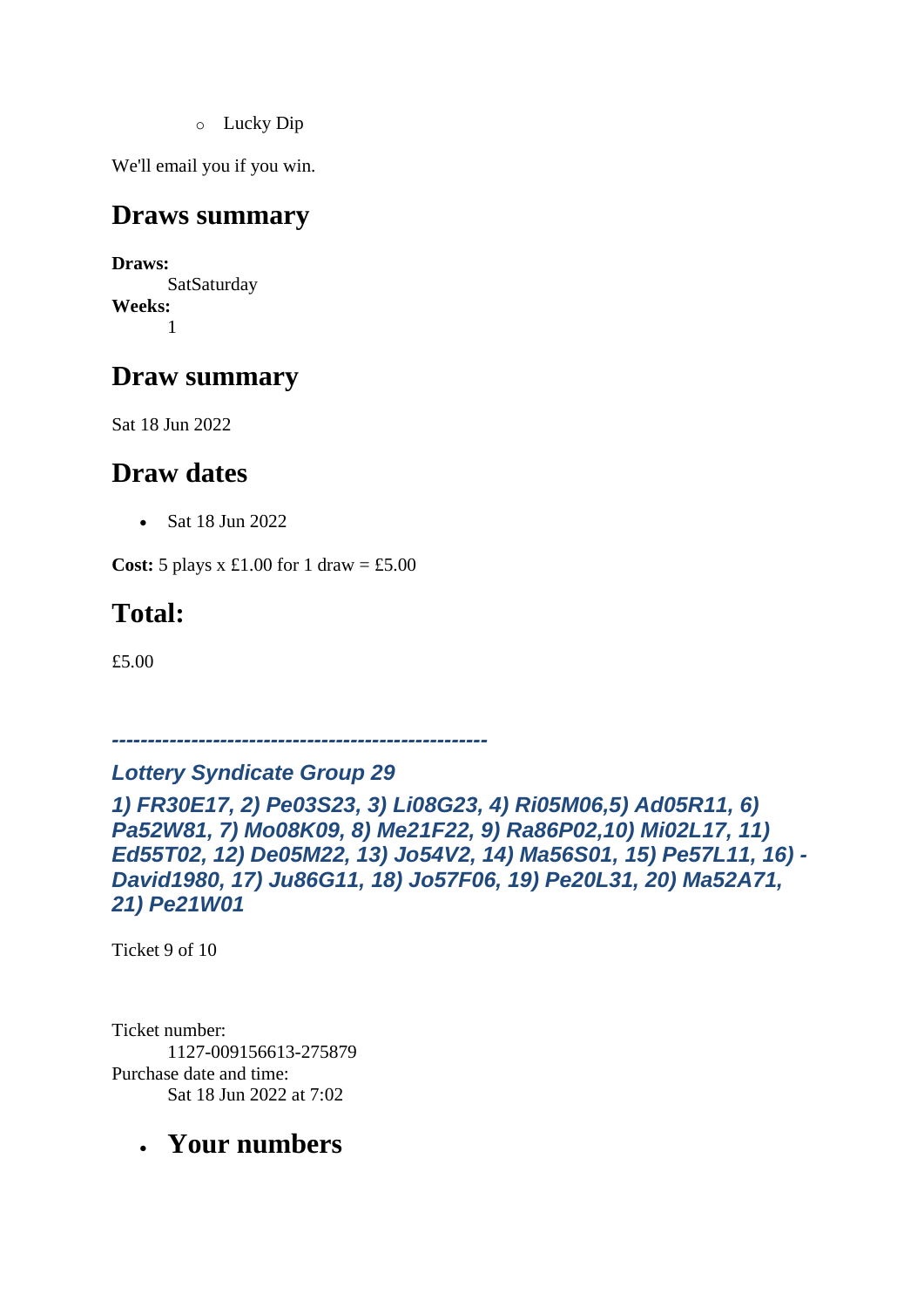- $\bullet$  A (Pick 1)
	- o 13
	- o Lucky Dip
- $\bullet$  B (Pick 5) -
	- $\circ$  05
	- o 09
	- o 16
	- o 24
	- $\degree$  29
	- o Lucky Dip
- $\bullet$  C (Pick 1)
	- o 13
	- o Lucky Dip
- $\bullet$  D (Pick 2) -
	- $\circ$  42
	- o 58
	- o Lucky Dip
- $\bullet$  E (Pick 1)
	- o 17
	- o Lucky Dip

### **Draws summary**

**Draws: SatSaturday Weeks:** 1

#### **Draw summary**

Sat 18 Jun 2022

### **Draw dates**

• Sat 18 Jun 2022

**Cost:** 5 plays x £1.00 for 1 draw = £5.00

### **Total:**

£5.00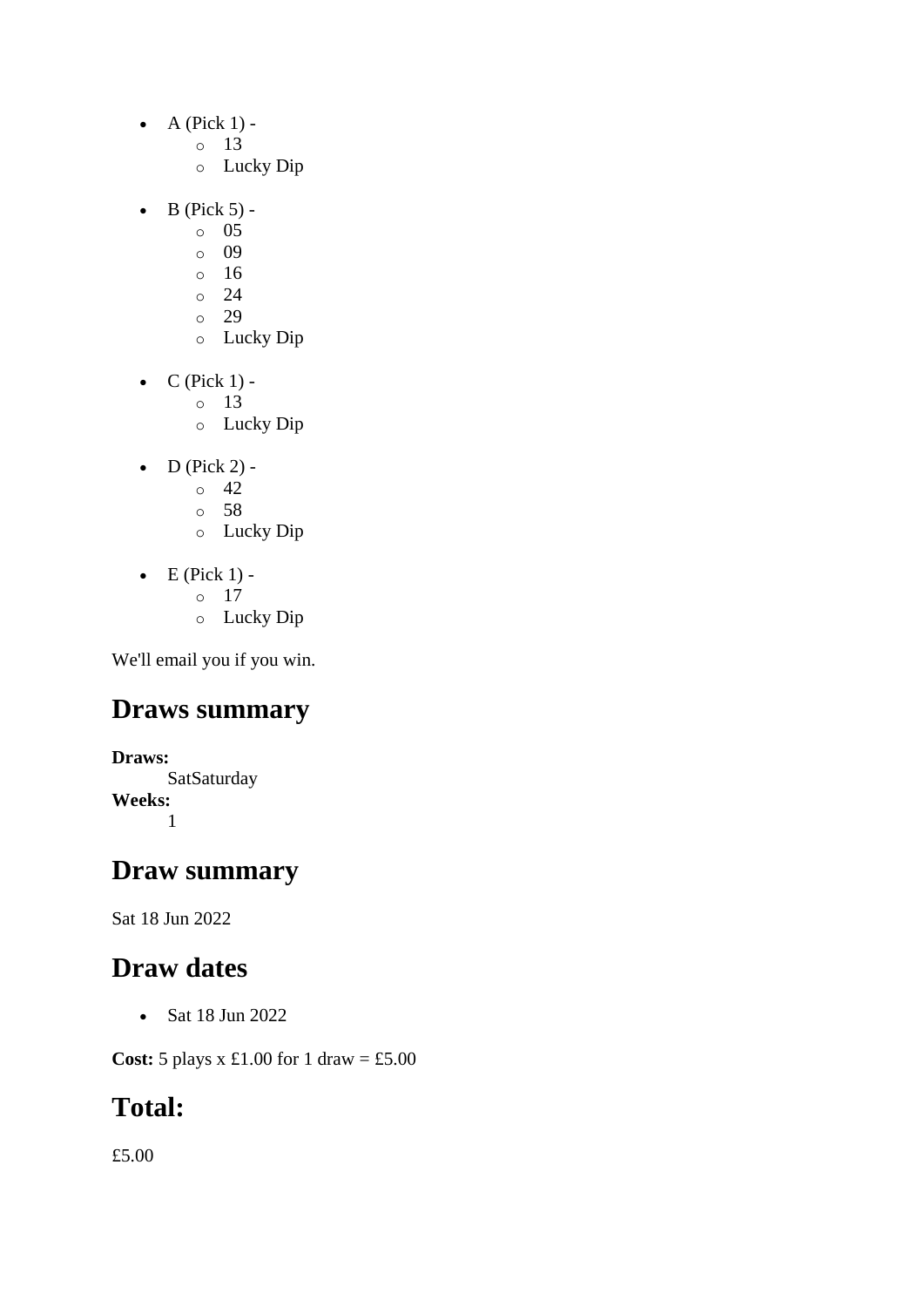#### *Lottery Syndicate Group 30*

*----------------------------------------------------*

*1) Ca05F01, 2) Si12G05, 3) Me21F22, 4) Ad05R11, 5) Pe21W01, 6) De05M22, 7) Pe03S23, 8) Li08G23, 9) Dy02J22,10) Jo57F06, 11) Ra86P02, 12) To10J23, 13) Sa03M11, 14) BA09K03Basat, 15) AL06S23, 16) Do1V1, 17) Hi06R06, 18) Ri05M06, 19) Pe20L31, 20) Ne03F12, 21) Ge08D01*

Ticket 10 of 10

Ticket number: 1127-009091077-274779 Purchase date and time: Sat 18 Jun 2022 at 7:02

#### • **Your numbers**

- $\bullet$  A (Pick 1) -
	- $\circ$  20
	- o Lucky Dip
- $\bullet$  B (Pick 5)
	- o 07
	- o 23
	- o 33
	- o 36
	- o 37
	- o Lucky Dip
- $C$  (Pick 1)
	- o 06
	- o Lucky Dip
- $\bullet$  D (Pick 2)
	- o 18
	- o 34
	- o Lucky Dip
- $\bullet$  E (Pick 1) -
	- $\circ$  53
	- o Lucky Dip

We'll email you if you win.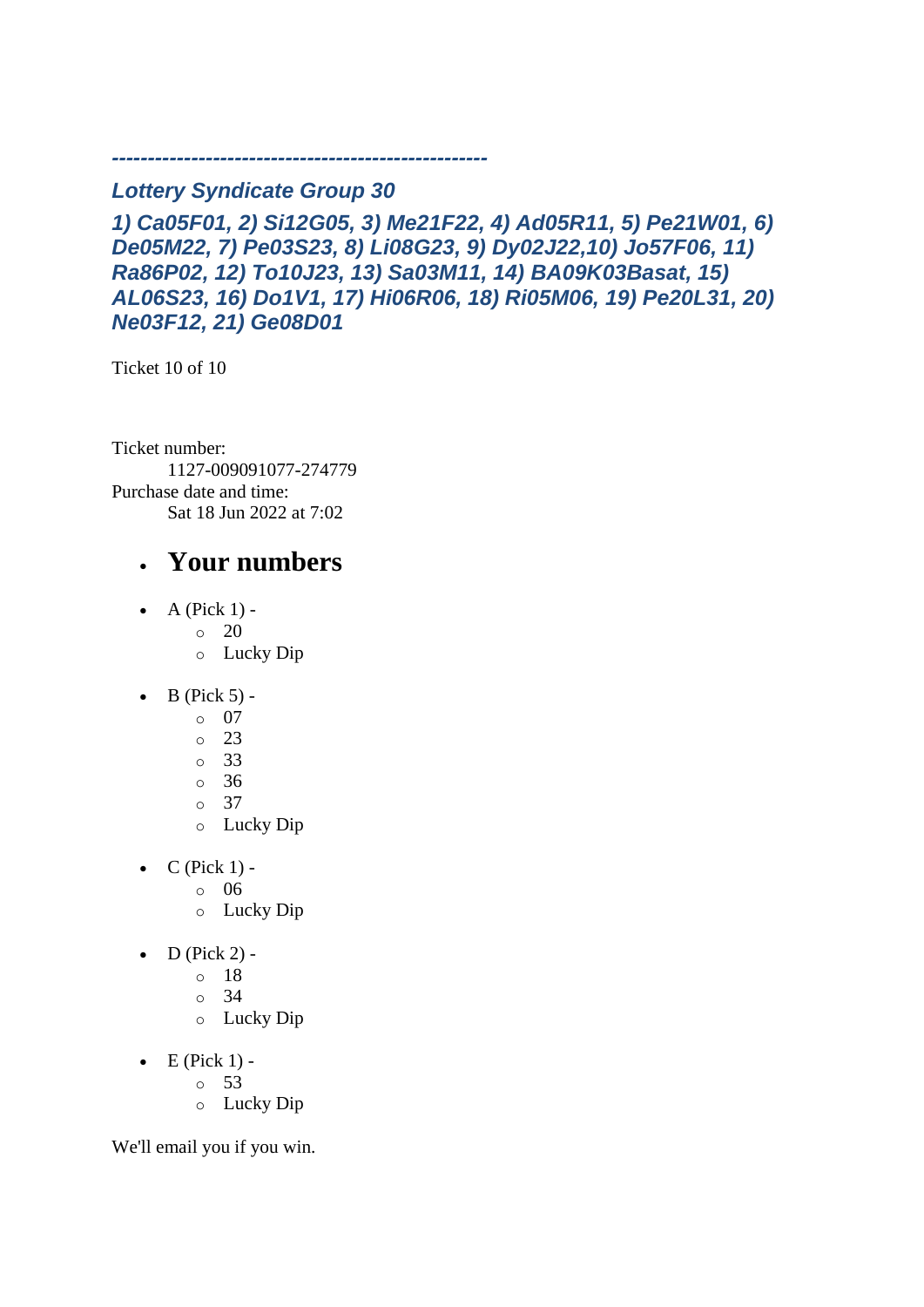### **Draws summary**

**Draws: SatSaturday Weeks:** 1

### **Draw summary**

Sat 18 Jun 2022

### **Draw dates**

• Sat 18 Jun 2022

**Cost:** 5 plays x £1.00 for 1 draw = £5.00

## **Total:**

£5.0

*----------------------------------------------------*

#### *Lottery Syndicate Group 31*

*1) Ca05F01, 2) To10J23, 3) Dy02J22, 4) Ad05R11, 5) Ne03F12, 6) De05M22, 7) David1980, 8) Li08G23, 9) Sa03M11,10) Jo57F06, 11) Fr02B01, 12) Si12G05, 13) AL06S23, 14) IA05W25, 15) Me21F22, 16) Do1V1, 17) Hi06R06, 18) Ri05M06, 19) Ma02L23, 20) Ka10K21, 21) Ge08D01*

Ticket 1 of 3

Ticket number: 1127-059427077-279579 Purchase date and time: Sat 18 Jun 2022 at 7:03

- A (Pick  $1$ )
	- o 37
		- o Lucky Dip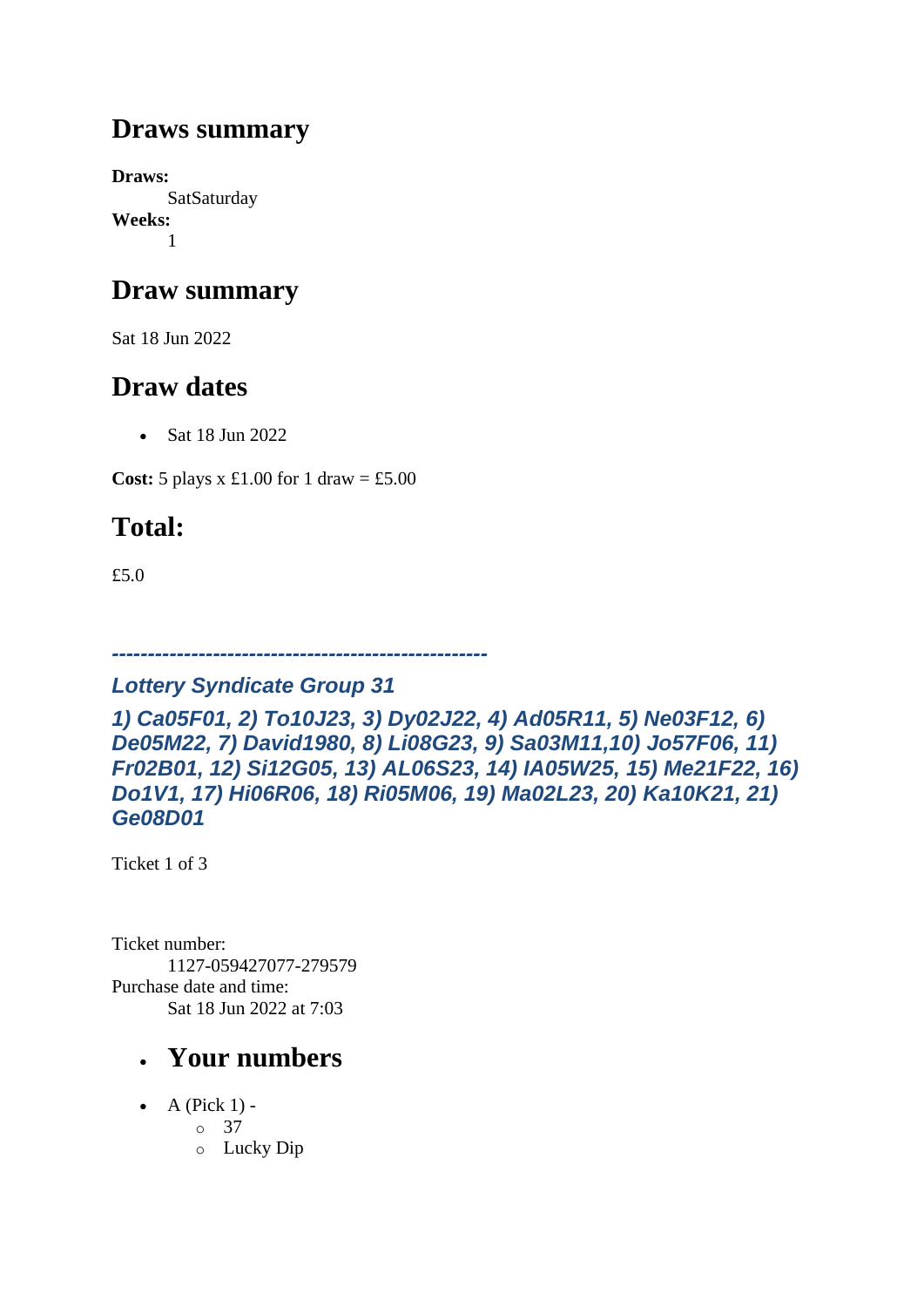- $\bullet$  B (Pick 5)
	- o 09
	- o 26
	- $\circ$  30
	- o 31
	- o 41
	- o Lucky Dip
- $C$  (Pick 1)
	- o 39
		- o Lucky Dip
- $\bullet$  D (Pick 3)
	- o 21
	- o 28
	- $\circ$  47
	- o Lucky Dip
- $\bullet$  E (Pick 1)
	- o 52
	- o Lucky Dip

## **Draws summary**

**Draws: SatSaturday Weeks:** 1

## **Draw summary**

Sat 18 Jun 2022

## **Draw dates**

• Sat 18 Jun 2022

**Cost:** 5 plays x £1.00 for 1 draw = £5.00

*----------------------------------------------------*

## **Total:**

£5.00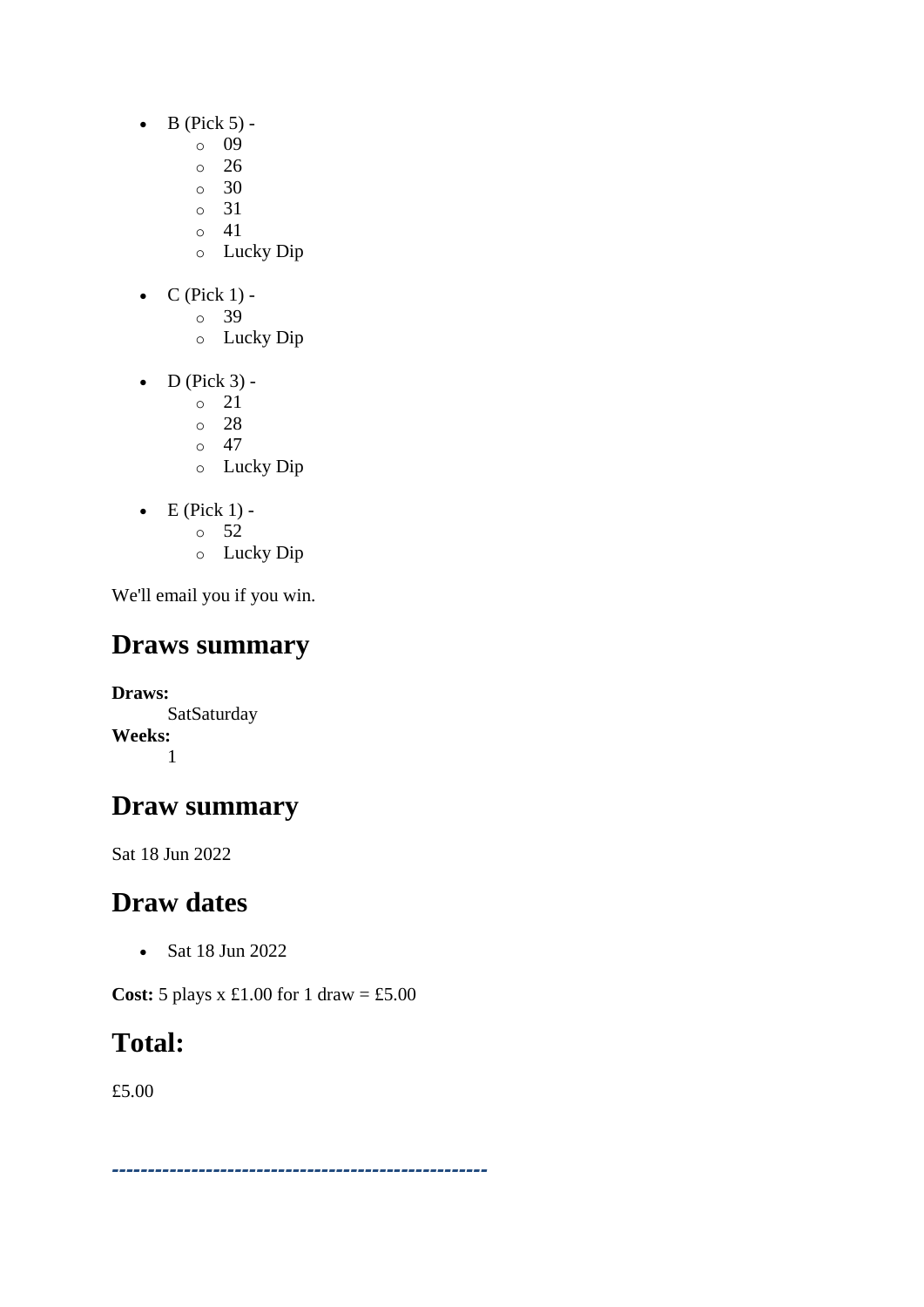#### *Lottery Syndicate Group 32*

#### *1) St07G02, 2) Dy02J22, 3) Am08M22, 4) AL06S23, 5) Fr02B01, 6) Ne03F12, 7) Mi02L17, 8) Rh06T24, 9) Ge08D01,10) BA09K03Basat, 11) Me21F22, 12) Li08G23, 13) IA05W25, 14) TA05W02, 15) Ma20C23, 16) Am06M03, 17) Ka10K21, 18) Ma03N09, 19) Ku06C07, 20) To10J23, 21) Do1V1*

Ticket 2 of 3

Ticket number: 1127-008109313-273179 Purchase date and time: Sat 18 Jun 2022 at 7:03

### • **Your numbers**

- A (Pick  $1$ )
	- o 07
		- o Lucky Dip
- $\bullet$  B (Pick 5)
	- o 01
	- o 25
	- o 43
	- o 50
	- o 54
	- o Lucky Dip
- $\bullet$  C (Pick 1)
	- o 21
	- o Lucky Dip
- $\bullet$  D (Pick 2) -
	- $\circ$  13
	- o 36
	- o Lucky Dip
- $\bullet$  E (Pick 1)
	- o 16
	- o Lucky Dip

We'll email you if you win.

### **Draws summary**

**Draws:**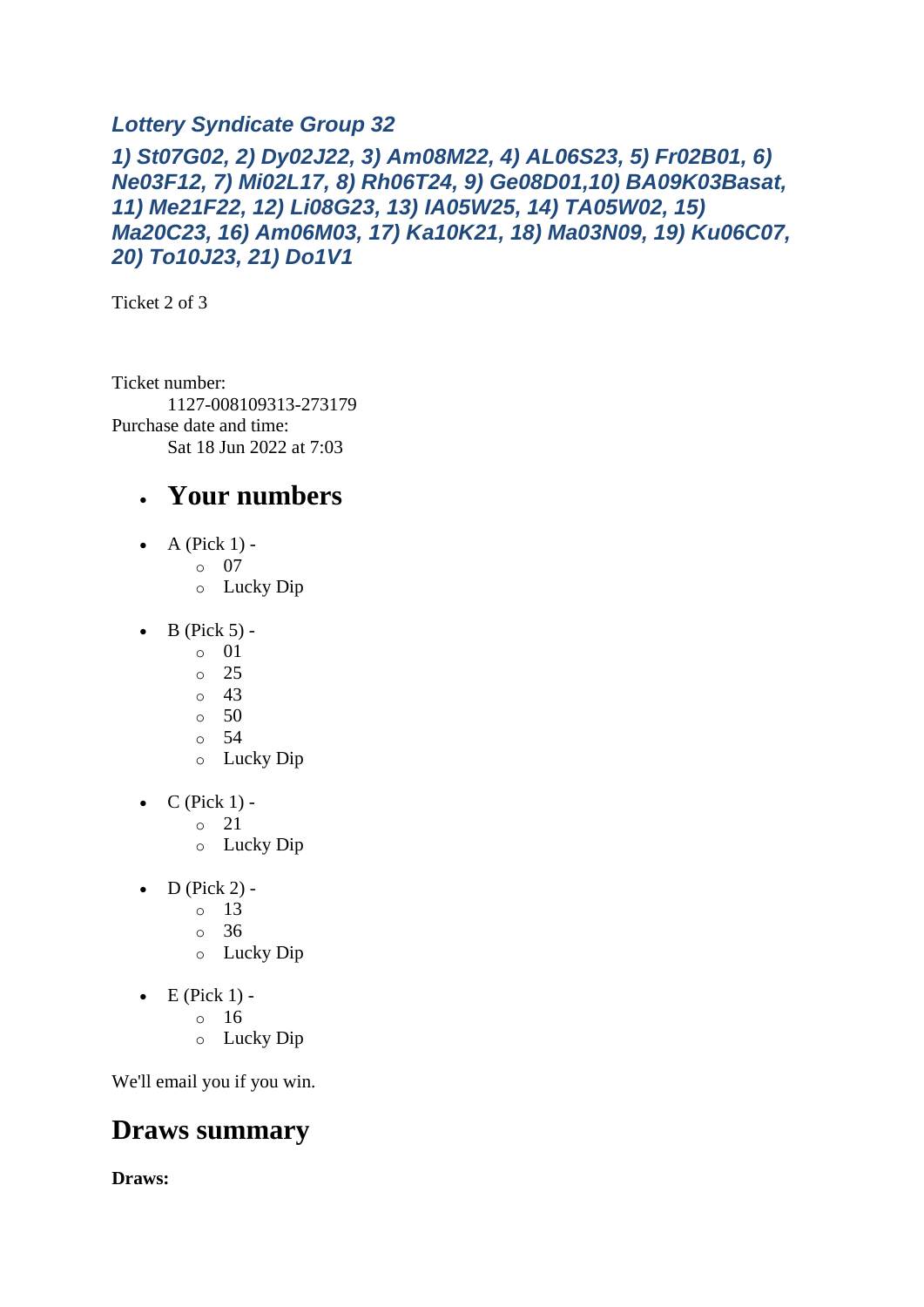**SatSaturday Weeks:** 1

#### **Draw summary**

Sat 18 Jun 2022

### **Draw dates**

• Sat 18 Jun 2022

**Cost:**  $5$  plays x £1.00 for 1 draw = £5.00

### **Total:**

£5.00

*----------------------------------------------------*

#### *Lottery Syndicate Group 33*

*1) St07G02, 2) Ro07W32, 3) Co09G02, 4) Am08M22, 5) Ab01A01, 6) Mi02L17, 7) Ma02L23, 8) Fr02B01, 9) Ge08D01,10) BA09K03Basat, 11) TA05W02, 12) Li08G23, 13) Jo16V36, 14) AL06S23, 15) Ma20C23, 16) Am06M03, 17) Ka10K21, 18) ---------, 19) Ku06C07, 20) To10J23, 21) Do1V1*

Ticket 3 of 3

Ticket number: 1127-041673985-276679 Purchase date and time: Sat 18 Jun 2022 at 7:03

- $\bullet$  A (Pick 1) -
	- $\circ$  52
		- o Lucky Dip
- $\bullet$  B (Pick 5) -
	- $\circ$  12
	- o 18
	- o 52